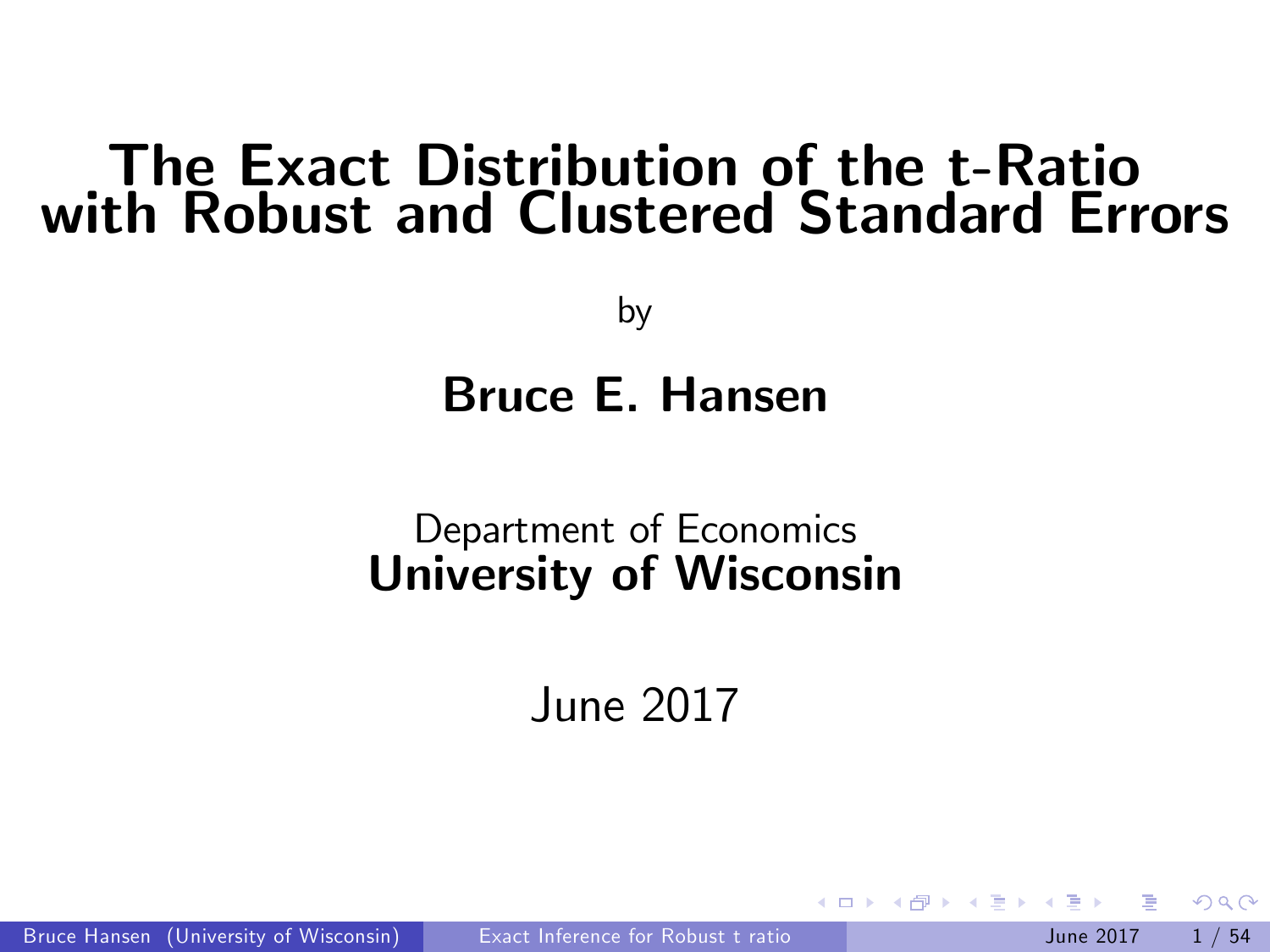### t-ratio

- Gosset (1908)
	- In The t-ratio of the sample mean has the exact  $t_{n-1}$  distribution
	- $\triangleright$  A fundamental intellectual achievement
- **•** Linear regression
	- Gosset's result extends to classical  $t$ -ratios (classical standard errors)
	- Classical *t*-ratios have  $t_{n-k}$  distribution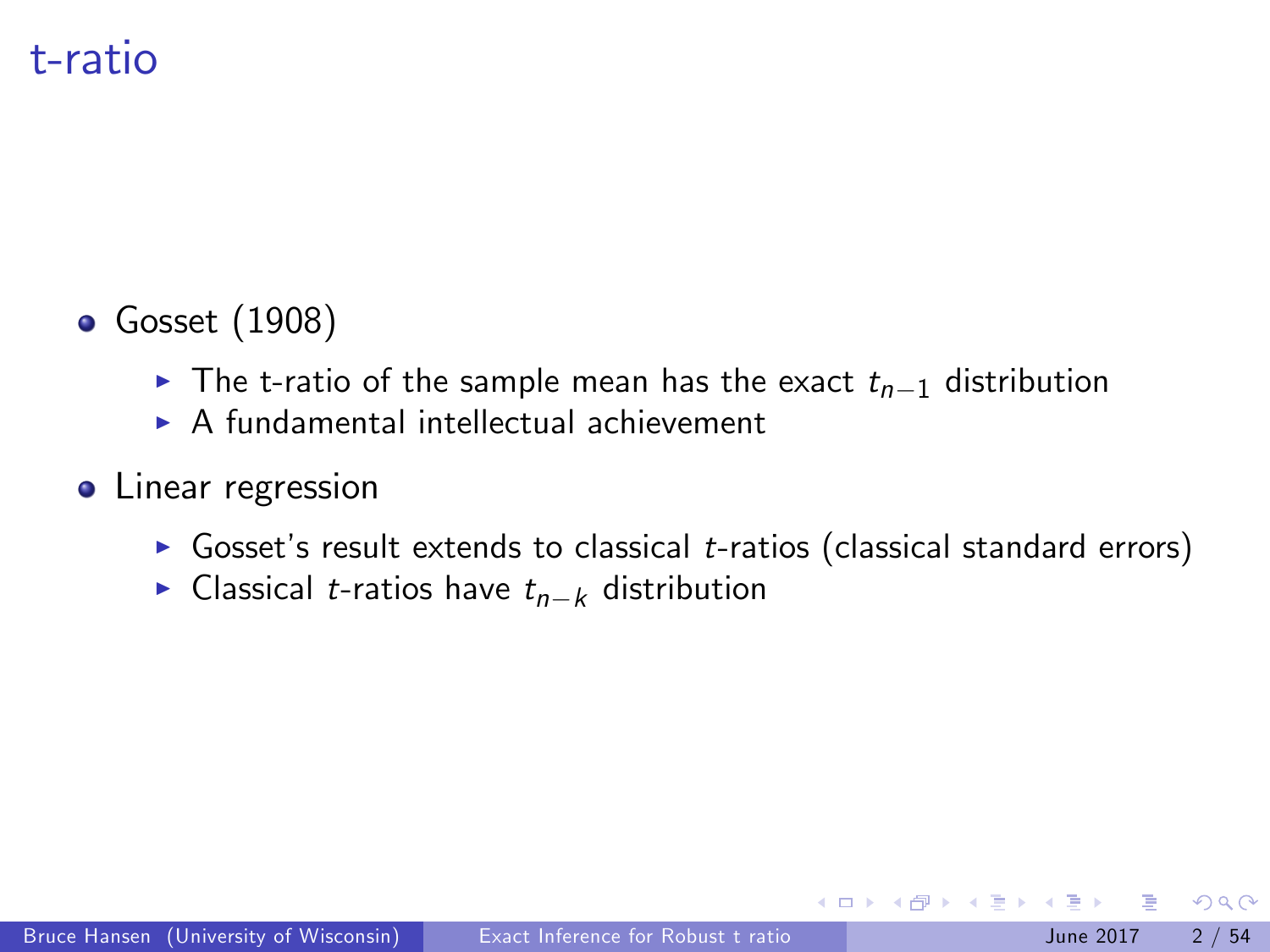## But...

- Classical standard errors are no longer used in economic research
- Papers use either
	- $\blacktriangleright$  Heteroskedasticity-consistent (HC)
	- $\blacktriangleright$  Cluster-robust (CR)
	- $\blacktriangleright$  Heteroskedasticity-and-autocorrelation-consistent (HAC)
	- $\blacktriangleright$  Justification is asymptotic
- Most assess significance (testing and confidence intervals) using finite sample distribution:
	- $\blacktriangleright$   $t_{n-k}$  distribution (HC)
	- $\triangleright$  t<sub>G-1</sub> distribution (CR)
	- $\blacktriangleright$  THIS IS WRONG!!!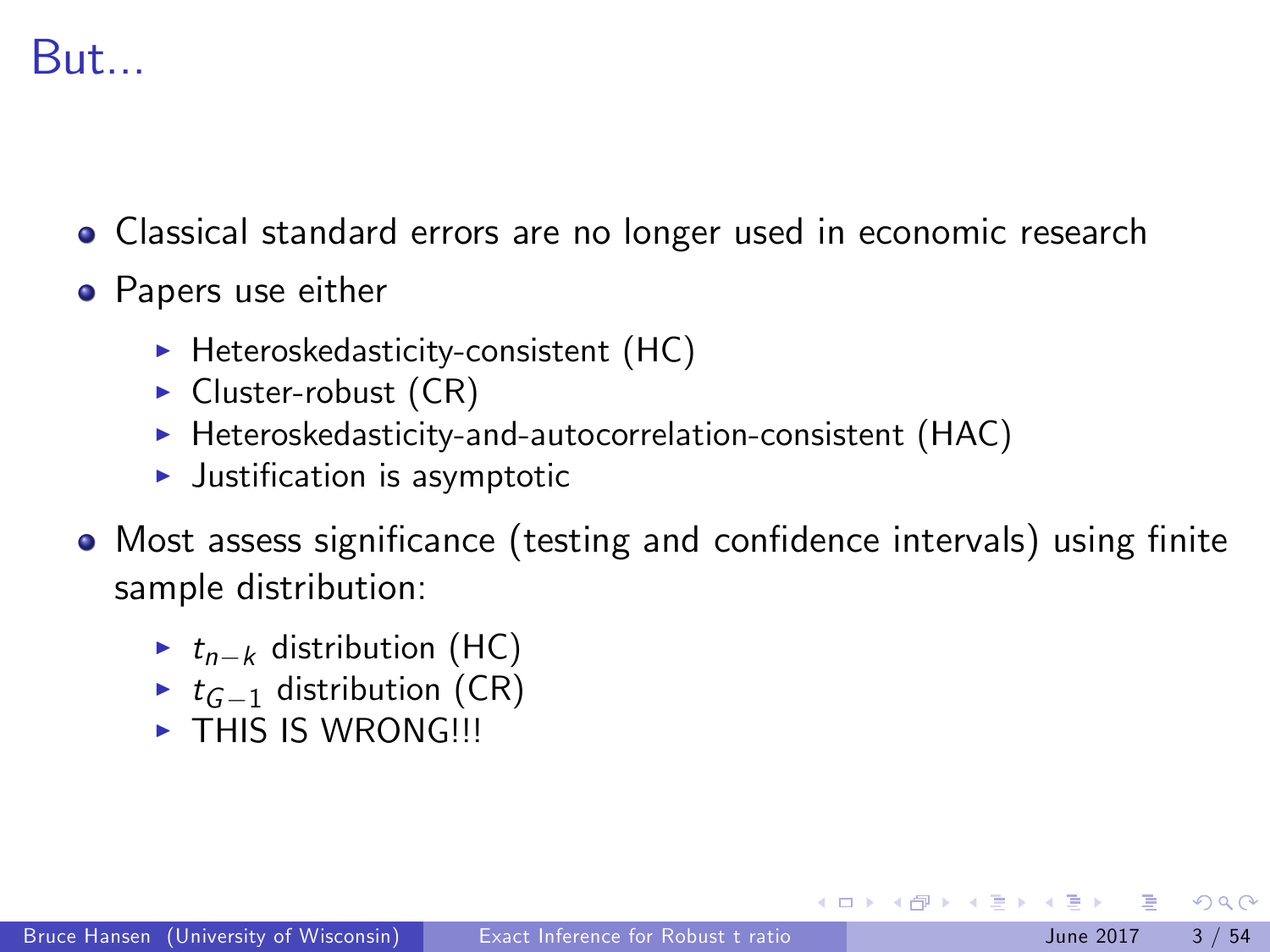# "reg y  $\times$ , cluster(id")

• Regression:

 $\blacktriangleright$  Uses HC1 variance estimator

 $\star$  White estimator scaled by  $n/(n - k)$ 

- I Uses  $t_{n-k}$  distribution for p-values and confidence intervals  $\star$  UNJUSTIFIED!
- **•** Clustered:
	- $\blacktriangleright$  Uses CR1 variance estimator
		- $\star$  Described later, ad hoc
	- Uses  $t_{G-1}$  distribution for p-values and confidence intervals
		- $\star$  No finite sample justification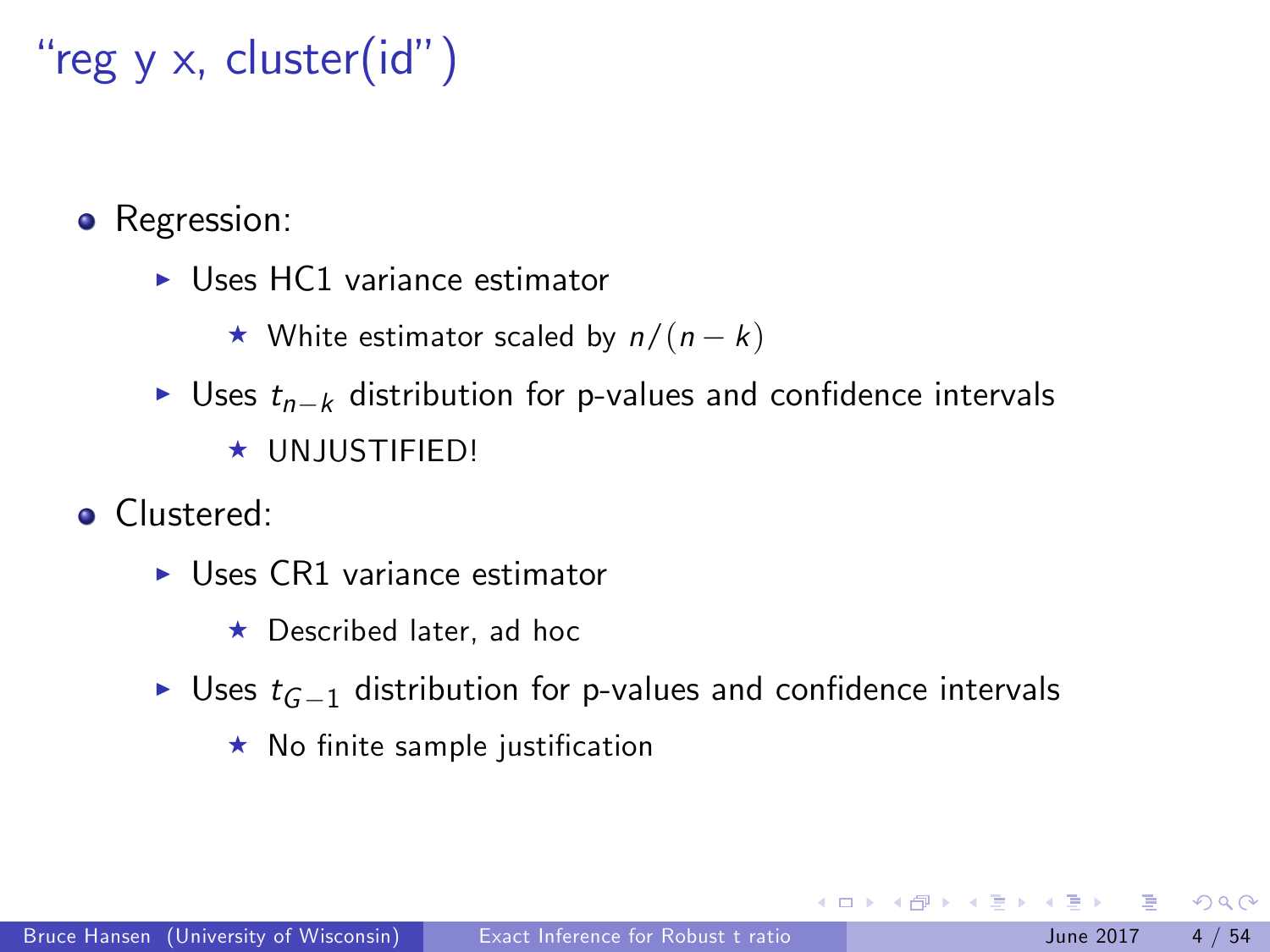## This paper

- Provides an exact theory of inference
	- $\blacktriangleright$  Linear regression with robust standard errors
	- $\blacktriangleright$  Linear regression with clustered standard errors
- Exact distribution of HC and CR t-ratios under i.i.d. normality
	- $\triangleright$  Computable

 $\leftarrow$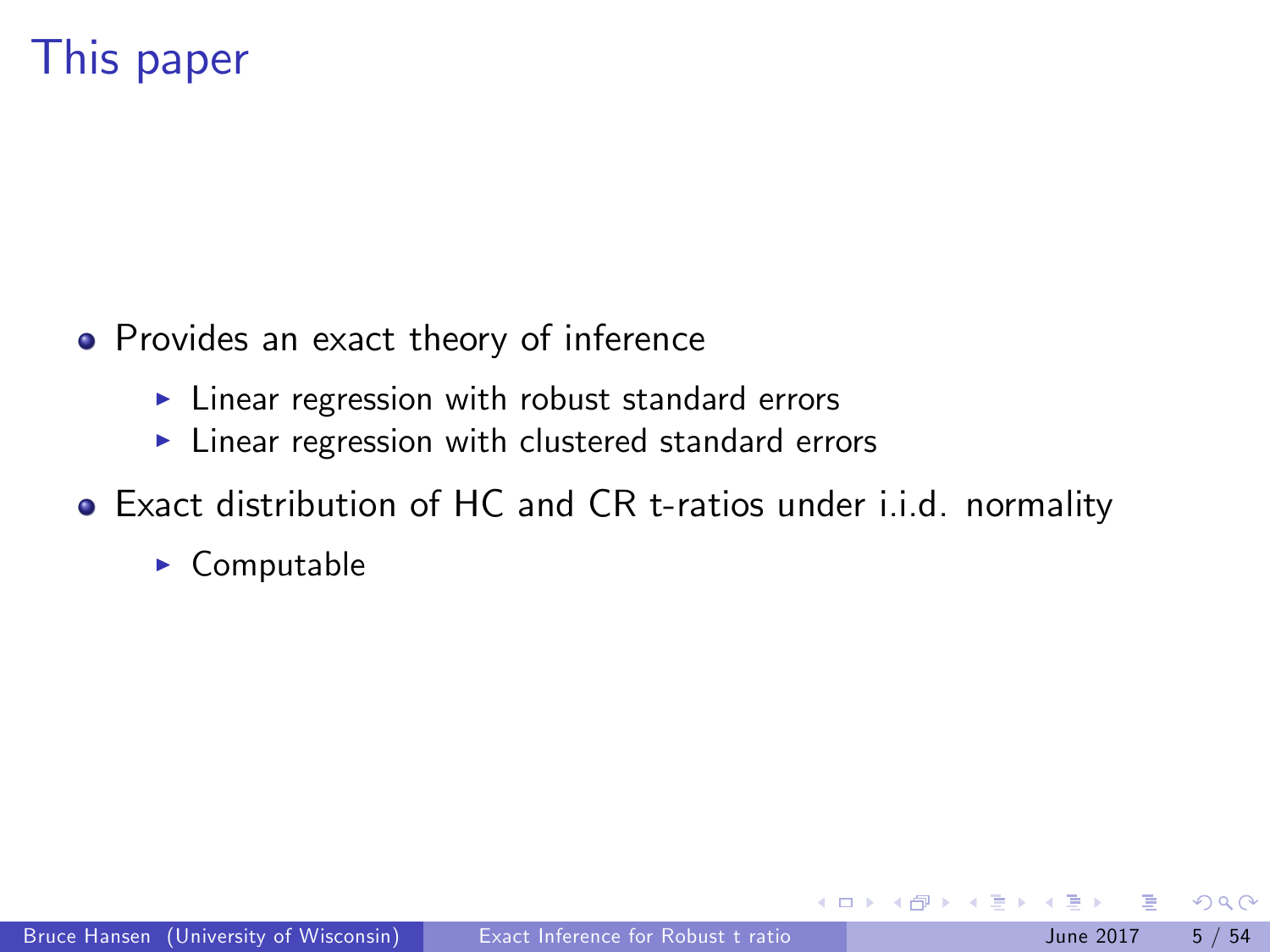Linear Regression with Heteroskedasticity

- $y_i = x_i' \beta + e_i$
- $E(e_i|x_i)=0$
- $E(e_i^2|x_i)=\sigma_i^2$
- $\bullet$  *n* observations
- $k$  regressors
- Core model in applied econometrics

 $\leftarrow$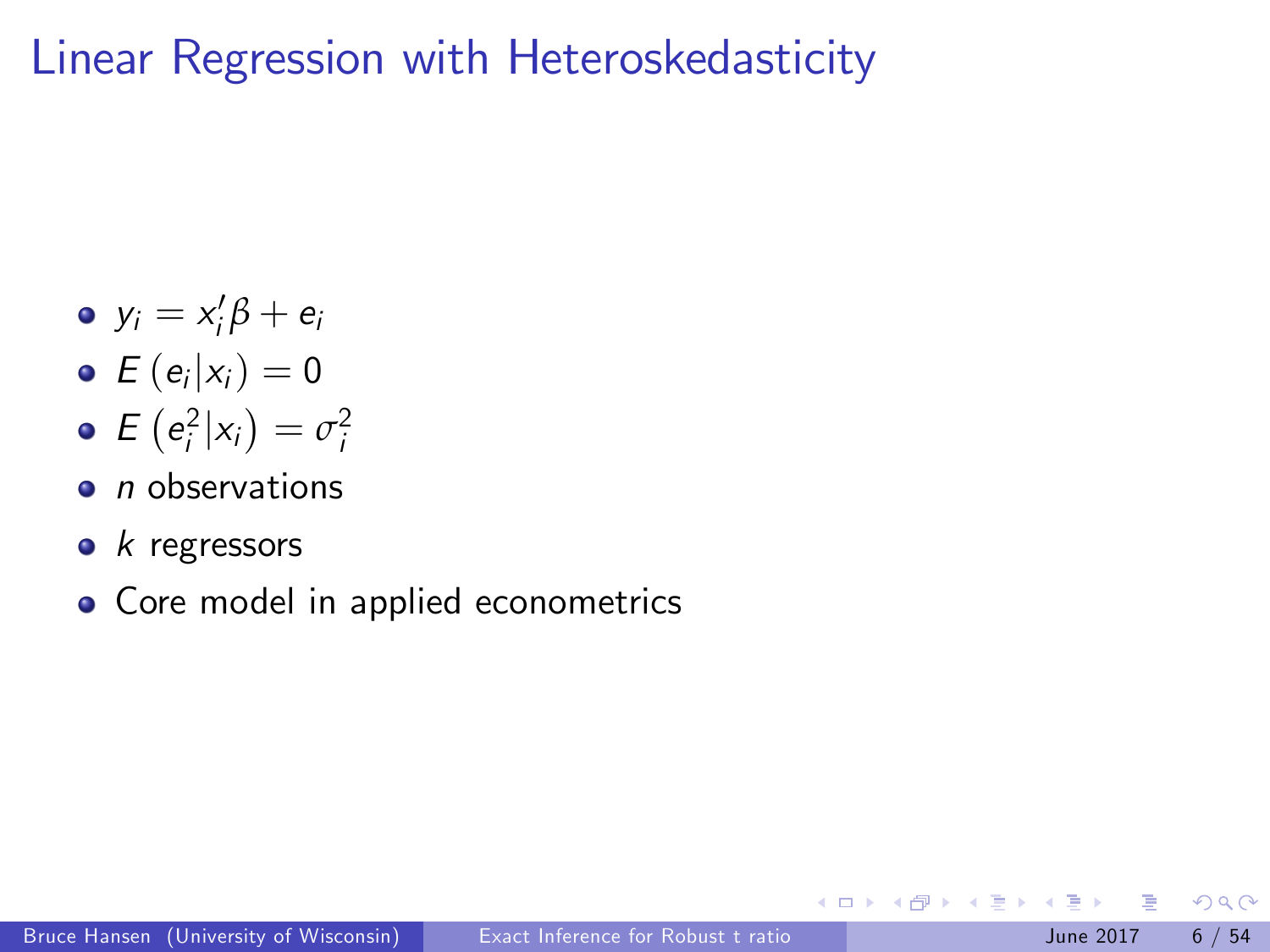Heteroskedastic (HC) Variance Estimation: Some History

- **•** Eicker (1963): HC0
- Horn, Horn and Duncan (1975): HC2
- Hinkley (1977): HC1
- White (1980): HC0 for econometrics
- MacKinnon and White (1985): HC3
- Chesher and Jewitt (1987): Bias can be large
- Bera, Suprayitno and Premaratne (2002): Unbiased estimator
- Bell-McCaffrey (2002): Distributional approximation
- Cribari-Neto (2004): HC4
- Cribari-Neto, Souza and Vasconcellos (2007): HC5
- Cattaneo, Jansson and Newey (2017): Many regressors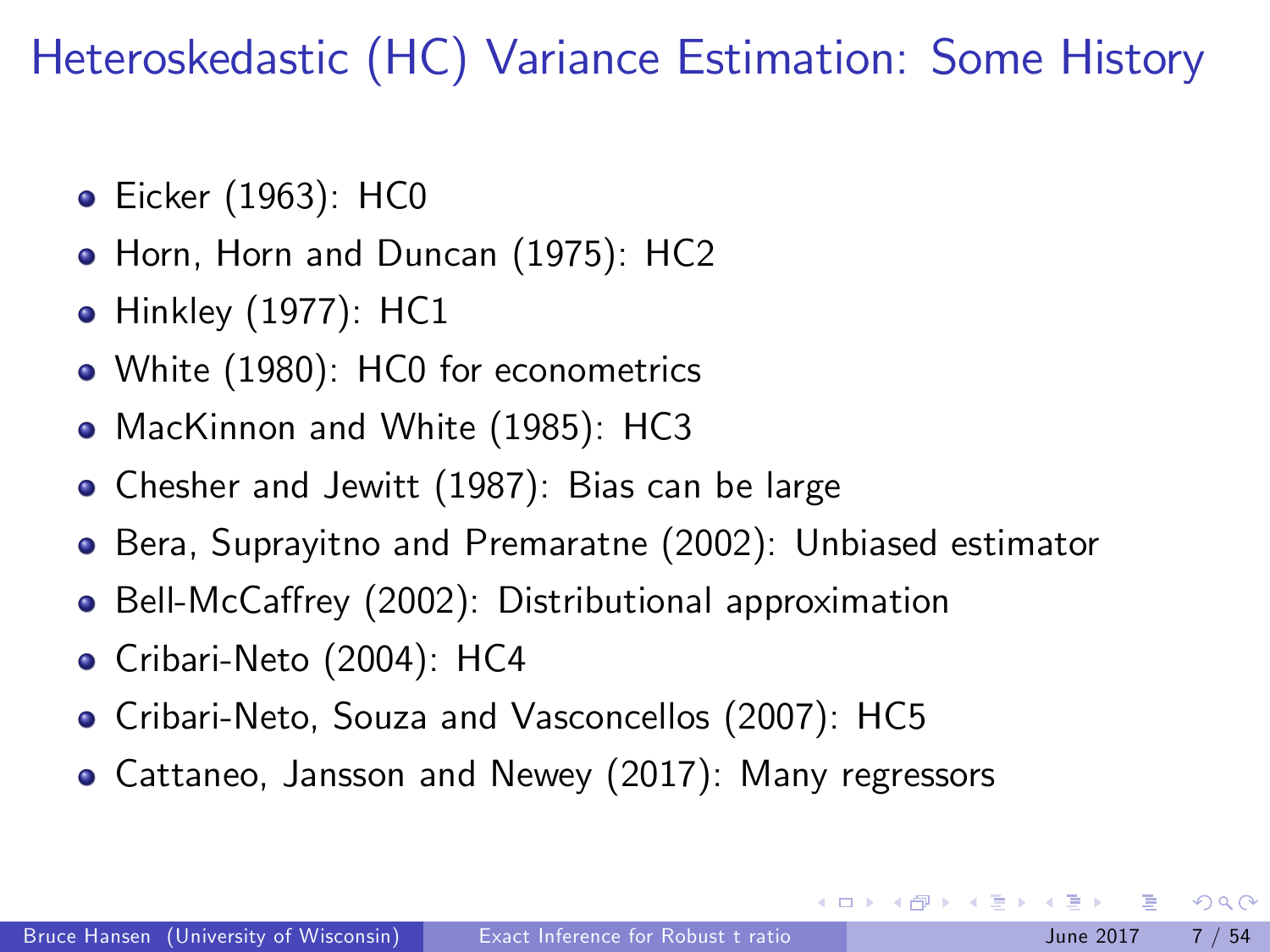## HC Variance Estimation

$$
\bullet \hspace{0.1cm} \mathsf{OLS:}
$$

$$
\widehat{\beta}=\left(X'X\right)^{-1}X'Y
$$

**•** Residuals: ÷.

$$
\widehat{e}_i = y_i - x_i'\widehat{\beta}
$$

• HCO  

$$
\widehat{V}_0 = (X'X)^{-1} \left( \sum_{i=1}^n x_i x_i' \widehat{e}_i^2 \right) (X'X)^{-1}
$$

• HC1  

$$
\widehat{V}_1 = \frac{n}{n-k} (X'X)^{-1} \left( \sum_{i=1}^n x_i x_i' \widehat{e}_i^2 \right) (X'X)^{-1}
$$

 $\triangleright$  robust covariance matrix in Stata

イロト イ押 トイヨト イヨ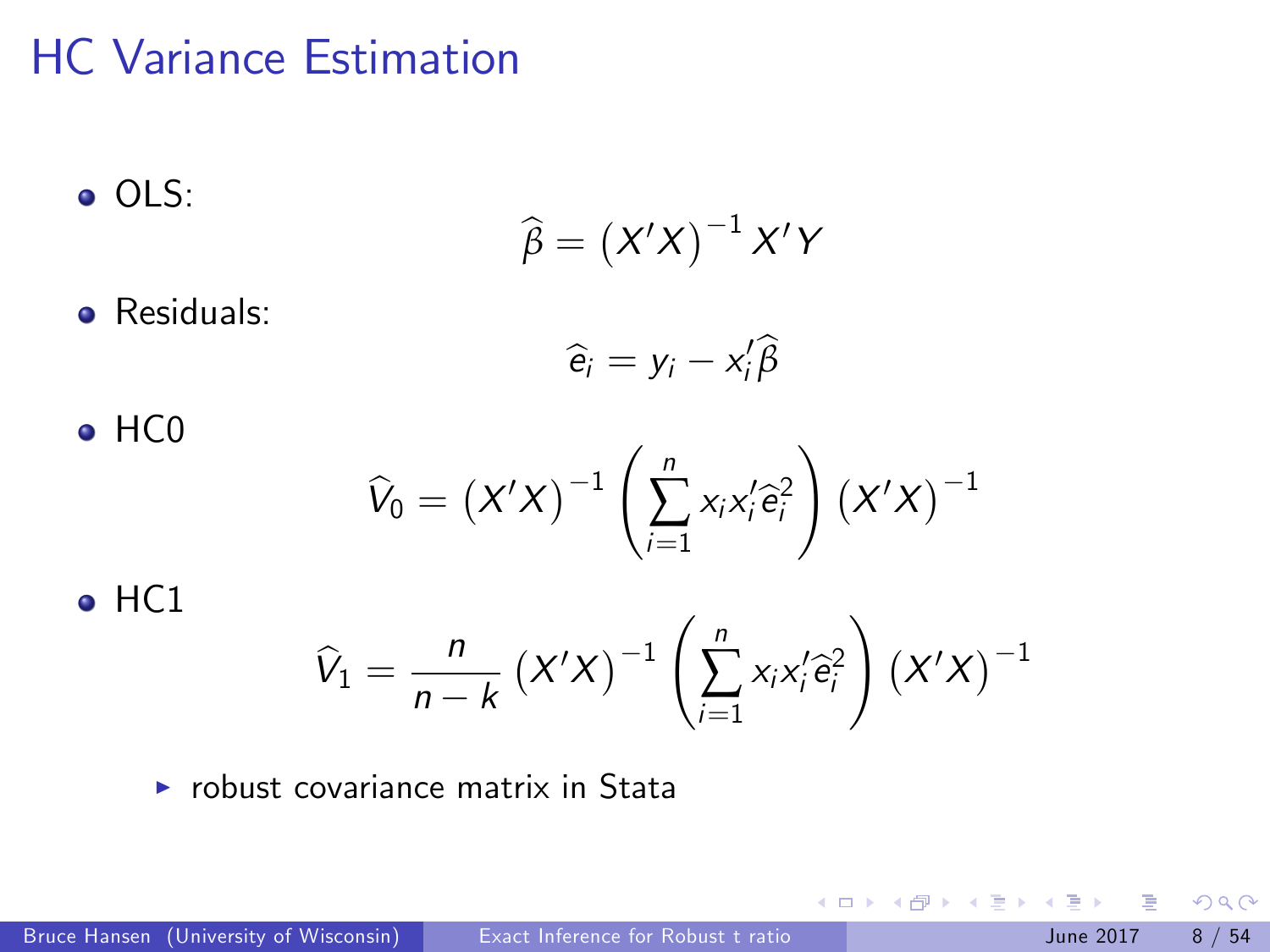$\bullet$  HC2:

$$
\widehat{V}_2 = \left(X'X\right)^{-1} \left(\sum_{i=1}^n x_i x_i' \widehat{e}_i^2 \left(1 - h_i\right)^{-1}\right) \left(X'X\right)^{-1}
$$

\n- $$
h_i = x_i' (X'X)^{-1} x_i
$$
\n- Unbiased under homoskedasticity
\n

• HC3:

$$
\widehat{V}_{3} = (X'X)^{-1} \left( \sum_{i=1}^{n} x_{i}x_{i}'\widehat{e}_{i}^{2} (1-h_{i})^{-2} \right) (X'X)^{-1}
$$

 $\blacktriangleright$  jackknife

 $2990$ 

イロト イ部 トイモト イモト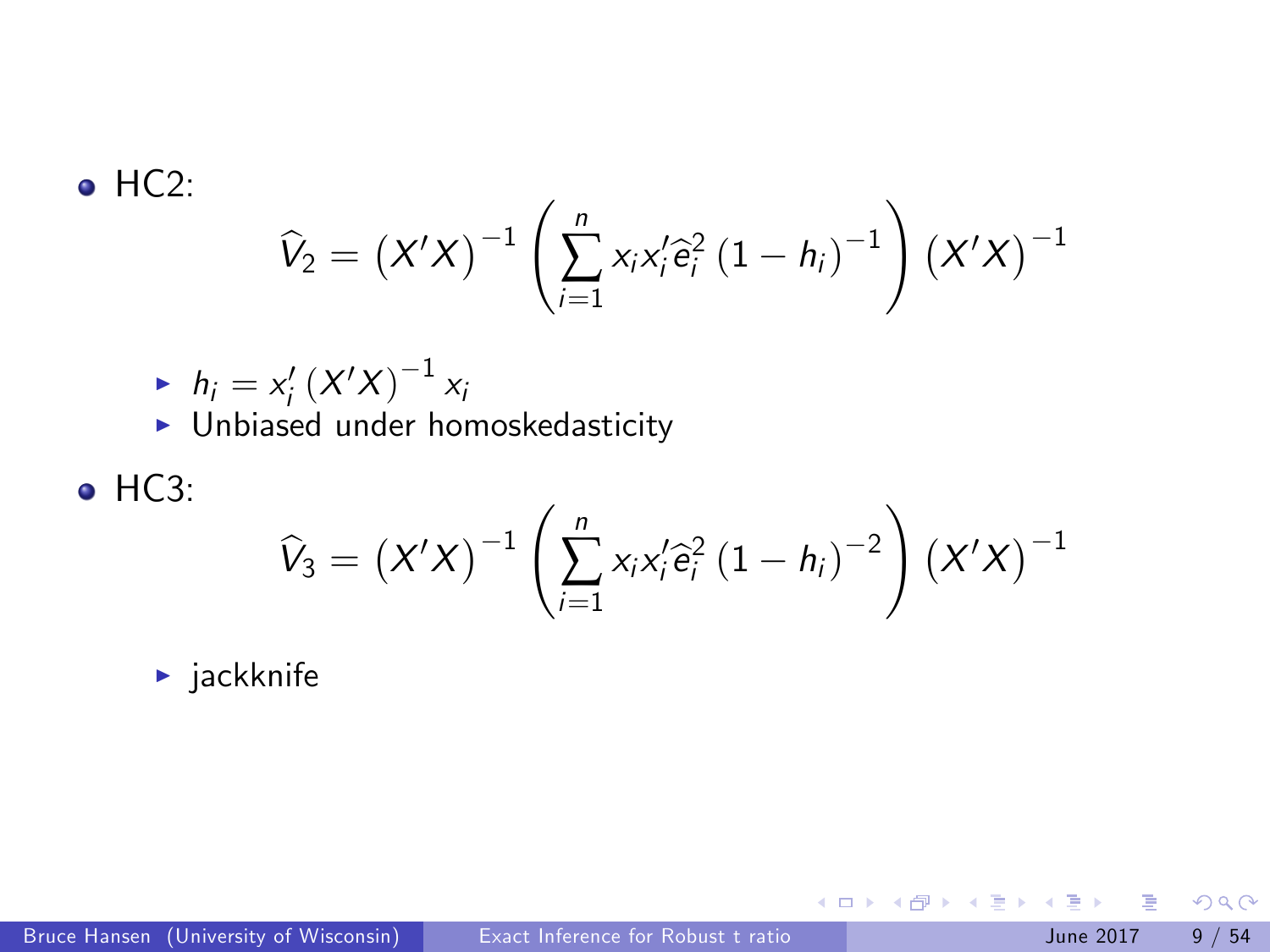HC3 (jackknife) is a conservative estimator

Theorem. In the linear regression model,

$$
E(\widehat{V}_3 | X) \geq V = E((\widehat{\beta} - \beta) (\widehat{\beta} - \beta)' | X)
$$

4.0.3

(However, inference using HC3 is not necessarily conservative.)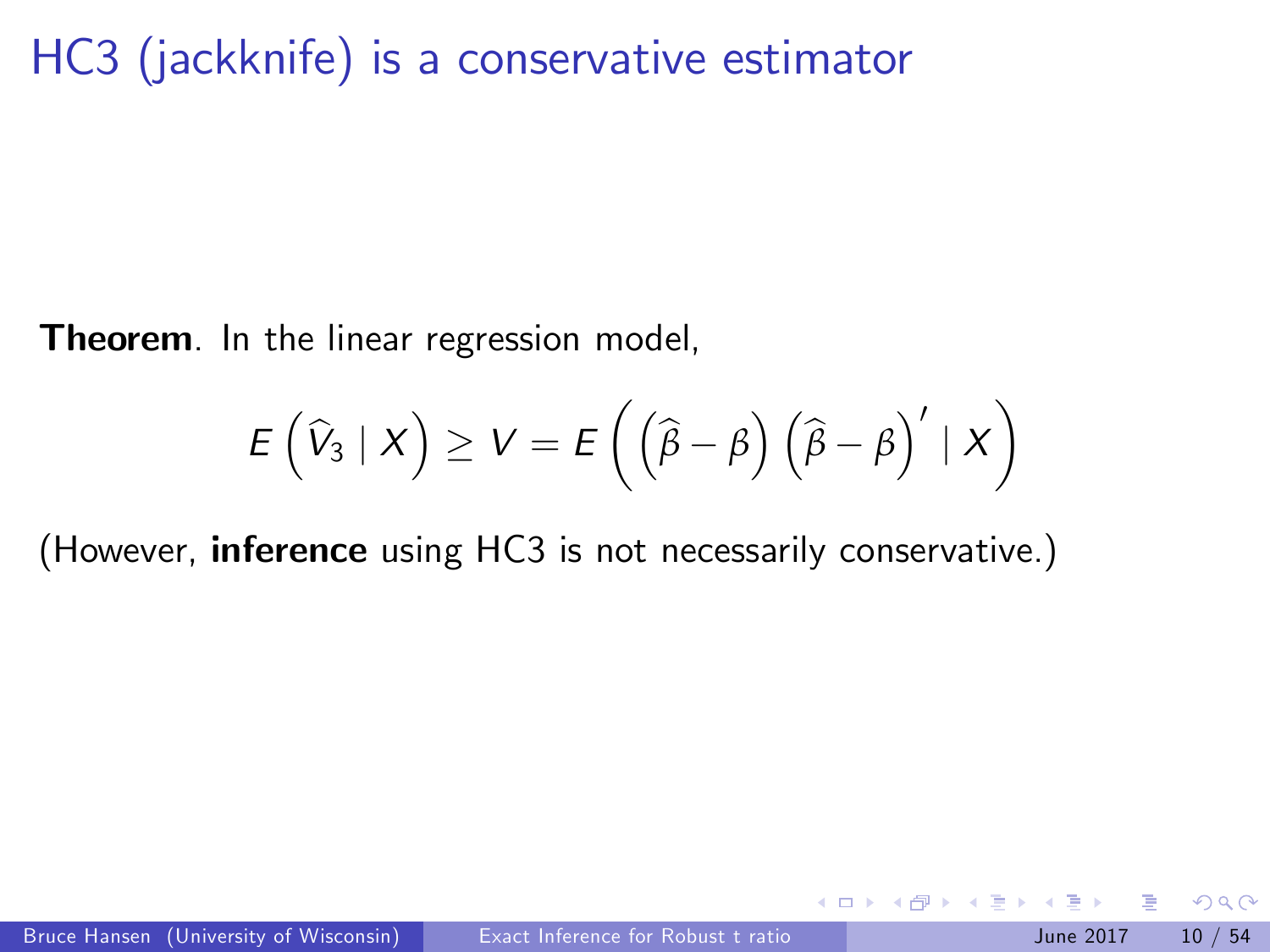## HC t-ratios

t-ratio for R <sup>0</sup>*β*:

$$
t = \frac{R'\left(\widehat{\beta} - \beta\right)}{\sqrt{R'\widehat{V}R}}
$$

- Distribution theory
	- Asymptotic:  $t \rightarrow d$   $N(0, 1)$
	- $\triangleright$  This is what we (typically) teach
- Distribution used in practical applications
	- Finite Sample:  $t \sim t_{n-k}$
	- $\blacktriangleright$  This is what most applied papers use
	- $\blacktriangleright$  Incorrect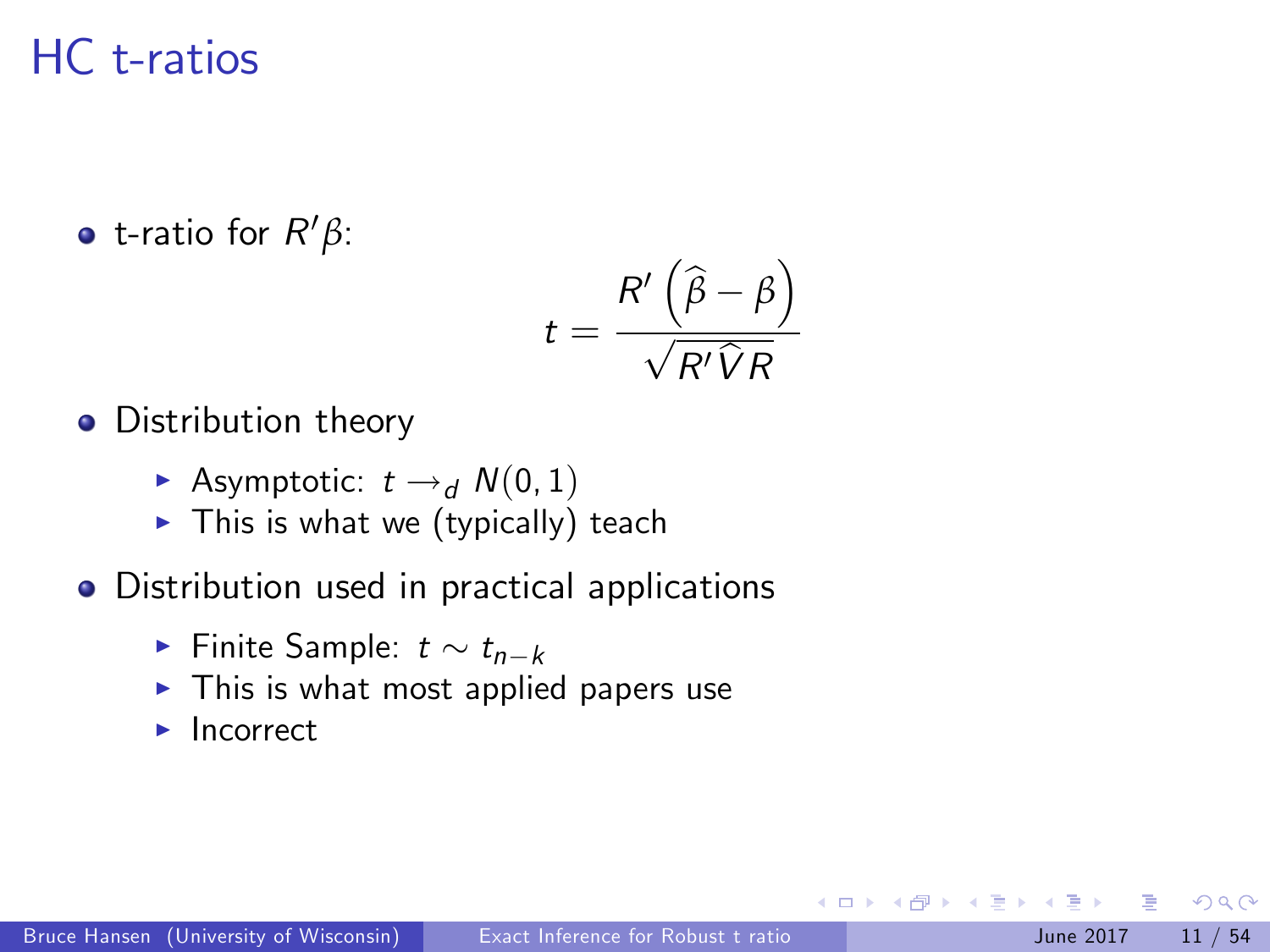## Clustered Samples

- $\bullet$  Observations are  $(y_{i\sigma}, \mathbf{x}_{i\sigma})$ 
	- $g = 1, ..., G$  indexes cluster (group)
	- $\blacktriangleright$   $i = 1,...,n_n$  indexes observation within  $g^{th}$  cluster
- Clusters are mutually independent
- Observations within a cluster have unknown dependence
- In panels,  $(y_{i\sigma}, \mathbf{x}_{i\sigma})$  could be demeaned observations
	- $\triangleright$  Assumptions fully allow for this
- Number of observations  $n_g$  per cluster may vary across cluster
- Total number of observations  $n=\sum_{g=1}^G n_g$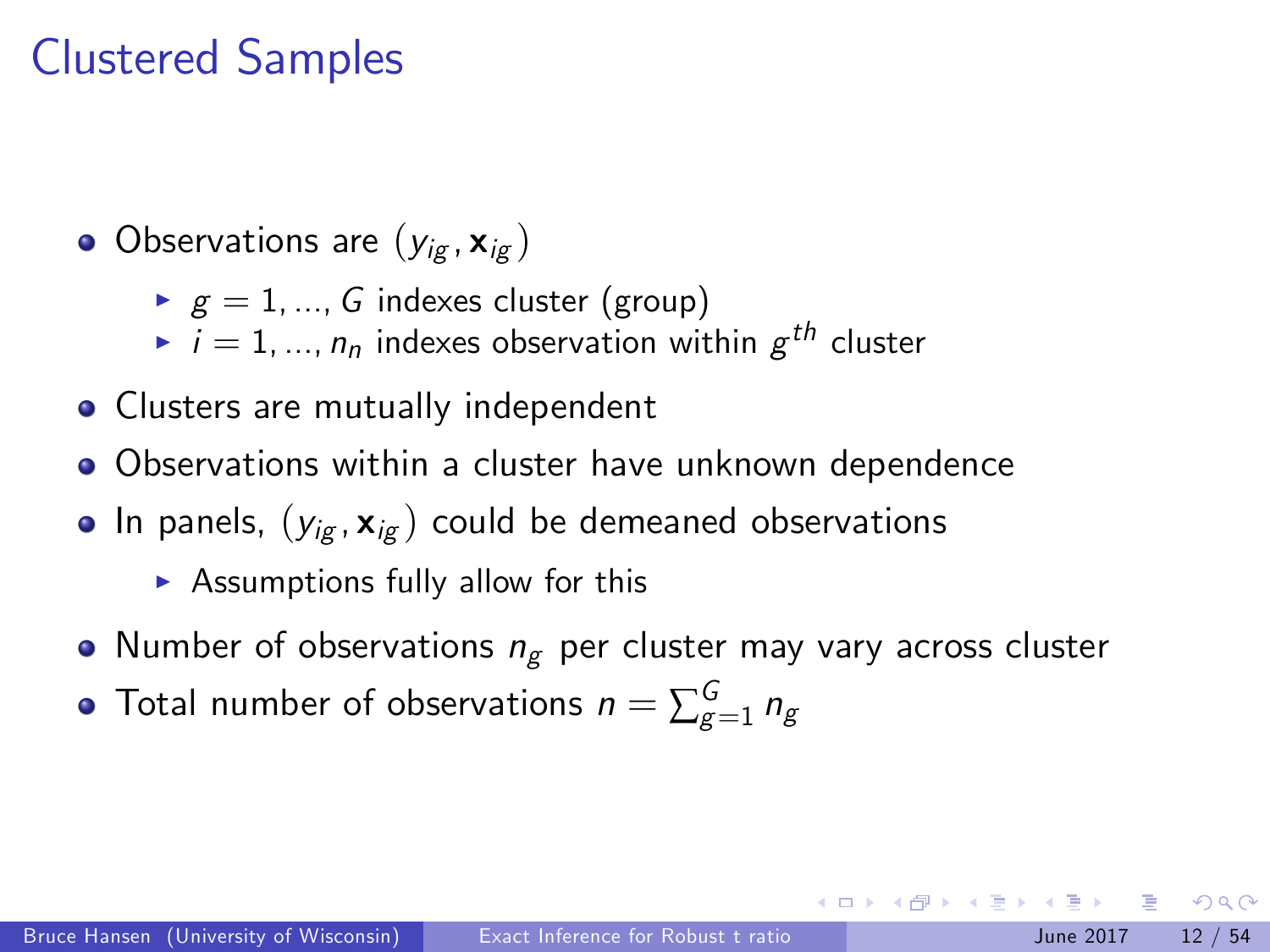### Cluster Regression

 $\mathbf{y}_{g}=(y_{1g},...,y_{n_{g}g})^{\prime}$  is  $n_{g}\times 1$  vector of dependent variables  $\mathbf{X}_g=(\mathbf{x}_{1g},...,\mathbf{x}_{n_gg})'$  is  $n_g\times K$  regressor matrix for  $g^{th}$  cluster. **•** Linear regression model

$$
\begin{array}{ll}\n\textbf{y}_g &= \textbf{X}_g \beta + \textbf{e}_g \\
\textbf{y} &= \textbf{f} \left( \textbf{e}_g | \textbf{X}_g \right) = 0 \\
\textbf{y} &= \textbf{f} \left( \textbf{e}_g \textbf{e}_g' | \textbf{X}_g \right) = \textbf{S}_g\n\end{array}
$$

 $\Omega$ 

4 日下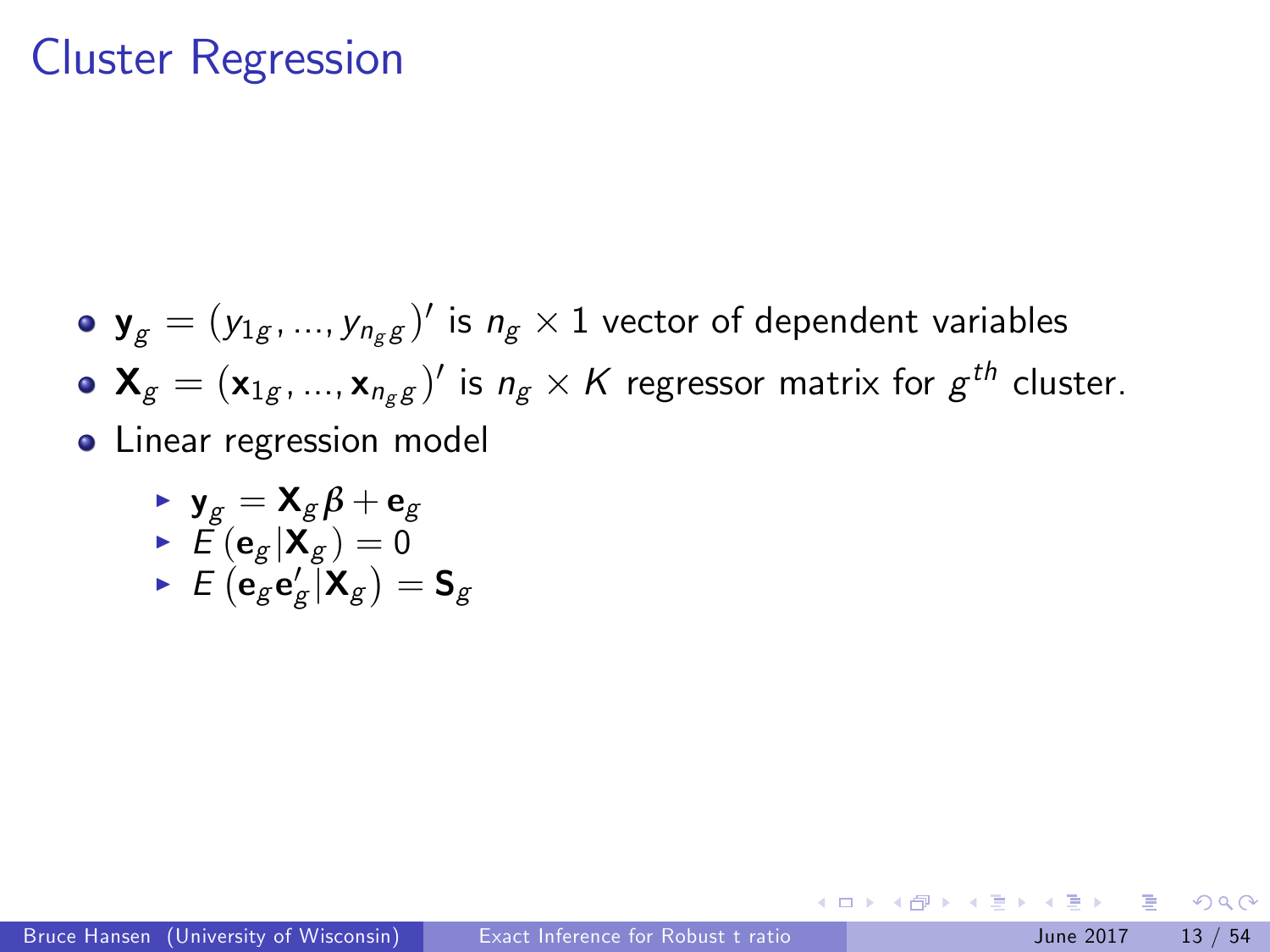# Cluster-Robust (CR) Variance Estimation

o OLS:

$$
\widehat{\pmb{\beta}} = \left(\sum_{g=1}^G \pmb{X}_g' \pmb{X}_g \right)^{-1} \left(\sum_{g=1}^G \pmb{X}_g' \pmb{y}_g \right)
$$

Residual:

$$
\widehat{\mathbf{e}}_g = \mathbf{y}_g - \mathbf{X}_g \widehat{\boldsymbol{\beta}}
$$

• Variance estimator

$$
\widehat{V}_0 = \left(\sum_{g=1}^G \mathbf{X}_g' \mathbf{X}_g\right)^{-1} \left(\sum_{g=1}^G \mathbf{X}_g' \widehat{\mathbf{e}}_g \widehat{\mathbf{e}}_g' \mathbf{X}_g\right) \left(\sum_{g=1}^G \mathbf{X}_g' \mathbf{X}_g\right)^{-1}
$$

4.0.3

 $QQ$ 

不重 的现在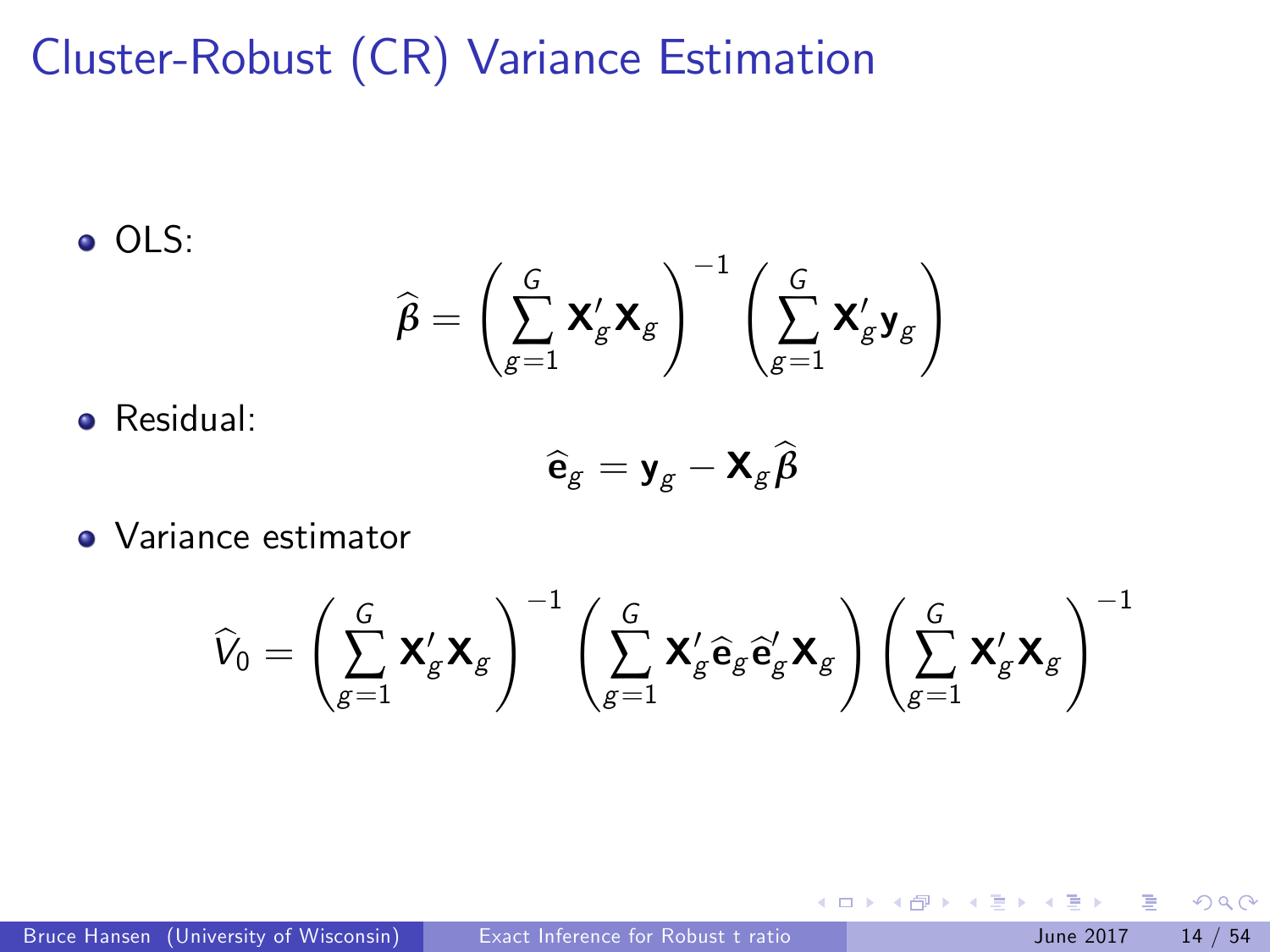#### **Adjustments**

Chris Hansen (2007) adjustment

$$
\widehat{V}=\left(\frac{G}{G-1}\right)\widehat{V}_0
$$

Justified in "Large homogenous clusters" framework

**•** Stata adjusment

$$
\widehat{V}_1 = \left(\frac{n-1}{n-k}\right) \left(\frac{G}{G-1}\right) \widehat{V}_0
$$

4.0.3

No justification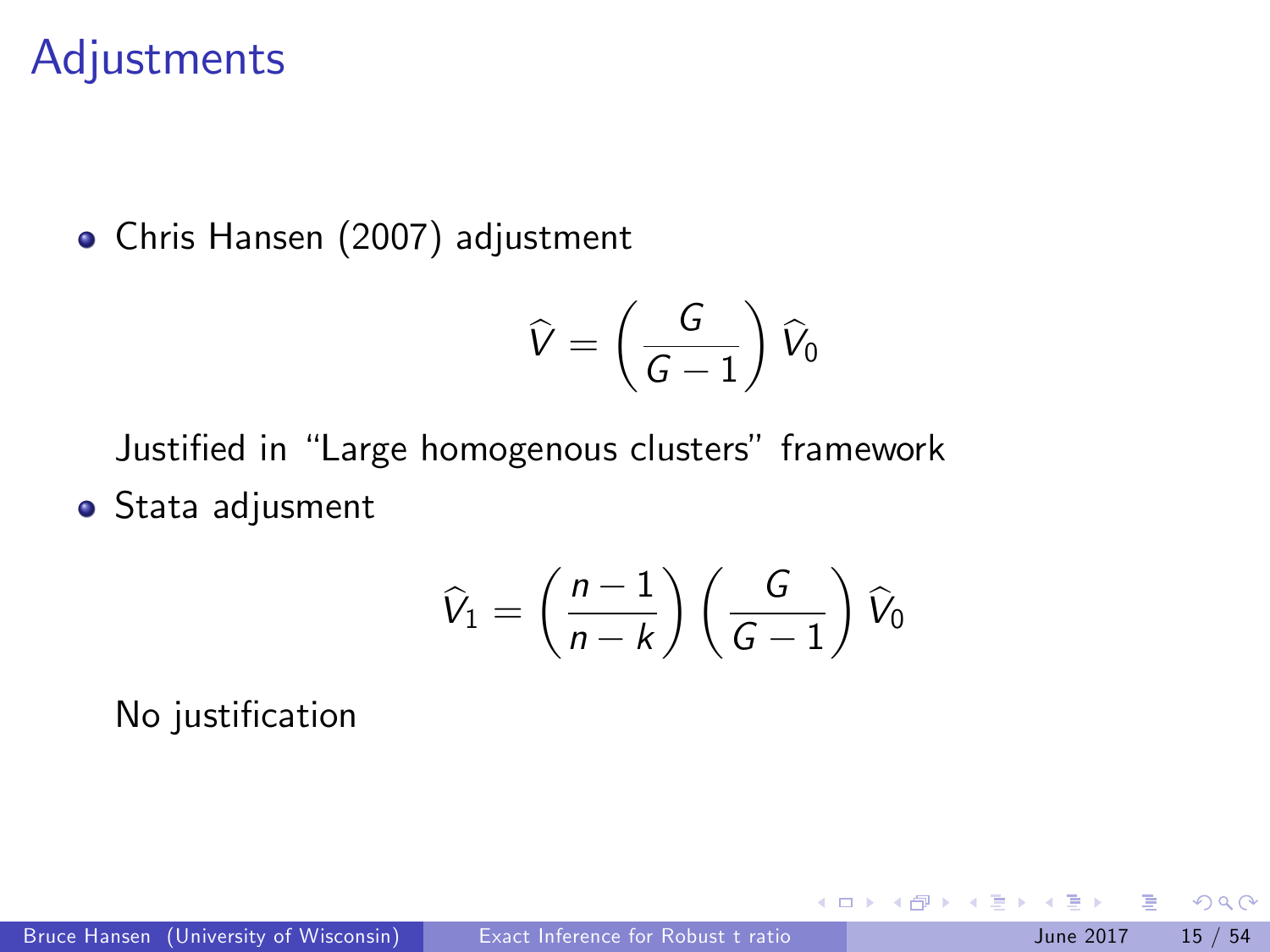### Other covariance matrix estimators

#### $\bullet$  CRV2

▶ Replace OLS residual  $\widehat{\mathbf{e}}_{g}$  with  $\overline{\mathbf{e}}_{g} = (\mathbf{I} - \mathbf{H}_{g})^{-1/2} \widehat{\mathbf{e}}_{g}$ 

$$
\blacktriangleright \mathbf{H}_g = \mathbf{X}_g \left( \sum_{g=1}^G \mathbf{X}'_g \mathbf{X}_g \right)^{-1} \mathbf{X}'_g
$$

- $\triangleright$  CRV2 is unbiased under i.i.d. dependence
- Recommended by Imbens-Kolesar (2016)
- $\bullet$  CRV3:
	- ▶ Replace  $\mathbf{\hat{e}}_g$  with  $\mathbf{\widetilde{e}}_g = (\mathbf{I} \mathbf{H}_g)^{-1} \mathbf{\widehat{e}}_g$
	- $\triangleright$  Theorem: CRV3 conservative under clustered dependence:

$$
E\left(\widehat{V}_3 \mid X\right) \geq V
$$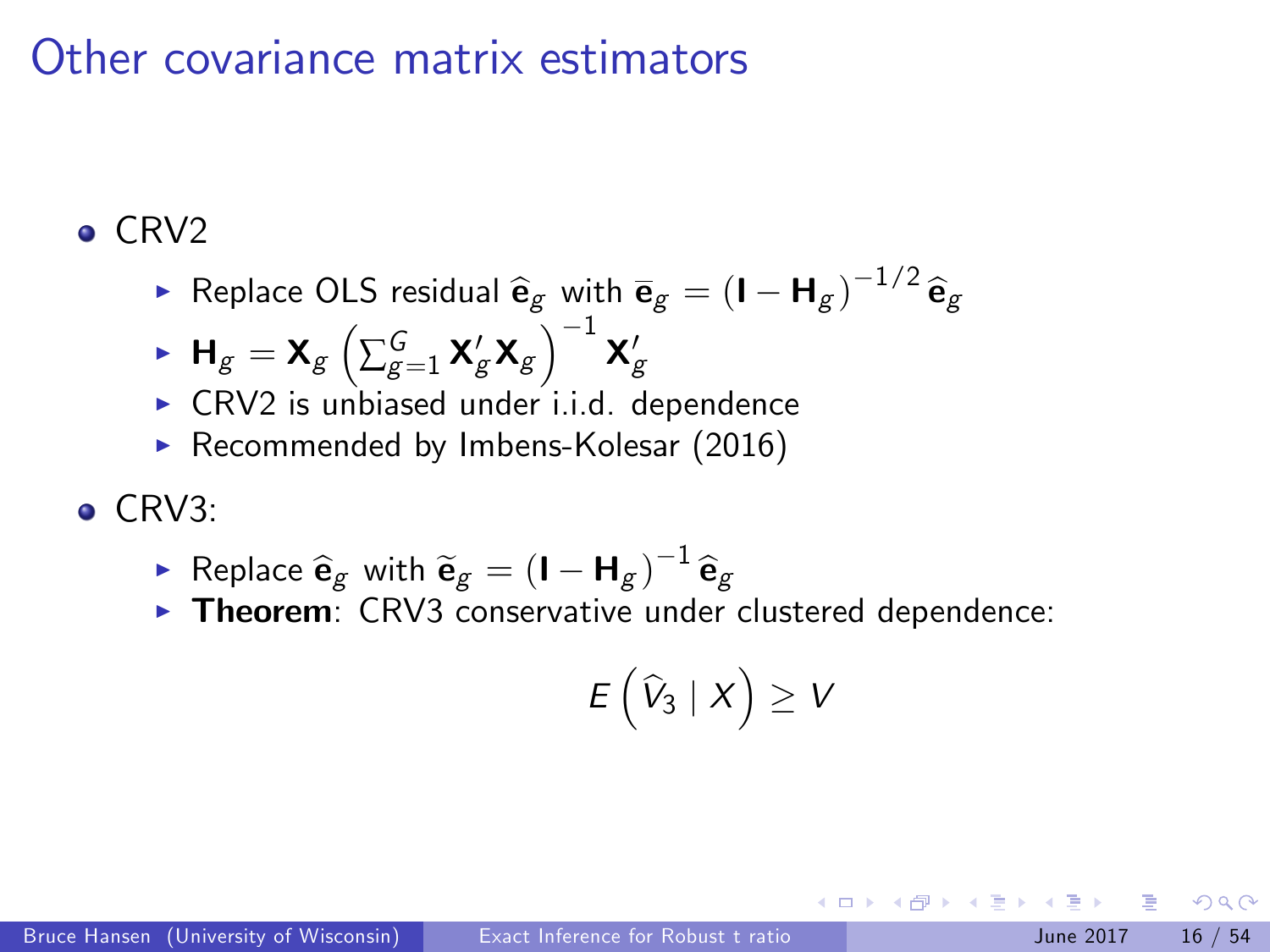Cluster-Robust (CR) Variance Estimation: Some History

- Methods: Moulton (1986, 1990), Arellano (1987)
- **Popularization**: Rogers (1993), Bertrand, Duflo and Mullainathan (2004)
- Large G asymptotics: White (1984), C. Hansen (2007), Carter, Schnepel and Steigerwald (2017)
- Fixed G asymptotics: C. Hansen (2007), Bester, Conley and C. Hansen (2011), Conley and Taber (2011), Ibragimov and Mueller (2010, 2016)
- **Small Sample**: Donald and Lang (2007), Imbens and Kolesar (2016), Young (2017), Canay, Romano, and Shaikh (2017)
- Bootstrap: Cameron, Gelbach and Miller (2008), MacKinnon and Webb (2017)

 $\Omega$ 

イロト イ押ト イヨト イヨト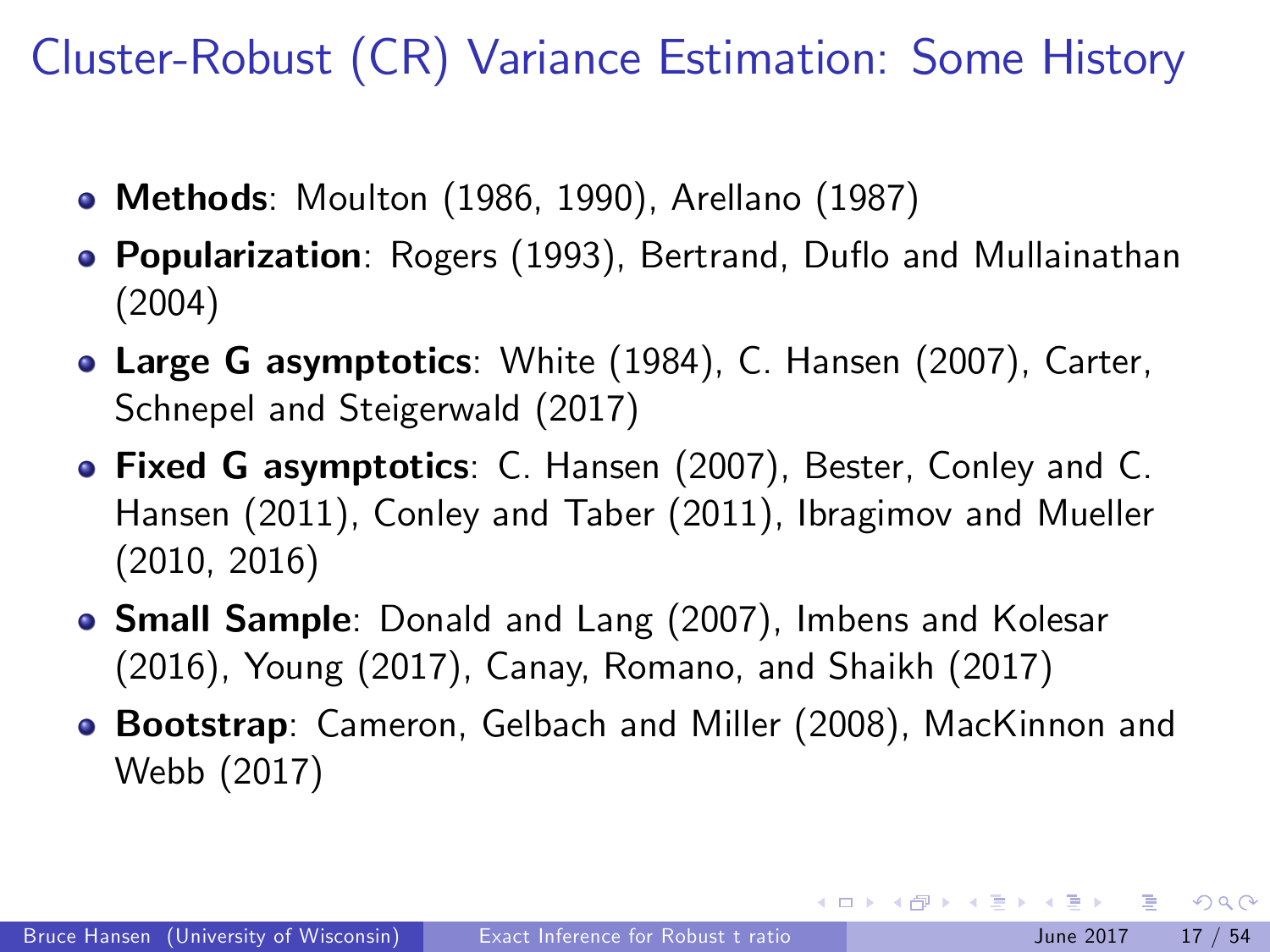## Illustration: Heteroskedastic Dummy Variable Regression

- Dummy variable model
	- Angrist and Pinchke  $(2009)$
	- $\blacktriangleright$  Imbens and Kolesar (2016)

$$
\bullet \ \ y_i = \beta_0 + \beta_1 x_i + e_i
$$

- $\sum_{i=1}^n x_i = 3$
- $e_i \sim N(0, 1)$
- **•** Coefficient of interest:  $β_1$
- Simulation with 100,000 replications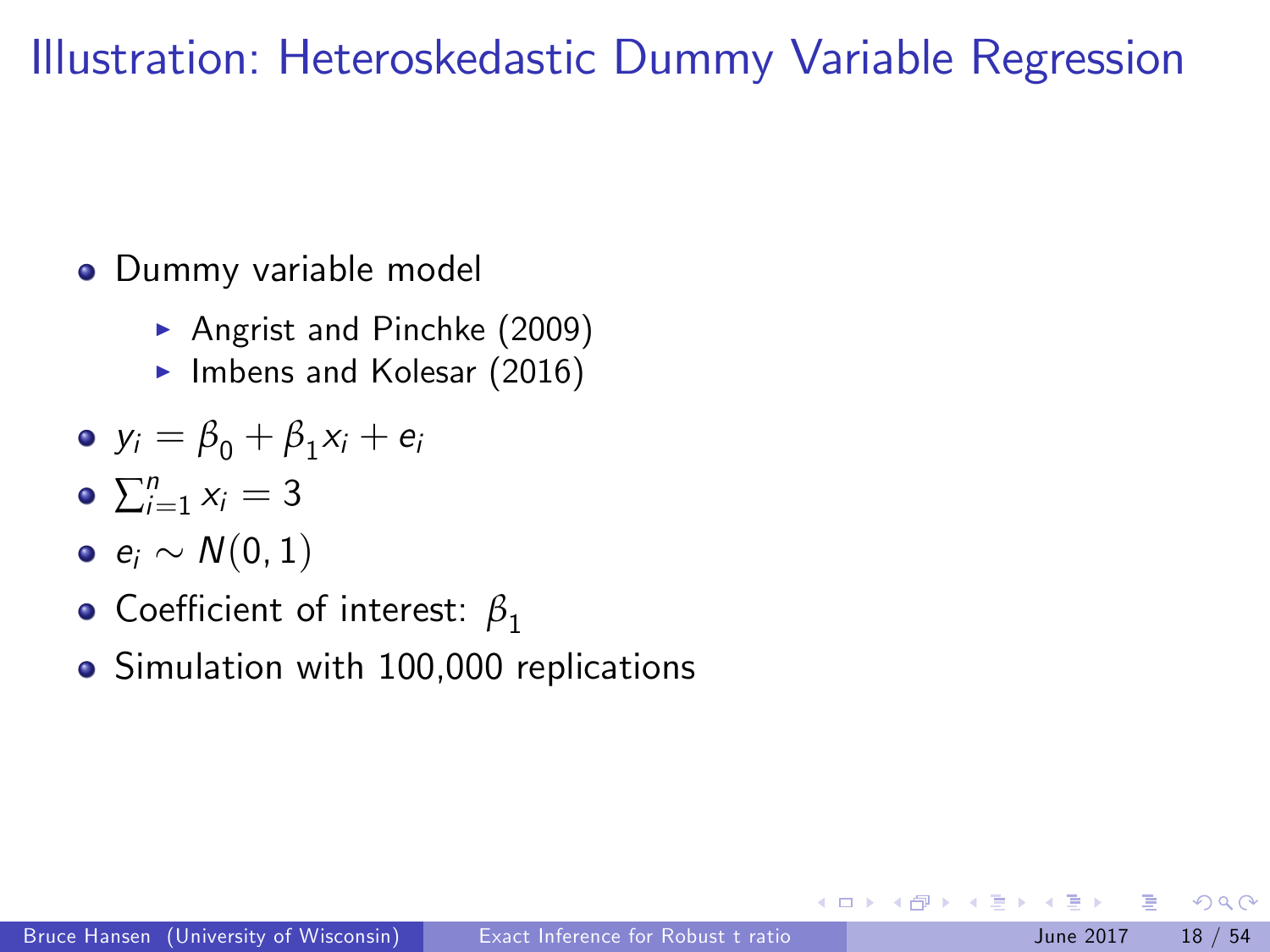## Large Size Distortion with HC Standard Errors

#### Rejection Probability of Nominal 5% Tests Using  $t_{n-k}$  Critical Values

|     | $n = 30$ |
|-----|----------|
| HC0 | 0.18     |
| HC1 | 0.17     |
| HC2 | 0.14     |
| HC3 | 0.10     |

Notice that even conservative HC3 t-ratio over-rejects. That is because the  $t_{n-k}$  distribution is incorrect.

Bruce Hansen (University of Wisconsin) [Exact Inference for Robust t ratio](#page-0-0) June 2017 19 / 54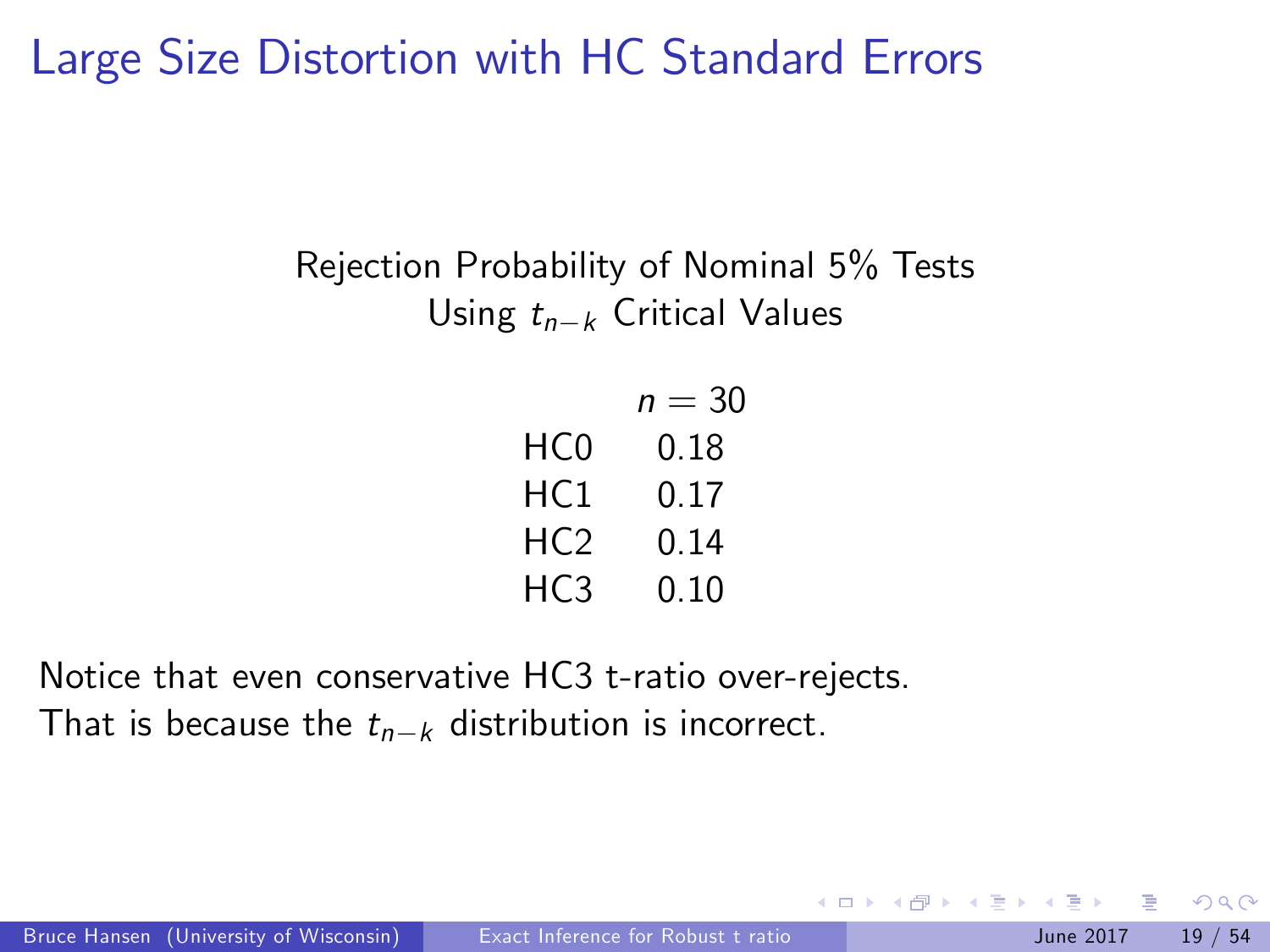Distortion increases with Sample size!

#### Rejection Probability of Nominal 5% Tests Using  $t_{n-k}$  Critical Values

|                 | $n = 30$ | $n = 100$ | $n = 500$ |
|-----------------|----------|-----------|-----------|
| HC0             | 0.18     | 0.23      | 0.24      |
| HC1             | 0.17     | 0.22      | 0.24      |
| HC2             | 0.14     | 0.17      | 0.18      |
| HC <sub>3</sub> | 0.10     | 0.13      | 0.14      |

#### Reason: Highly Leveraged Design Matrix

4.0.3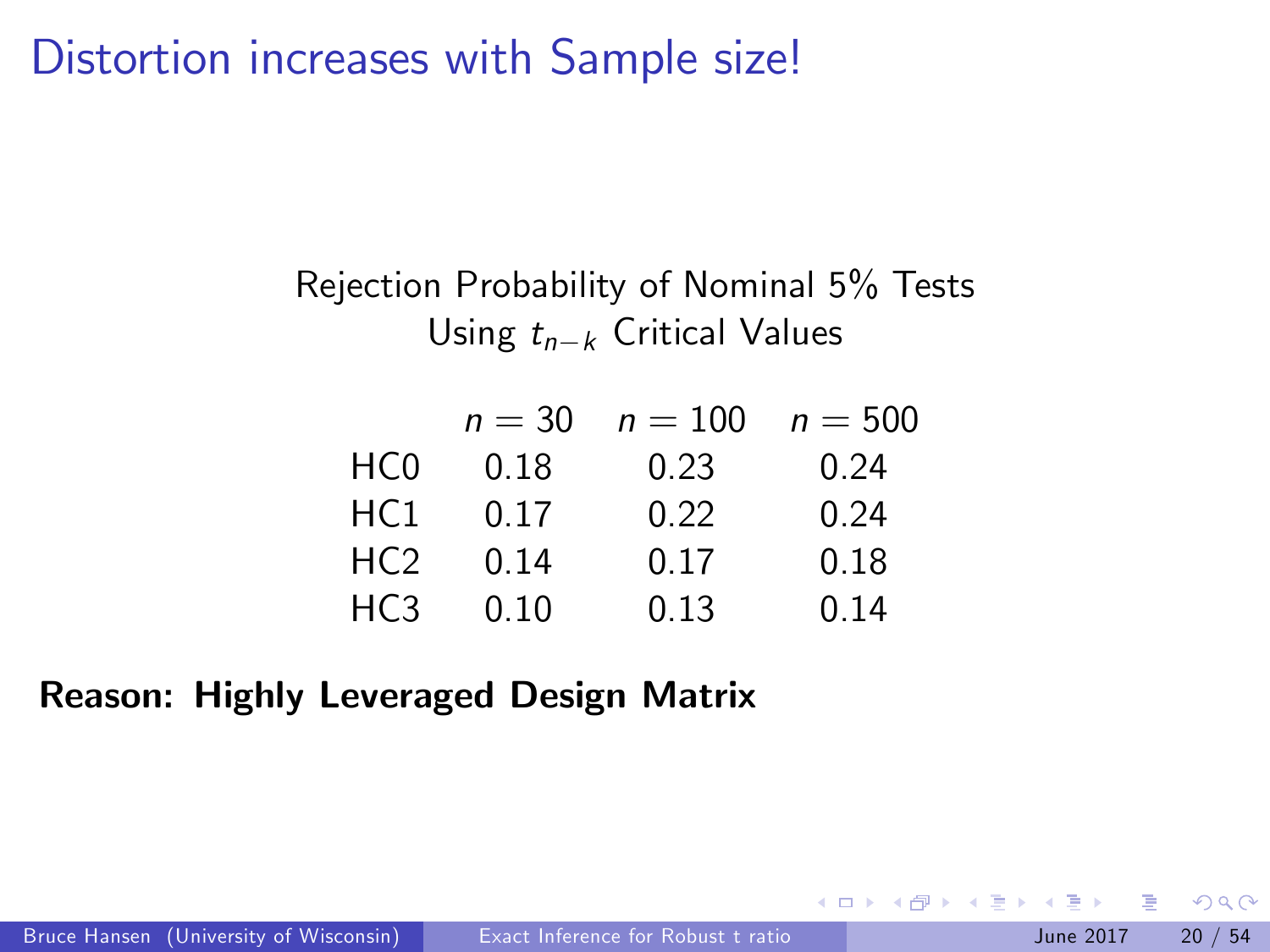## Simulation Results

- All procedures over-reject
- HC1 correction doesn't help
- Unbiased estimator HC2 over-rejects
- **Conservative estimator HC3 over-rejects**
- $t_{n-k}$  vs  $N(0, 1)$  ineffective
- **Conclusion: Distributional approximation needs improvement**

つへへ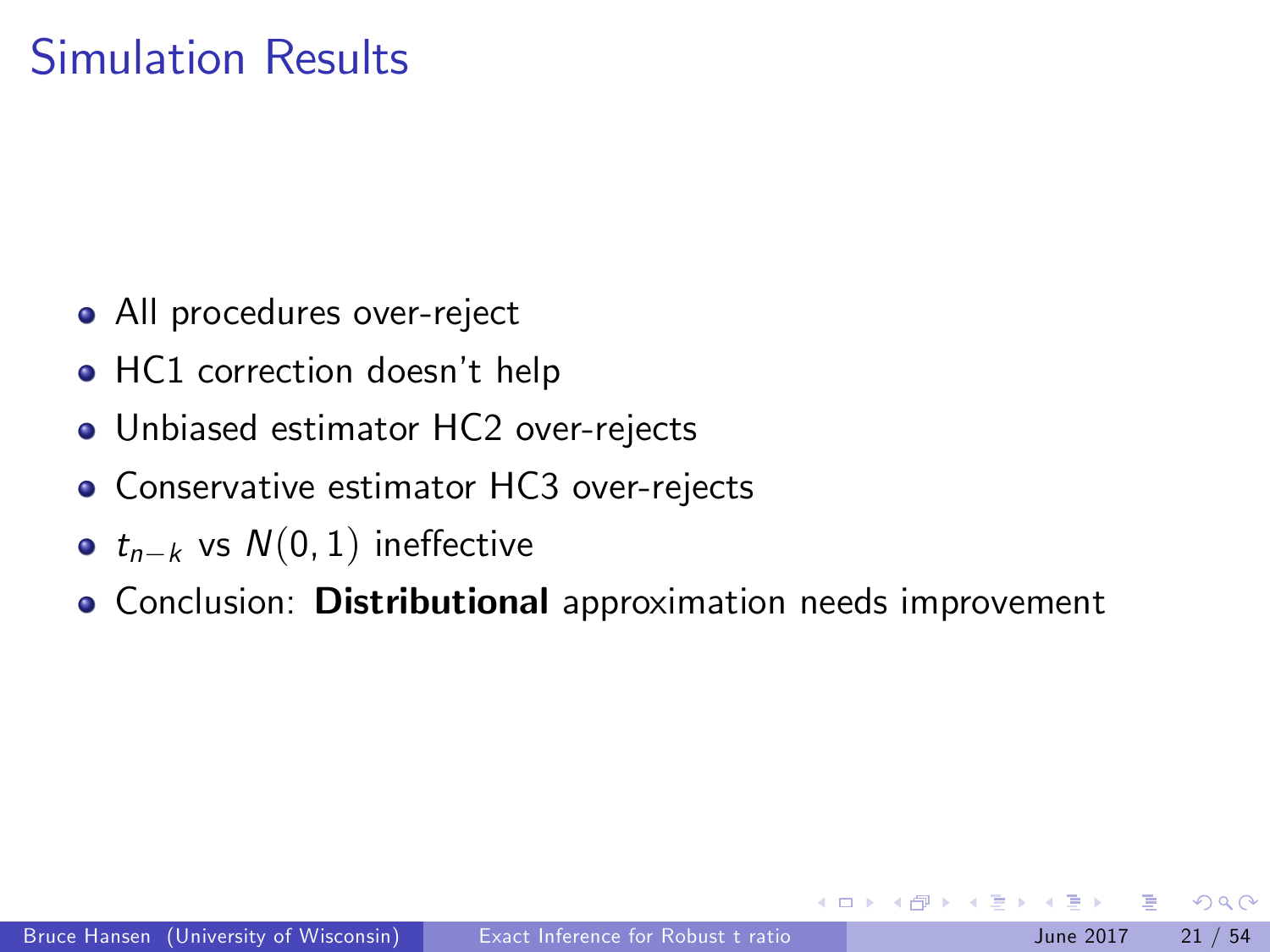### Exact Distribution of White t-ratio

**Assumption**: Observations are i.i.d.,  $e_i | x_i \sim N(0, \sigma^2)$ 

Step 1: t-ratio is ratio of normal to weighted sum of chi-squares

$$
t \sim \frac{Z}{\sqrt{Q}}
$$
  

$$
Q = \sum_{i=1}^{K} w_i Q_i
$$

where  $Z \sim N(0, 1)$  ,  $Q_1 \sim \chi_1^2$ , ...,  $Q_K \sim \chi_1^2$ 

- Step 2: The exact distribution of  $Q$  is a chi-square mixture
- $\bullet$  Step 3: The exact distribution of t is a student t mixture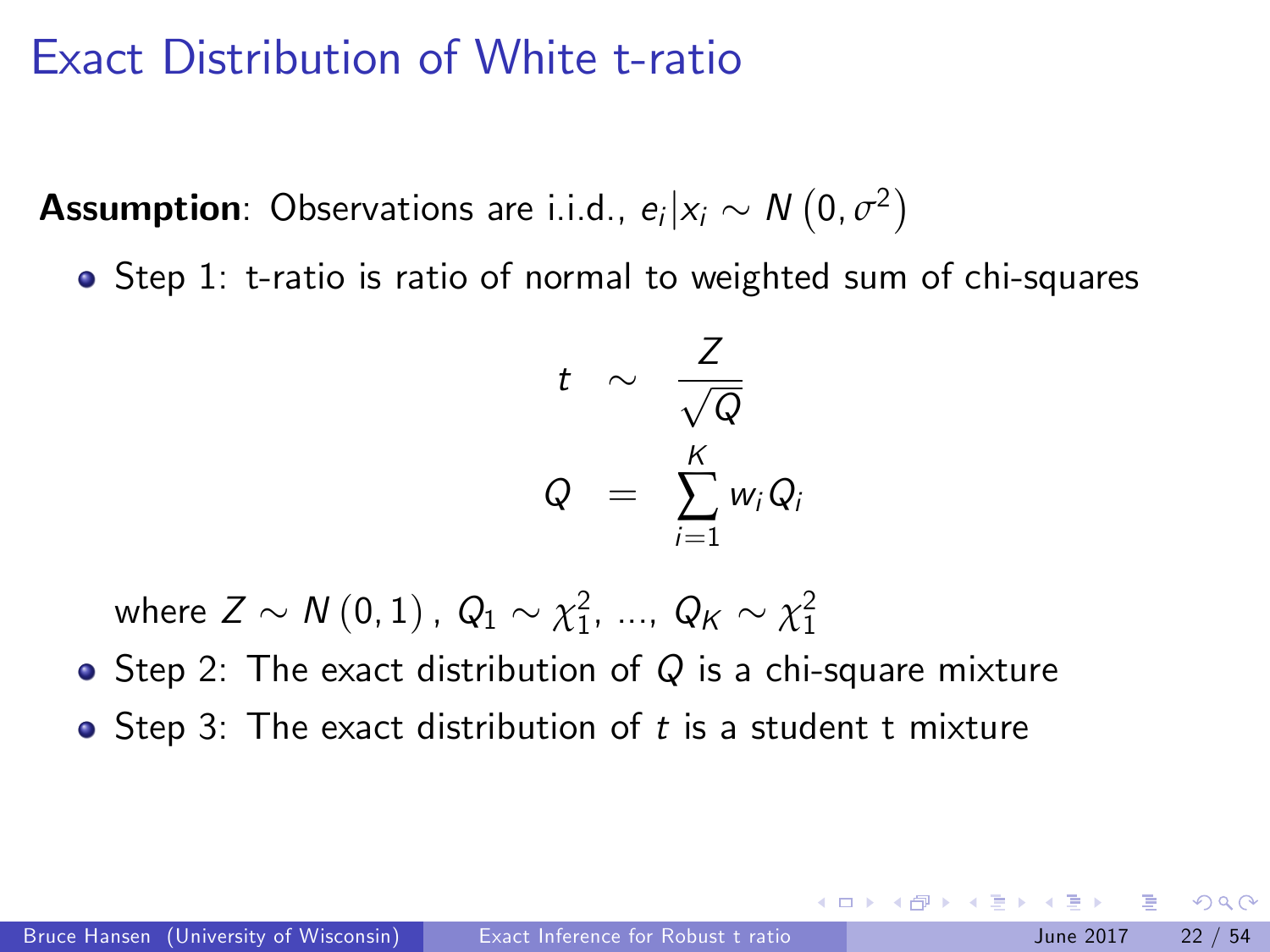# Step 1

• 
$$
R'(\hat{\beta} - \beta) = (\sigma^2 R'(X'X)^{-1} R)^{1/2} Z
$$
 where  $Z \sim N(0, 1)$   
\n•  $d_i = R'(X'X)^{-1} x_i$ ,  $D = \text{diag} \{d_1^2, ..., d_n^2\}$ ,  $M = I - X(X'X)^{-1}X'$ ,  $B = MDM$ ,  $Q_i$  iid  $\chi_1^2$ 

•  $\lambda_1, ..., \lambda_K$  are the non-zero eigenvalues of *B*.

o Then

$$
R'\widehat{V}R=\sum_{i=1}^n d_i^2\widehat{e}_i^2=\widehat{e}'D\widehat{e}=e'Be=\sigma^2\sum_{i=1}^K\lambda_iQ_i
$$

**o** Together

$$
t = \frac{R'\left(\widehat{\beta} - \beta\right)}{\sqrt{R'\widehat{V}_1R}} = \frac{Z}{\sqrt{\sum_{i=1}^{K} w_i Q_i}}
$$

where  $w_i = \lambda_i / R'\left( X'X \right)^{-1} R$ 

4 日下

化医头头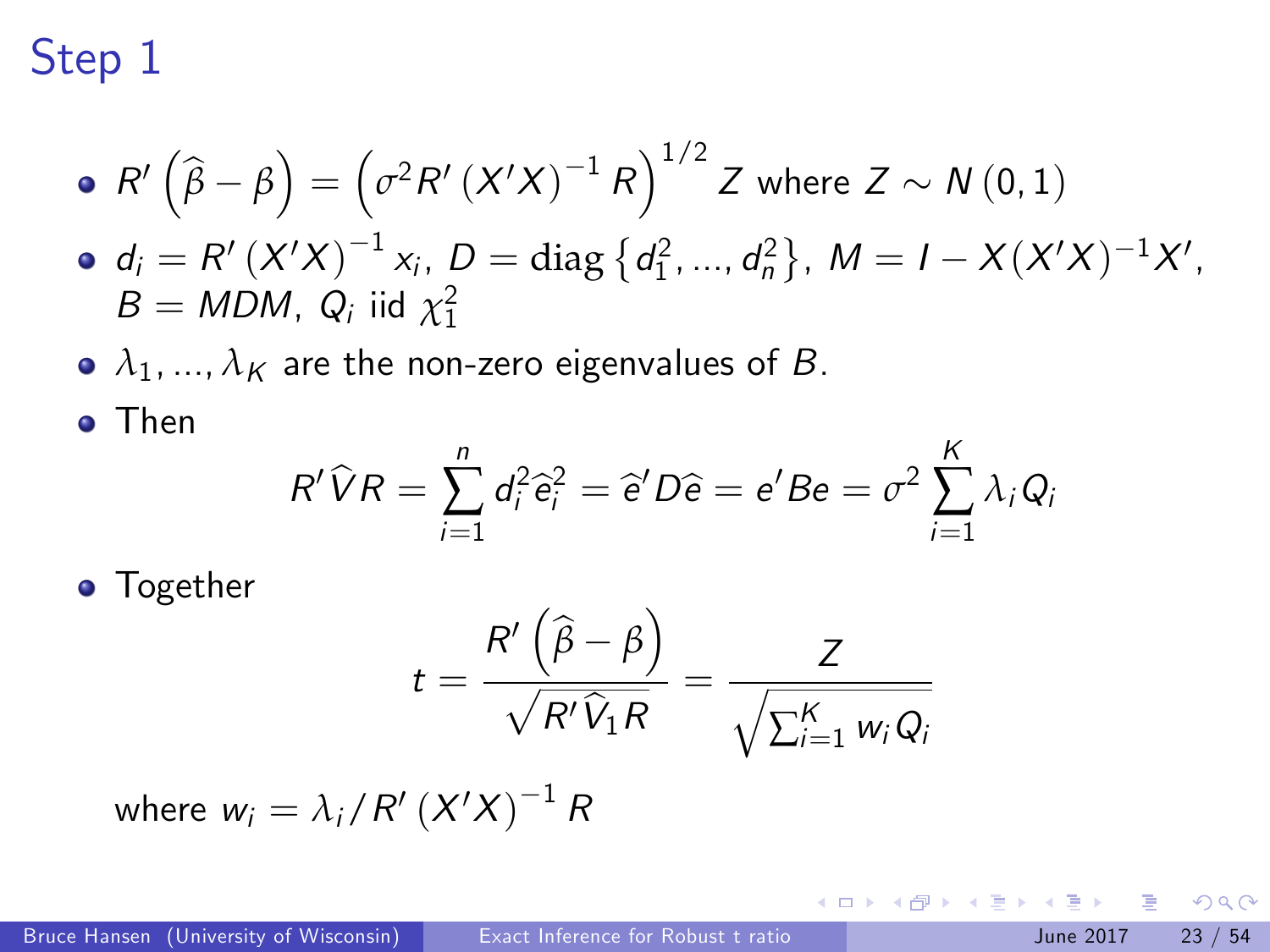Ratio of normal to weighted sum of chi-squares

**·** Under normality

$$
t = \frac{R'\left(\widehat{\beta} - \beta\right)}{\sqrt{R'\widehat{V}_1R}} = \frac{Z}{\sqrt{\sum_{i=1}^K w_i Q_i}}
$$

- This representation holds for HC0, HC1, HC2, HC3, HC4 heteroskedasticity-robust t-ratios
	- $\blacktriangleright$  The weights w<sub>i</sub> depend on the specific estimator
- This representation holds for CRV0, CRV1, CRV2, CRV3 cluster-robust t-ratios
	- $\blacktriangleright$  The weights w<sub>i</sub> depend on the specific estimator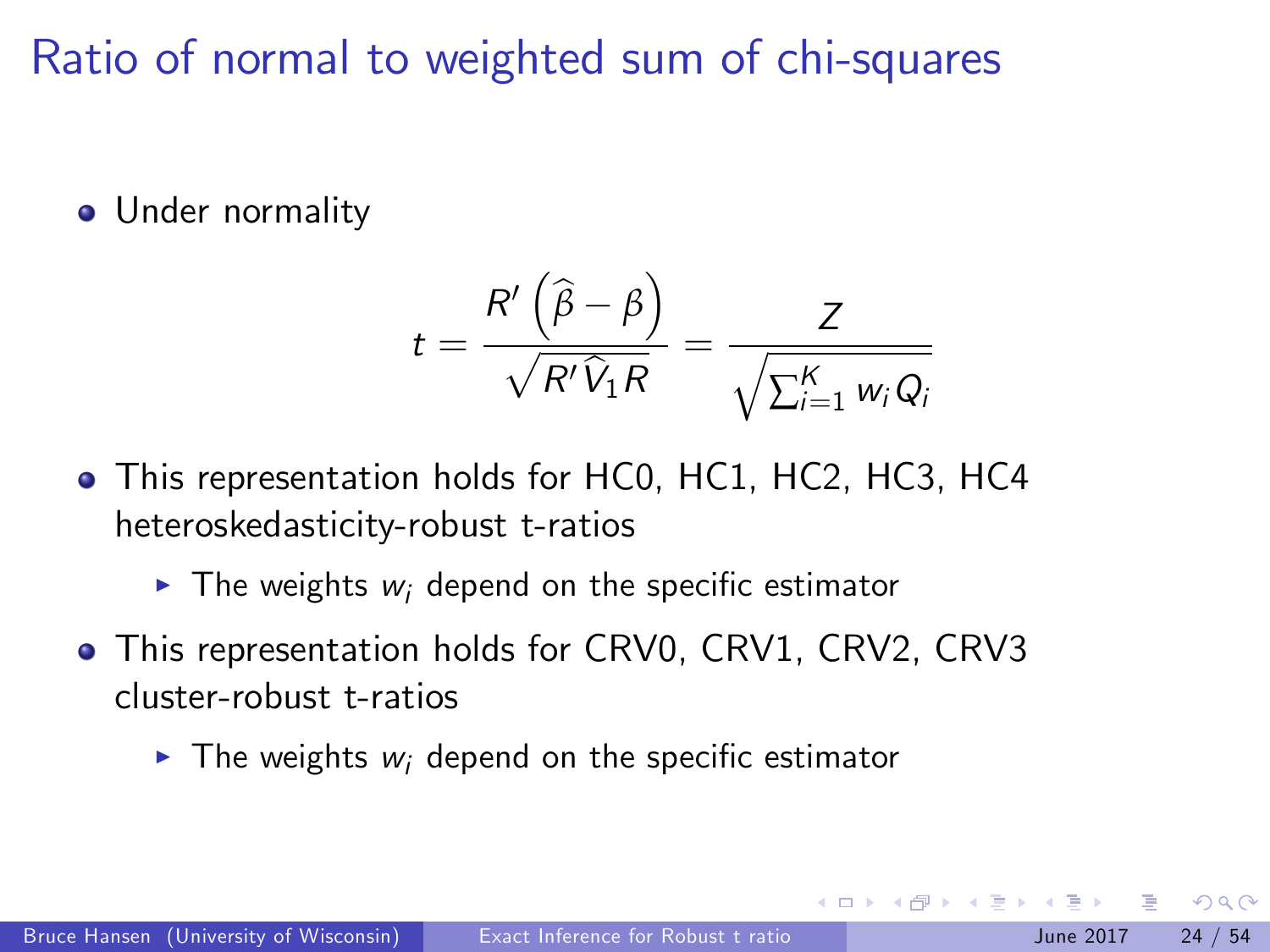## Step 2: Exact Distribution of Q

Weighted sum of chi-square random variables For  $Q_1 \sim \chi^2_{k_1}, \ ..., \ Q_N \sim \chi^2_{k_N}$  mutually independent,  $w_i > 0, \ k_i > 0$ 

$$
Q=\sum_{i=1}^N w_i Q_i
$$

We write its distribution as

$$
G(u|w_1,...,w_N; k_1,...k_N) = P(Q \le u).
$$

- Conventional chi-square when  $w_1 = \cdots = w_N$
- Distribution function G unknown
- Classic problem in statistical theory
- **•** Approximation methods dominate
- We now provide the exact distribution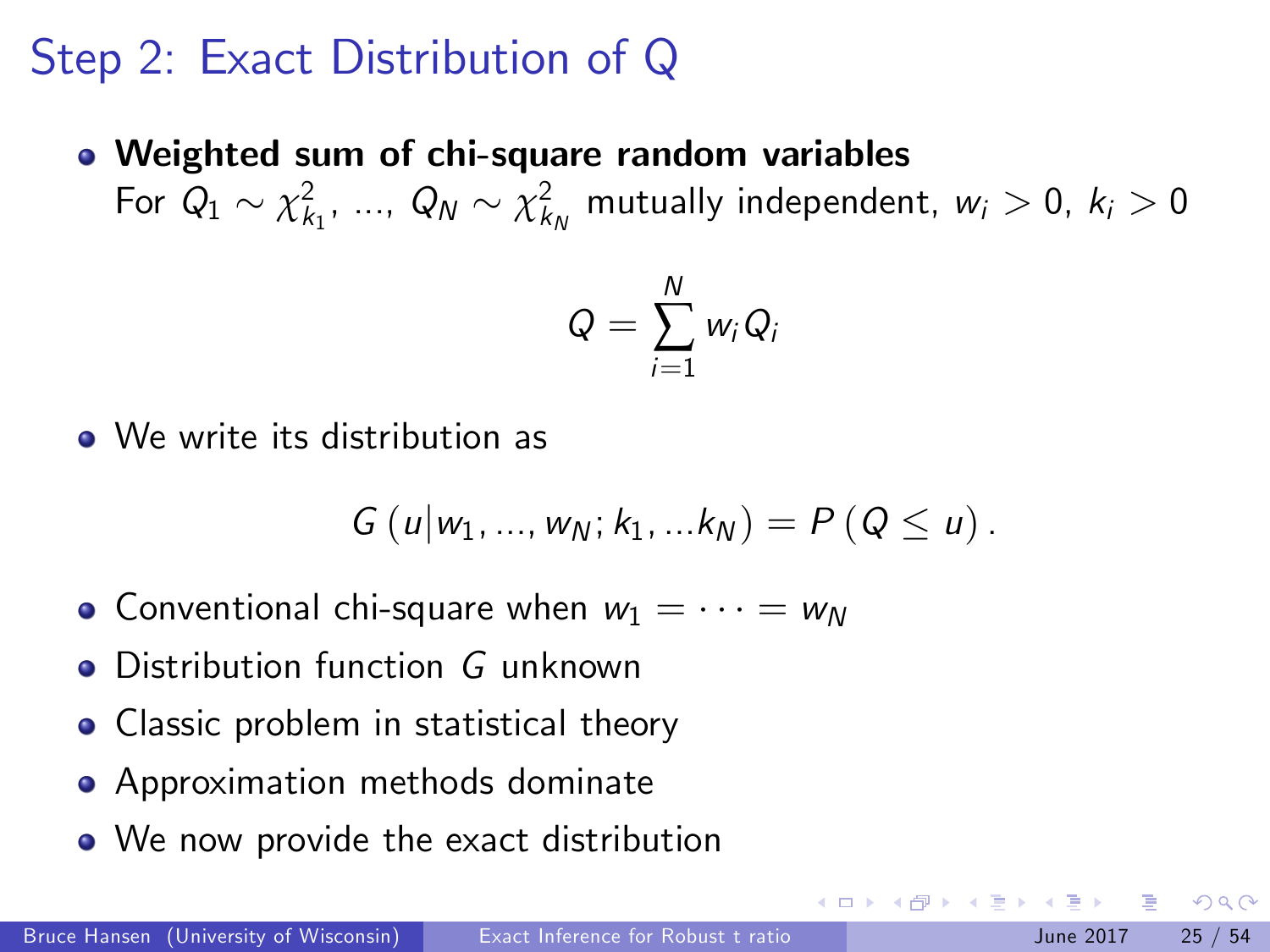#### Theorem 1: Distribution of Q

$$
G(u|w_1,...,w_N; k_1,...k_N) = \sum_{m=0}^{\infty} b_m G_{K+2m} \left(\frac{u}{\delta}\right)
$$

where  $G_r(u)$  is the  $\chi^2_r$  distribution,

$$
K = \sum_{i=1}^{N} k_i
$$
  
\n
$$
\delta = \min_{m} w_m
$$
  
\n
$$
b_0 = \prod_{i=1}^{N} \left(\frac{\delta}{w_i}\right)^{k_i/2}
$$
  
\n
$$
b_m = \frac{1}{m} \sum_{\ell=1}^{m} b_{m-\ell} a_{\ell}, \qquad m \ge 1
$$
  
\n
$$
a_m = \sum_{i=1}^{N} \frac{k_i}{2} \left(1 - \frac{\delta}{w_i}\right)^m
$$

4.0.3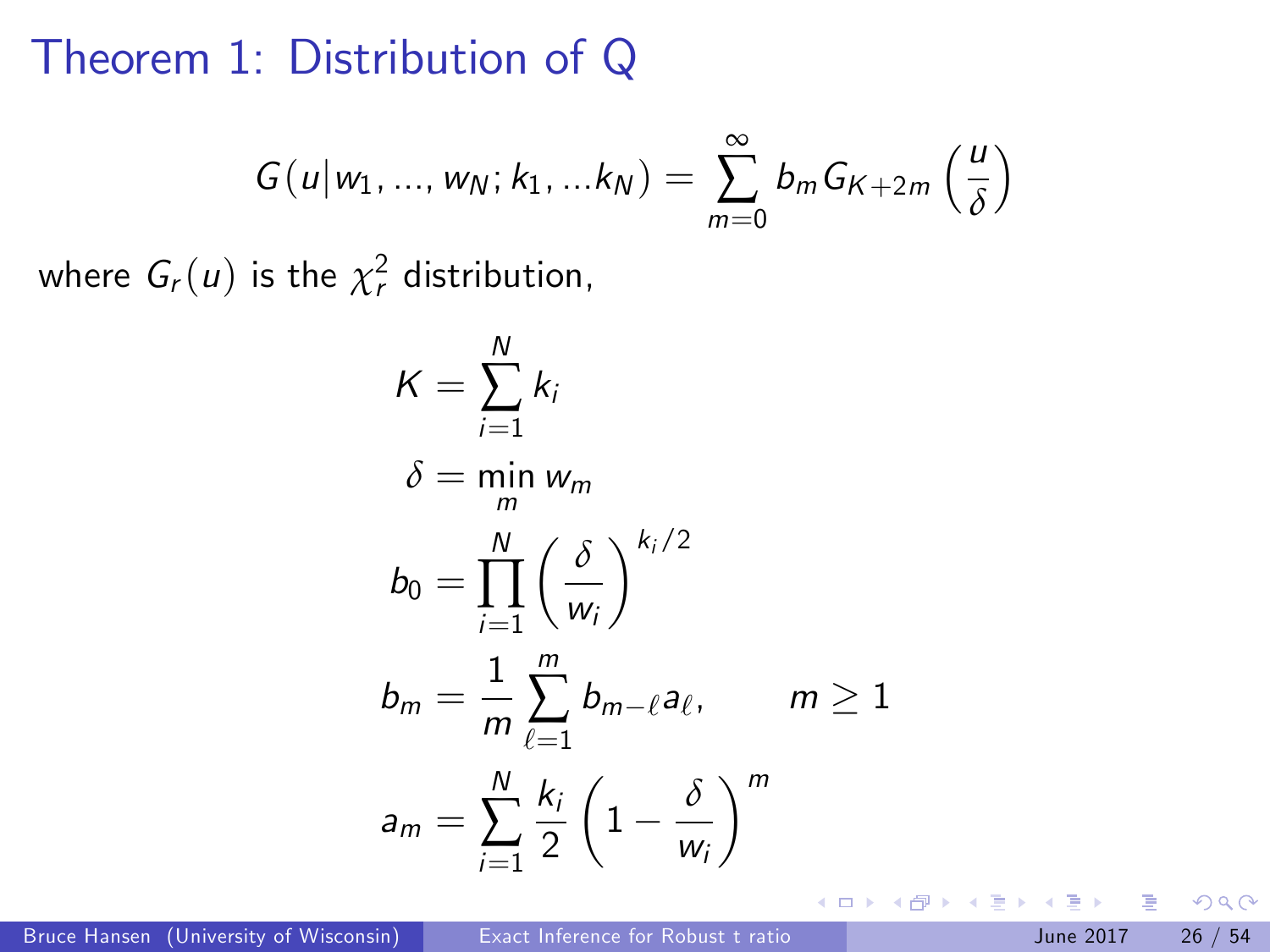### Comments

- $\bullet$  Theorem 1 shows that the distribution of Q can be written as an infinite mixture of chi-square distributions
- The weights are non-negative, sum to one
- Weights are determined by a simple recursion in known parameters
- Theorem 1 is a refinement of Castano and Lopez (2005).
	- $\triangleright$  Obtained by inversion of transformed MGF
	- $\triangleright$  Uses theory of MVUE of Gamma distributions
	- $\triangleright$  Written in terms of Laguerre polynomials
	- $\triangleright$  Their result is written as a function of two tuning parameters.
	- $\blacktriangleright$  Theorem 1 is obtained as a limiting case (taking the limit as one tuning parameter limits to zero and the other is set at its boundary).
	- $\triangleright$  Theorem 1 is a simpler, more convenient, and numerically accurate.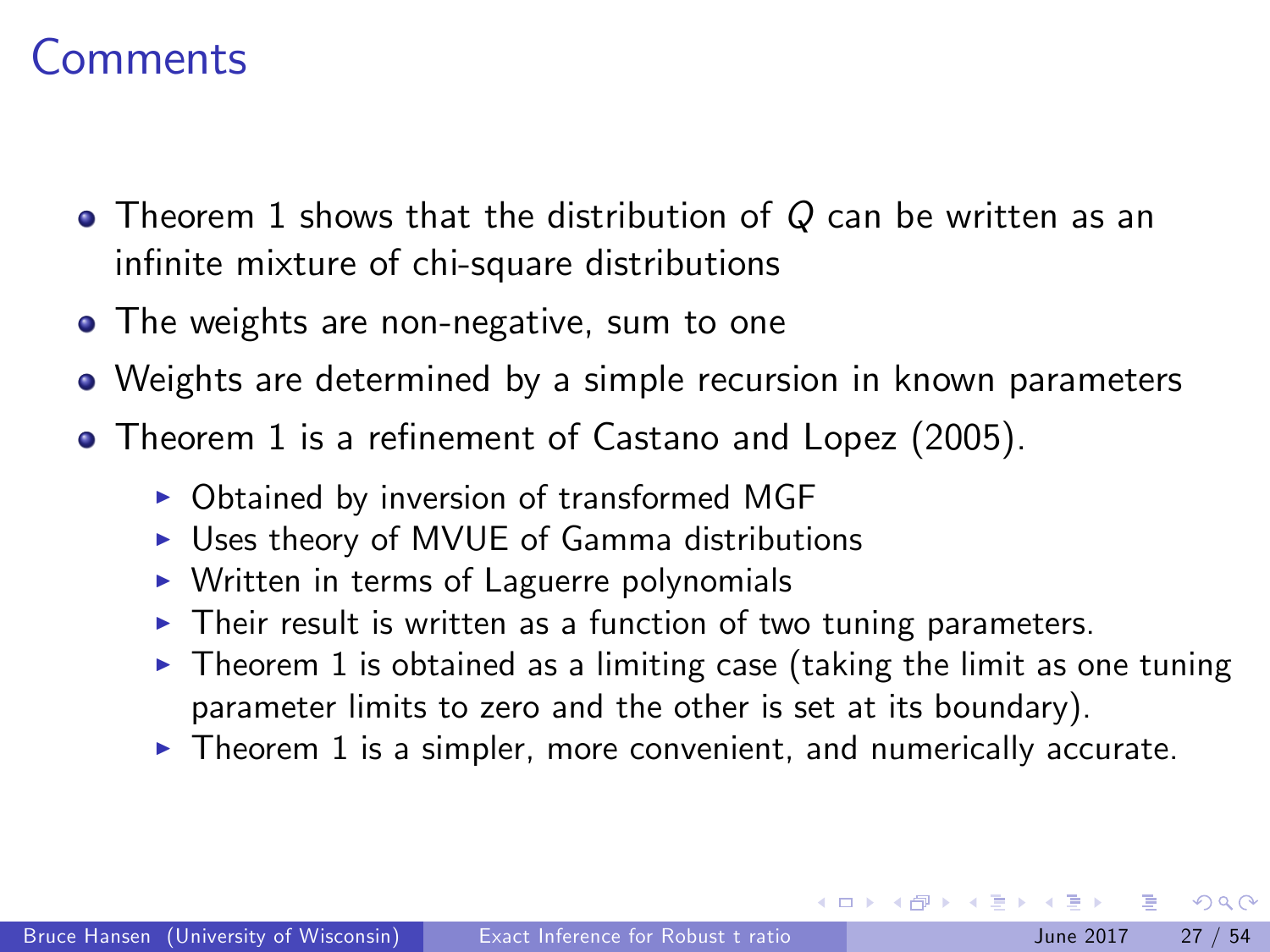## Step 3: Exact Distribution of t-ratio

#### Generalized T distribution For  $Z \sim N(0, 1)$ ,  $Q_1 \sim \chi^2_{k_1}, ..., Q_N \sim \chi^2_{k_N}$ , mutually independent,  $w_i > 0, k_i > 0$  $T = \frac{Z}{\sqrt{Z}}$  $\sqrt{ }$  $\sum_{i=1}^N w_i Q_i$

We write its distribution as

$$
F(u|w_1, ..., w_N; k_1, ... k_N) = P(T \le u)
$$

If  $k_1 = \cdots = k_N = 1$  we write the distribution as  $F(u|w_1, ..., w_N)$ .

- Conventional student t when  $w_1 = \cdots = w_N$
- $\bullet$  Step 1 showed that HC t-ratios are distributed generalized  $T$

- വൈറ

イロト イ押ト イヨト イヨト ニヨ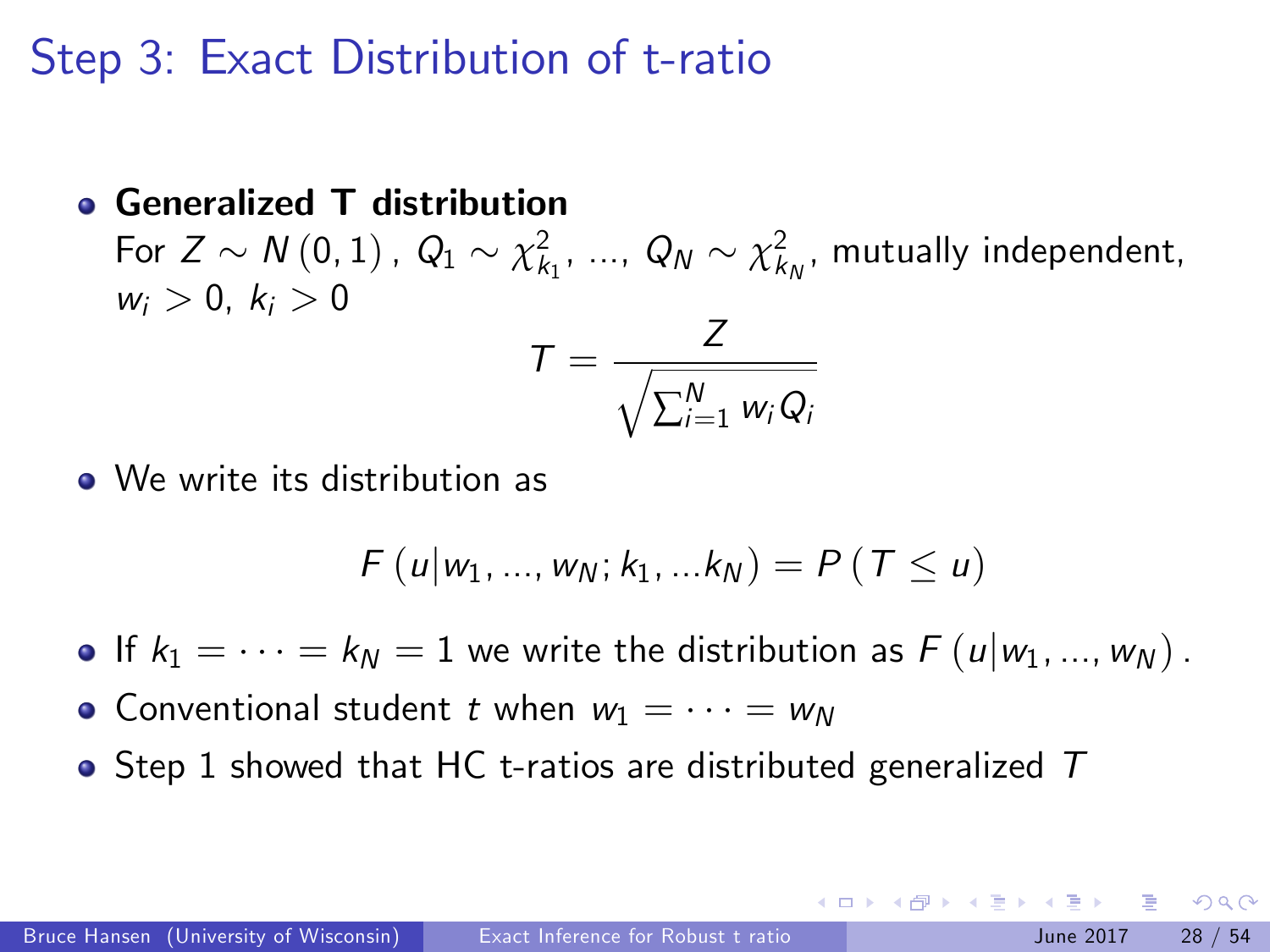## **Derivation**

The distribution of  $T$  is

$$
P(T \le u) = P\left(Z \le \sqrt{Q}u\right) = E\left(\Phi\left(\sqrt{Q}u\right)\right)
$$

Its density is

$$
E\left(\phi\left(\sqrt{Q}u\right)\sqrt{Q}\right)=\int_0^\infty\phi\left(\sqrt{q}u\right)\sqrt{q}g\left(q\right)dq
$$

where  $g$  is the density of  $Q$ Applying Theorem 1, this equals

$$
\sum_{m=0}^{\infty} \frac{b_m}{\delta} \int_0^{\infty} \phi \left(\sqrt{q}u\right) \sqrt{q} g_{K+2m} \left(q/\delta\right) dq
$$
  
= 
$$
\sum_{m=0}^{\infty} b_m \left(\delta \left(K + 2m\right)\right)^{1/2} f_{K+2m} \left(u \sqrt{\delta \left(K + 2m\right)}\right)
$$

where  $f_{K+2m}$  is the student t density

4 0 8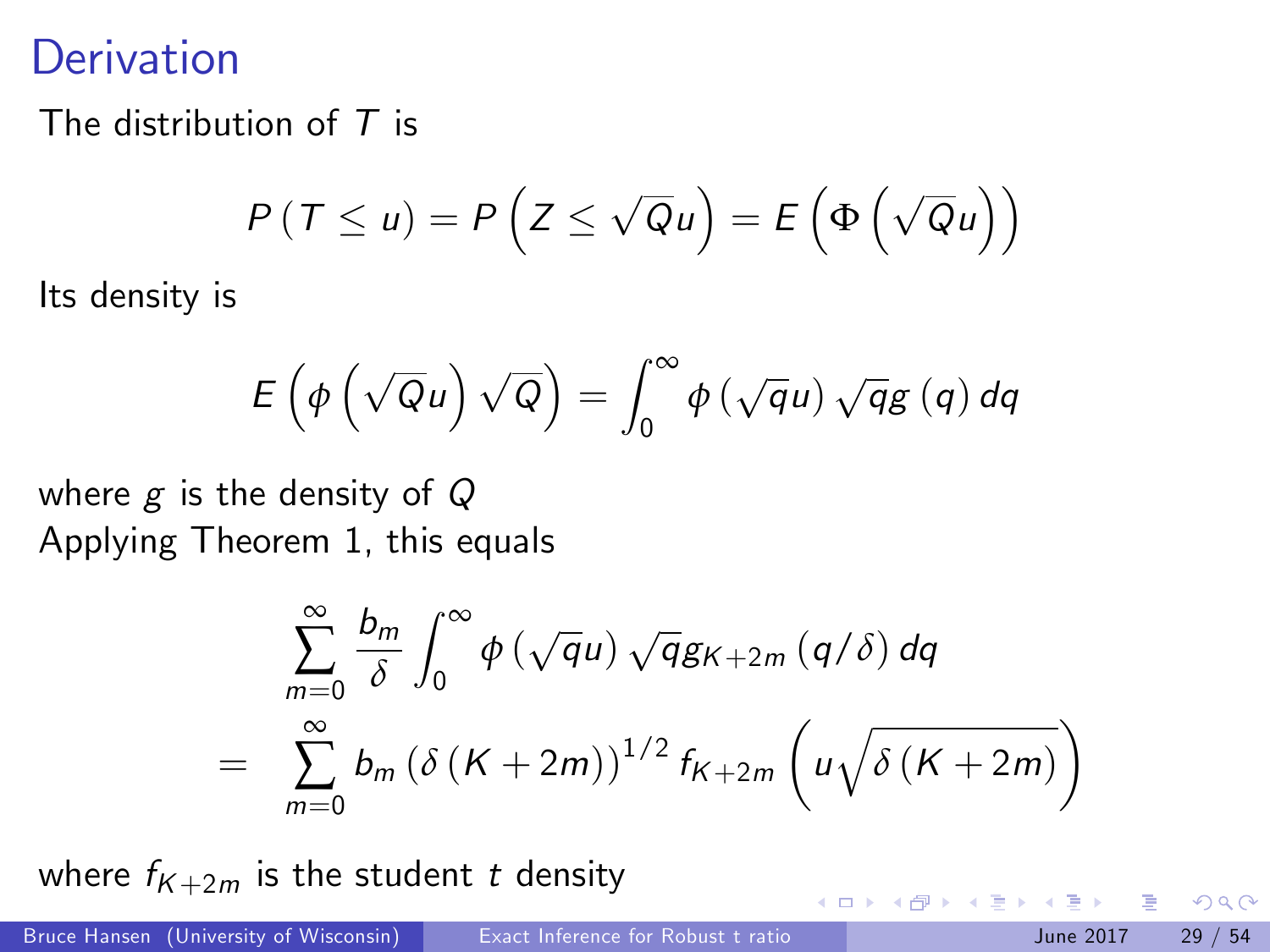## Theorem 3: Distribution of T

$$
F(u|w_1, ..., w_N; k_1, ...k_N) = \sum_{m=0}^{\infty} b_m F_{K+2m} \left( u \sqrt{(K+2m)\delta} \right)
$$

where  $F_r$  is the student distribution Comments:

 $\bullet$  Exact distribution is an infinite mixture of student t distributions

4 0 8

• Specializes to conventional student t when  $w_i$  are all equal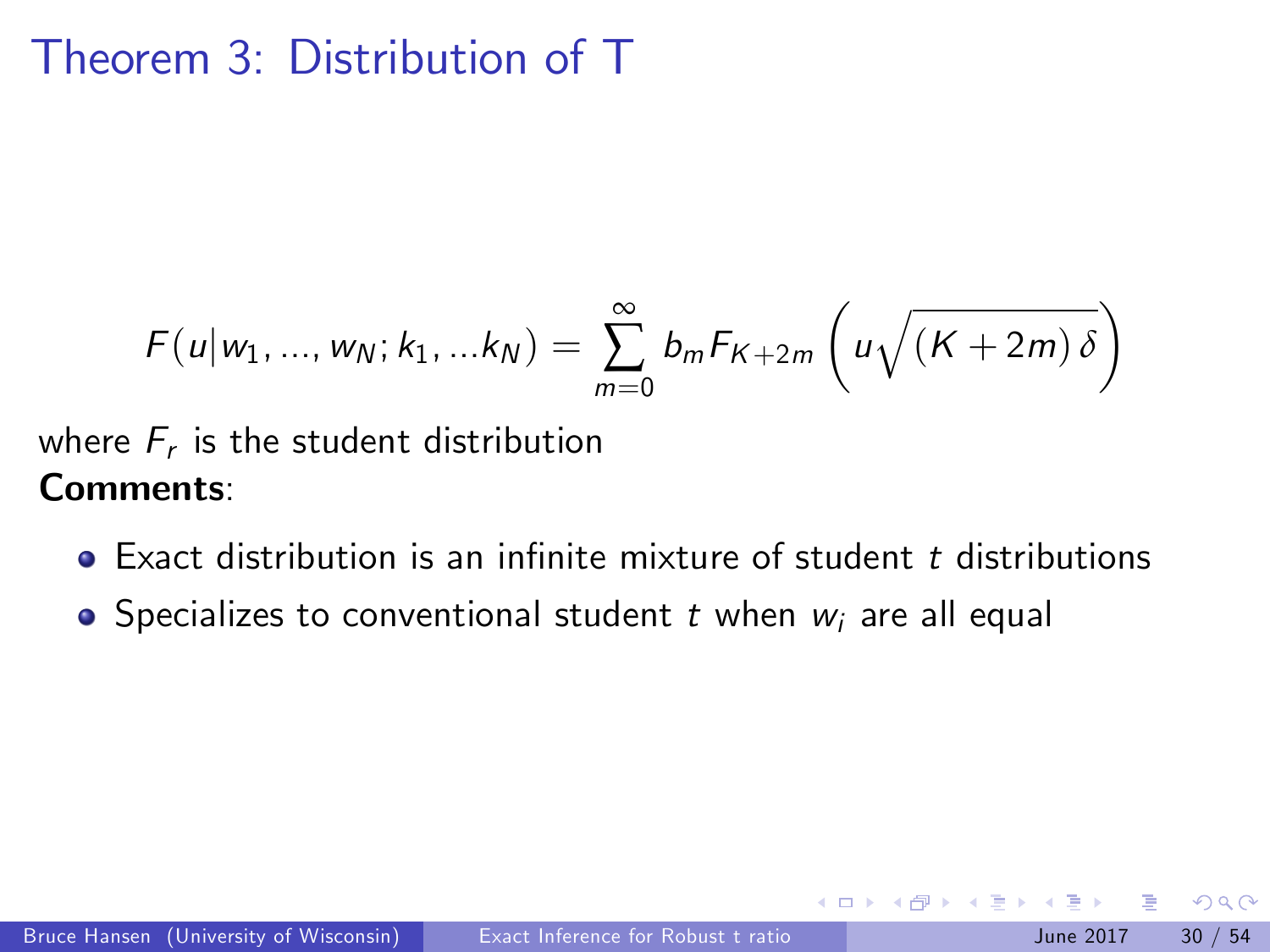### Theorem 4: Alternative expression

$$
F(u|w_1,...,w_N;k_1,...k_N)
$$
  
=  $F_K(u\sqrt{K\delta}) + u\sqrt{\delta} \sum_{m=1}^{\infty} b_m^* \frac{f_{K+2m-2}(u\sqrt{(K+2m-2)\delta})}{\sqrt{K+2m-2}}$ 

where

$$
b^*_m=1-\sum_{j=0}^{m-1}b_j
$$

 $\leftarrow$ 

#### Comments:

- Obtained by applying sequential integration by parts
- Preferable computational form
	- $\triangleright$  Only one distribution evaluation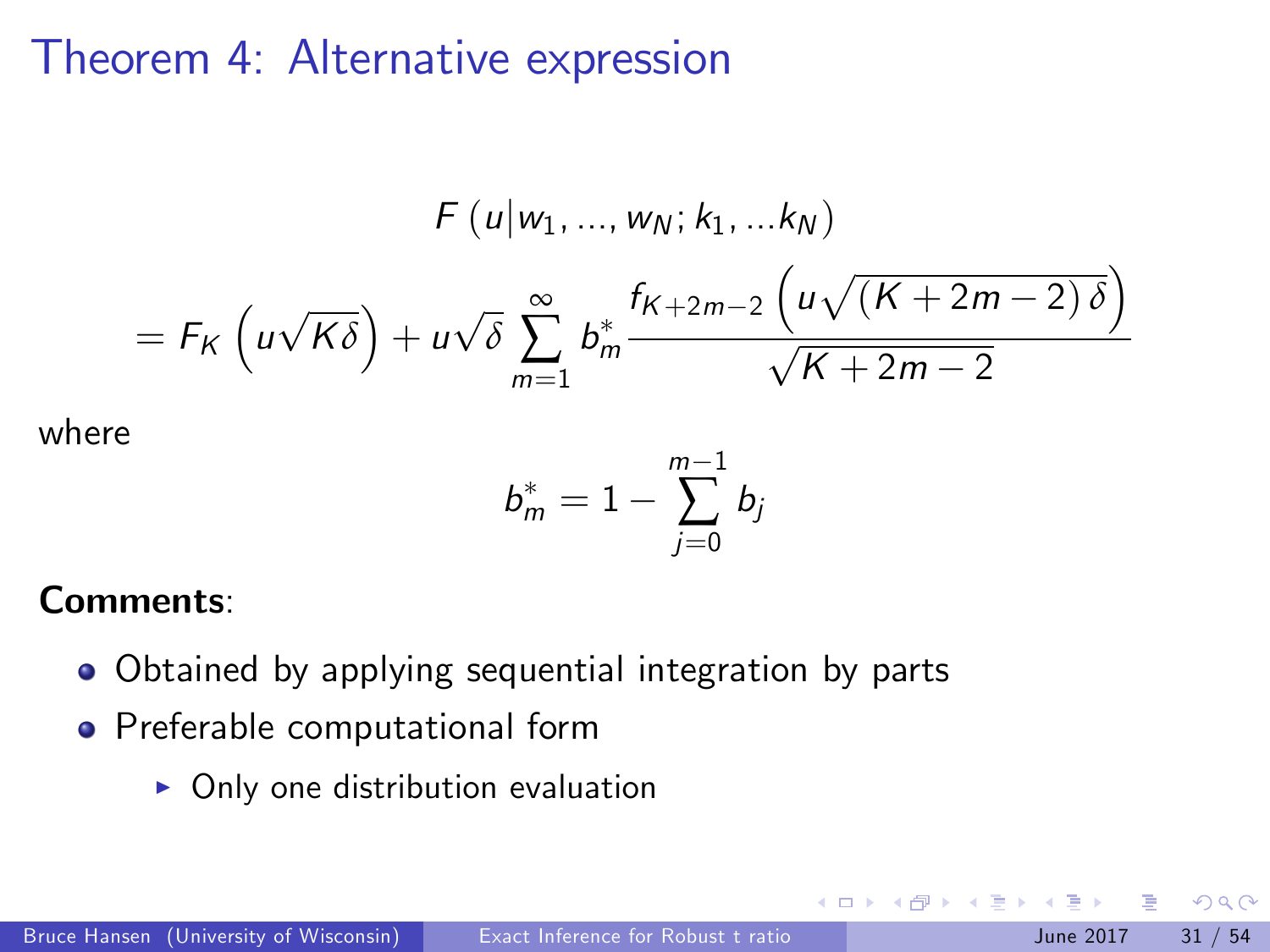#### Theorem 5: Exact Distribution of White t-ratio

$$
t \sim F(u|w_1,...,w_N)
$$

where

$$
\bullet \, w_i = \lambda_i / R' \left( X'X \right)^{-1} R
$$

- $\lambda_1, ..., \lambda_K$  are the non-zero eigenvalues of  $B = D^{1/2} M D^{1/2}$
- $d_i = R'\left( X'X \right)^{-1}$   $x_i$
- $D = \text{diag} \{ d_1^2, ..., d_n^2 \}$
- $M = I X(X'X)^{-1}X'$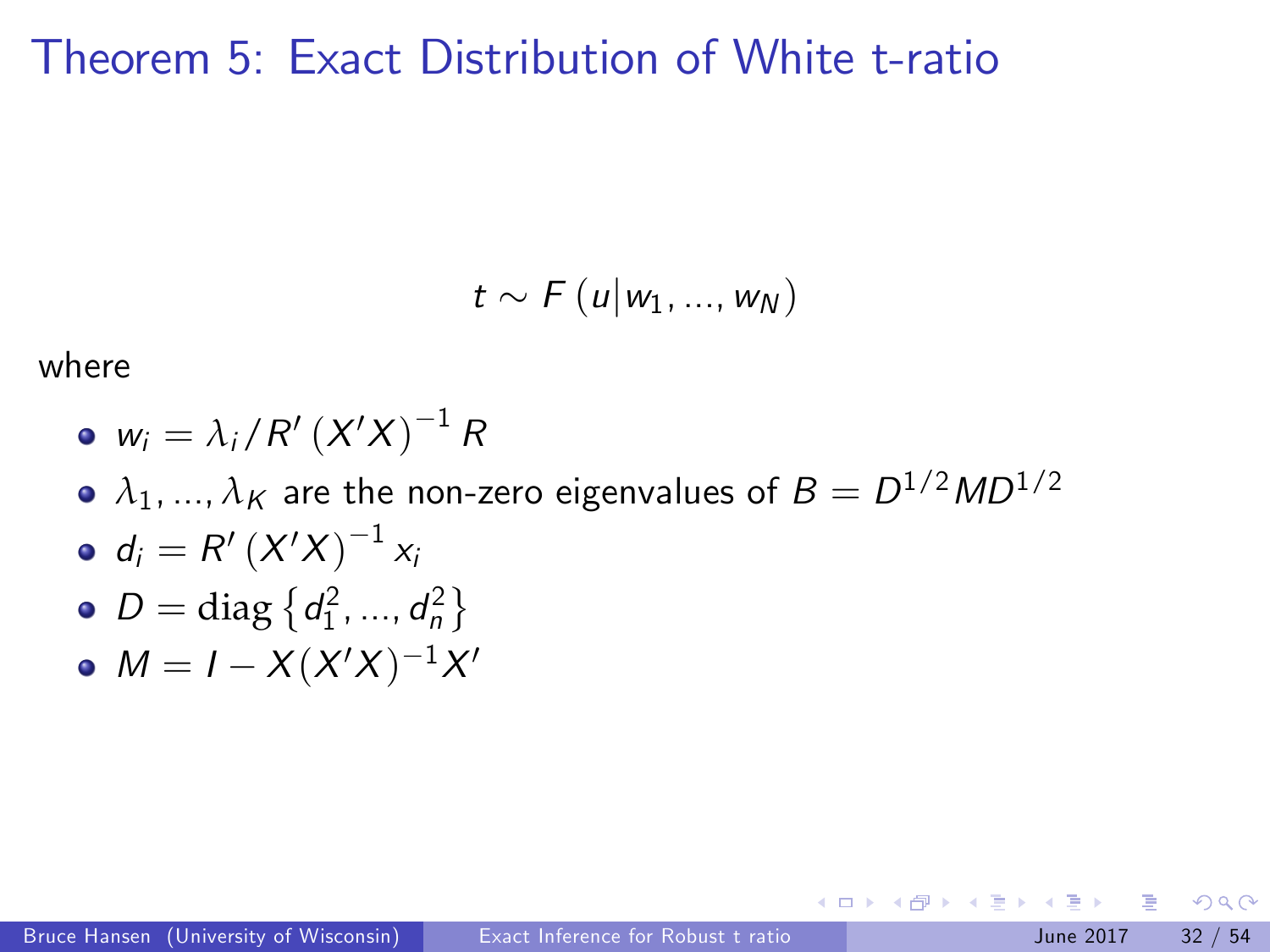# Finite Sample Distribution

- This is the exact finite sample distribution of the White HC t-ratio under normality.
- The distribution is determined by the design matrix  $X^\prime X$
- This is entirely new
- $\bullet$  The exact distribution is not student t. It is a mixture of student t distributions.
- The difference can be large when the design matrix is highly leveraged.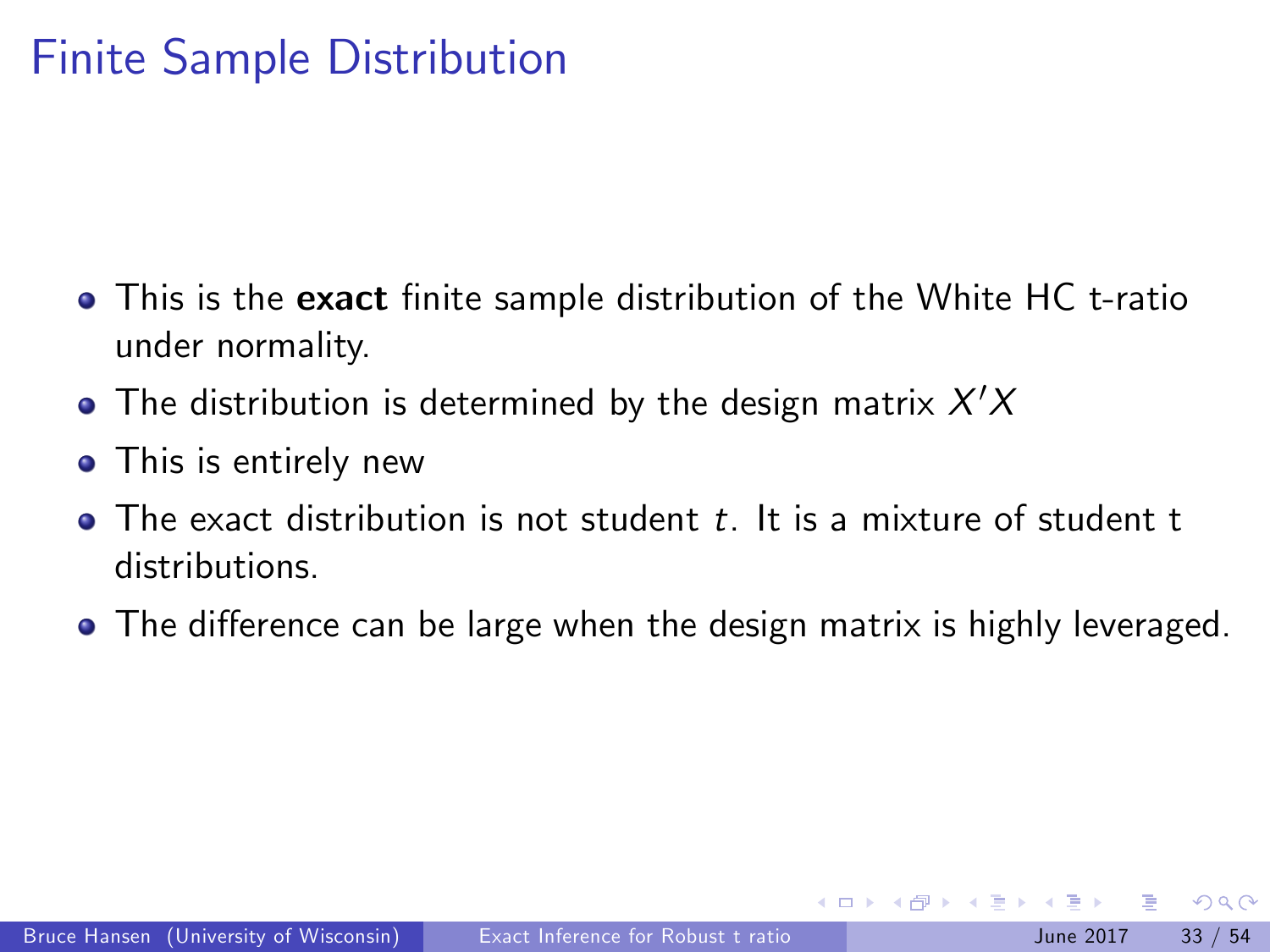## Computation Issue 1

- Computation of eigenvalues of  $B=D^{1/2}MD^{1/2}$ 
	- $\blacktriangleright$   $n \times n$  matrix
	- Inreasonable to compute  $B$  for very large n
	- Eigenvalue calculation reasonable for  $n \leq 1000$ .
		- $\star$  Unreasonable for  $n > 5000$
- Solution for  $n > 1000$ :
	- I Use algorithm which uses function  $a(x) = Bx$  instead of matrix B itself
	- $\triangleright$  Only calculate largest, say  $L = 10$ , eigenvalues
	- $\blacktriangleright$  Matlab "eigs" function very fast, even for  $n = 1,000,000$
- When only L eigenvalues calculated

► 
$$
\sum_{i=1}^{N} w_i = \text{tr}(B) = \sum d_i^2 - \text{tr}((X'X)^{-1}(X'DX))
$$
  
\n►  $\lambda_{L+1}^* = \sum_{i=L+1}^{N} w_i = \text{tr}(B) - \sum_{i=1}^{L} w_i$   
\n►  $w_{L+1}^* = \lambda_{L+1}^*/(n-k-L)$ 

► Approximate  $\sum_{i=1}^{N} w_i Q_i \simeq \sum_{i=1}^{L} w_i Q_i + w_{L+1}^* \chi^2_{n-k-L}$ 

 $\Omega$ 

 $\left\{ \begin{array}{ccc} 1 & 0 & 0 \\ 0 & 1 & 0 \end{array} \right.$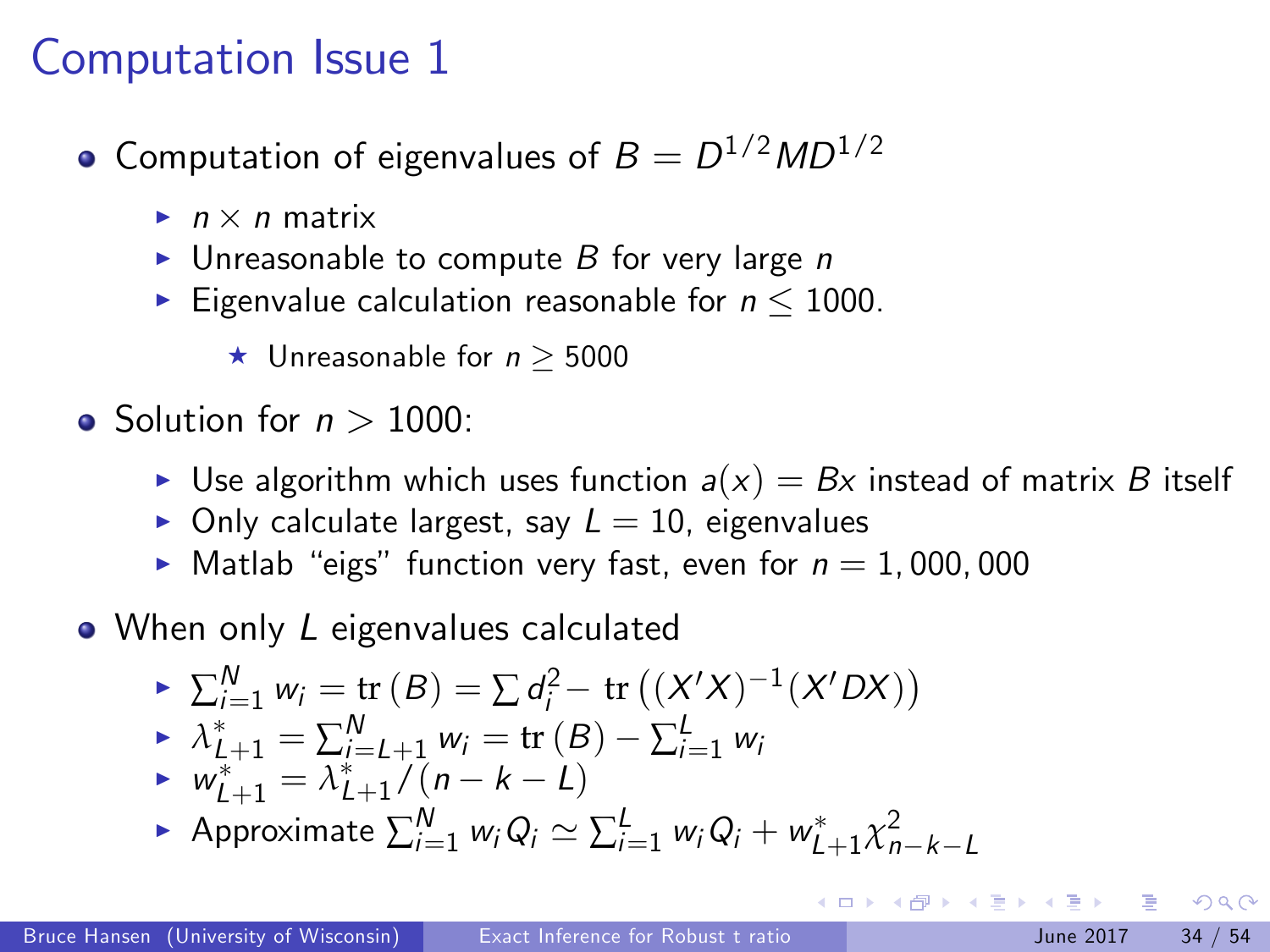### Computation Issue 2

- Coefficient recursion  $b_m = \frac{1}{m} \sum_{\ell=1}^m b_{m-\ell} a_\ell$
- Fast for  $m \le 1000$ . Slow for large m
- Convergence when  $\sum_{m=0}^M b_m \simeq 1$ 
	- Requires large M when weights are highly unbalanced
- **In such cases, we may need to make a computational approximation** 
	- $\blacktriangleright$  Under investigation

つへへ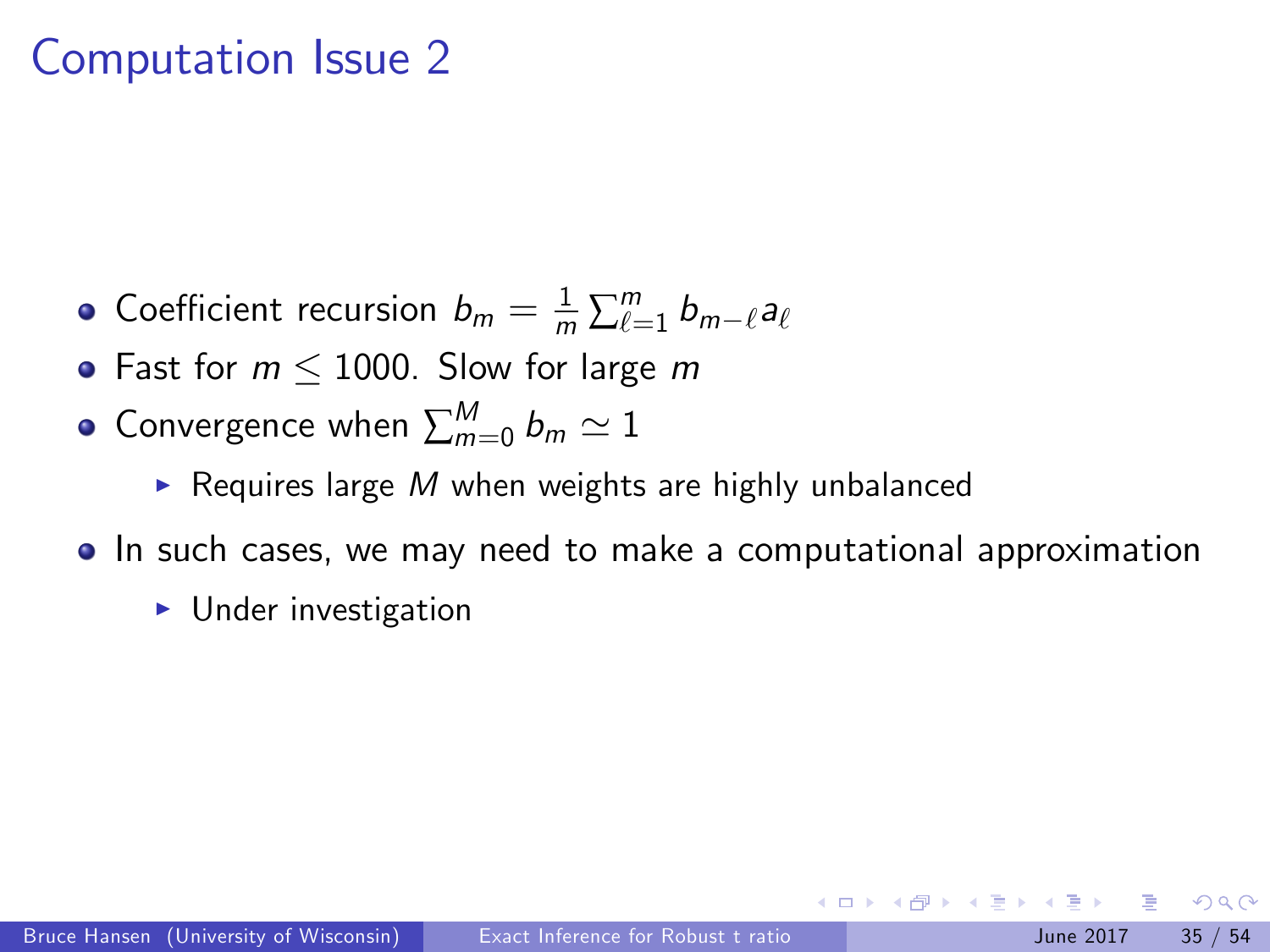## Computation Issue 3

Distribution function evaluation

• 
$$
F_K\left(u\sqrt{K\delta}\right) + u\sqrt{\delta} \sum_{m=1}^{\infty} b_m^* \frac{f_{K+2m-2}\left(u\sqrt{(K+2m-2)\delta}\right)}{\sqrt{K+2m-2}}
$$

Computation using this formula is fast

 $200$ 

4.0.3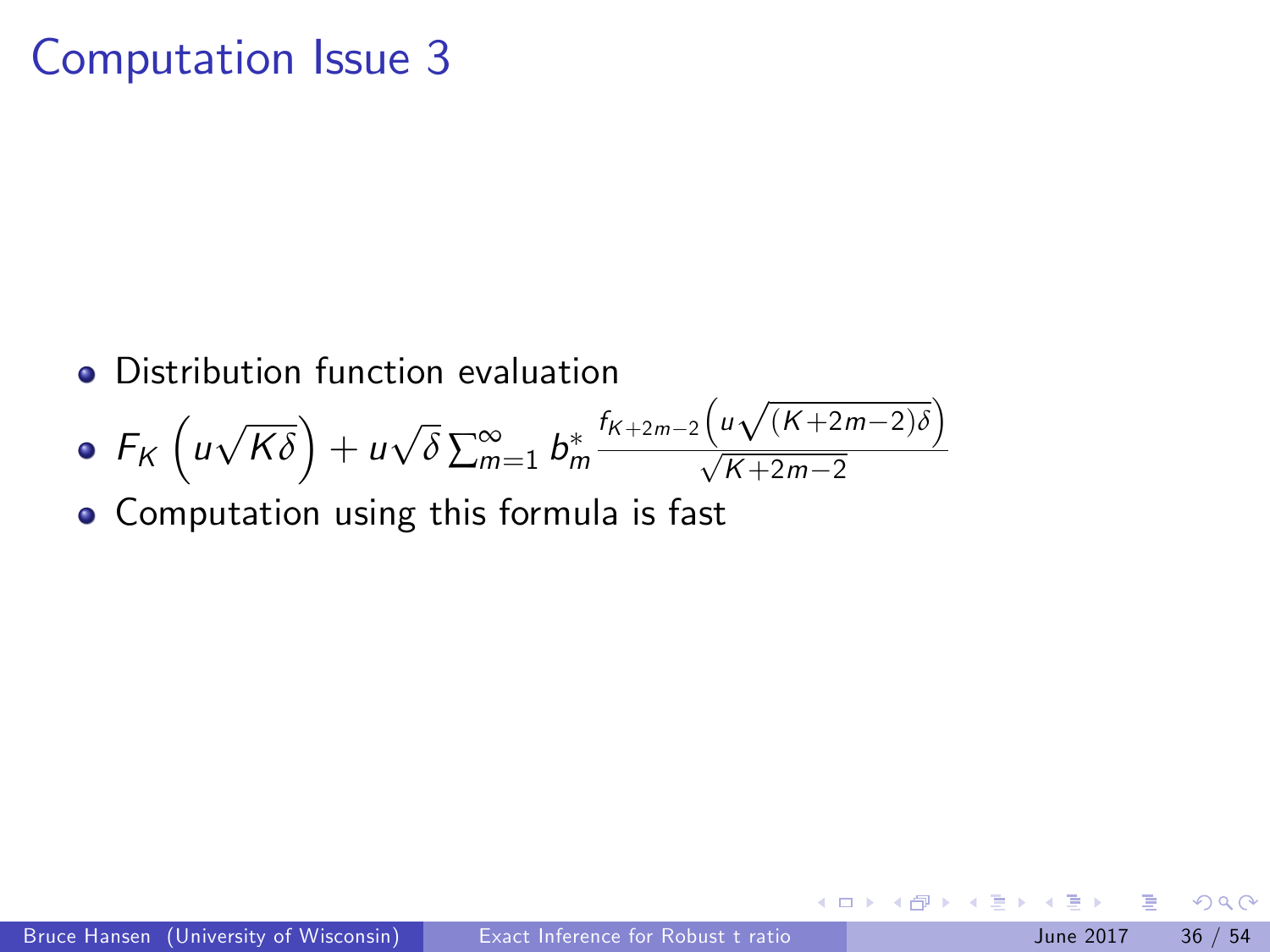## Exact Distribution

#### **•** Advantages

- $\triangleright$  Computatable exact distribution under normality
- $\blacktriangleright$  Improved accuracy when regressor matrix is highly leveraged
- **•** Disadvantages
	- $\blacktriangleright$  Increased computation cost relative to classical methods
	- $\blacktriangleright$  Reliable algorithm in development
- **o** Limitations
	- $\blacktriangleright$  Assumes homoskedasticity
	- $\blacktriangleright$  Assumes normality
	- $\blacktriangleright$  Linear parameters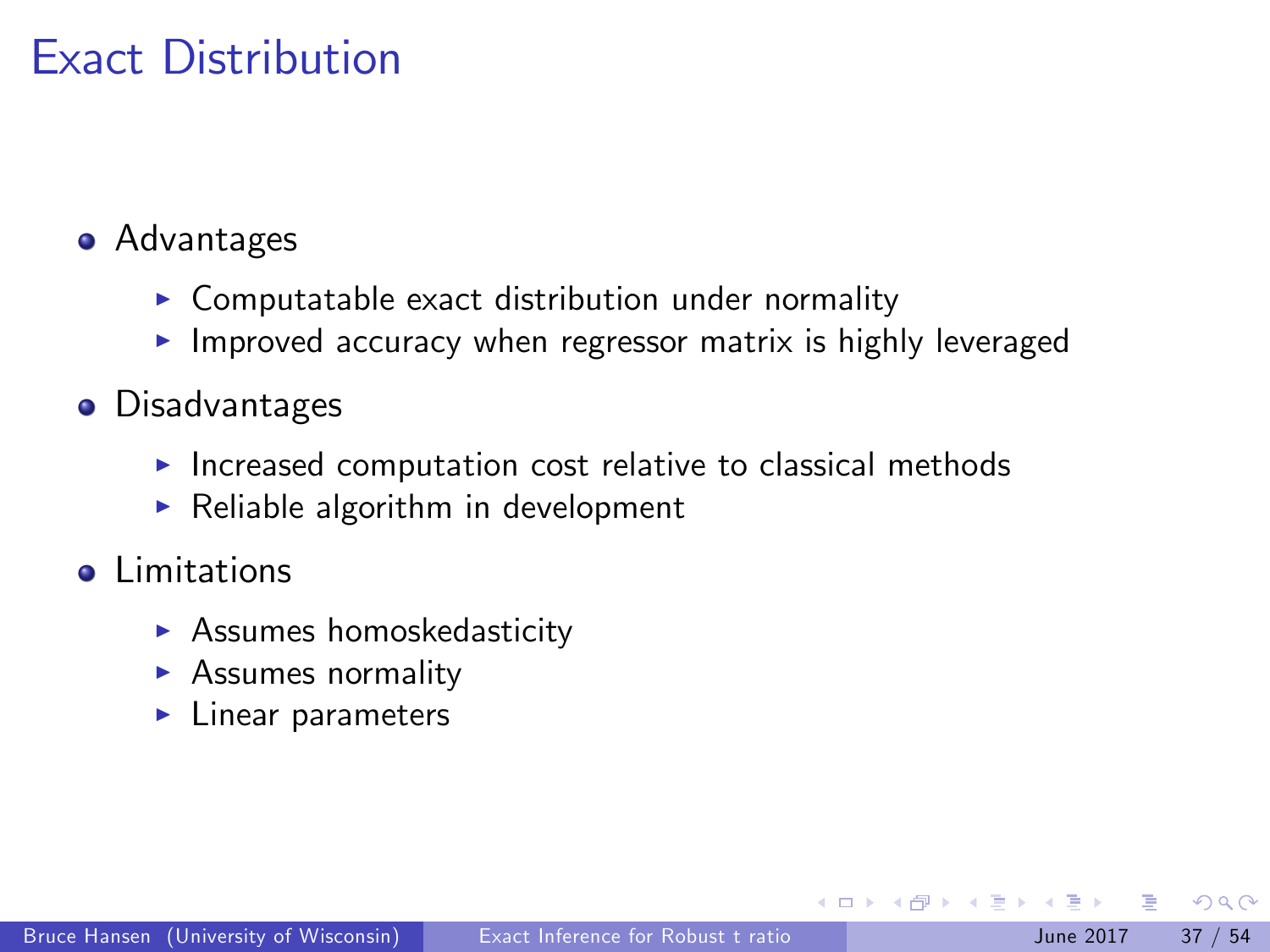### Alternative

- Bell-McCaffrey (2002)
	- **Satterthwaite (1946) approximation for Q is**  $\alpha \chi_K^2$  **where**  $\alpha$  **and K** match first two moments of  $Q$
	- Approximate distribution of t by  $t_K$
- Endorsed by Imbens-Kolesar (2016)
- An "approximation" but no formal theory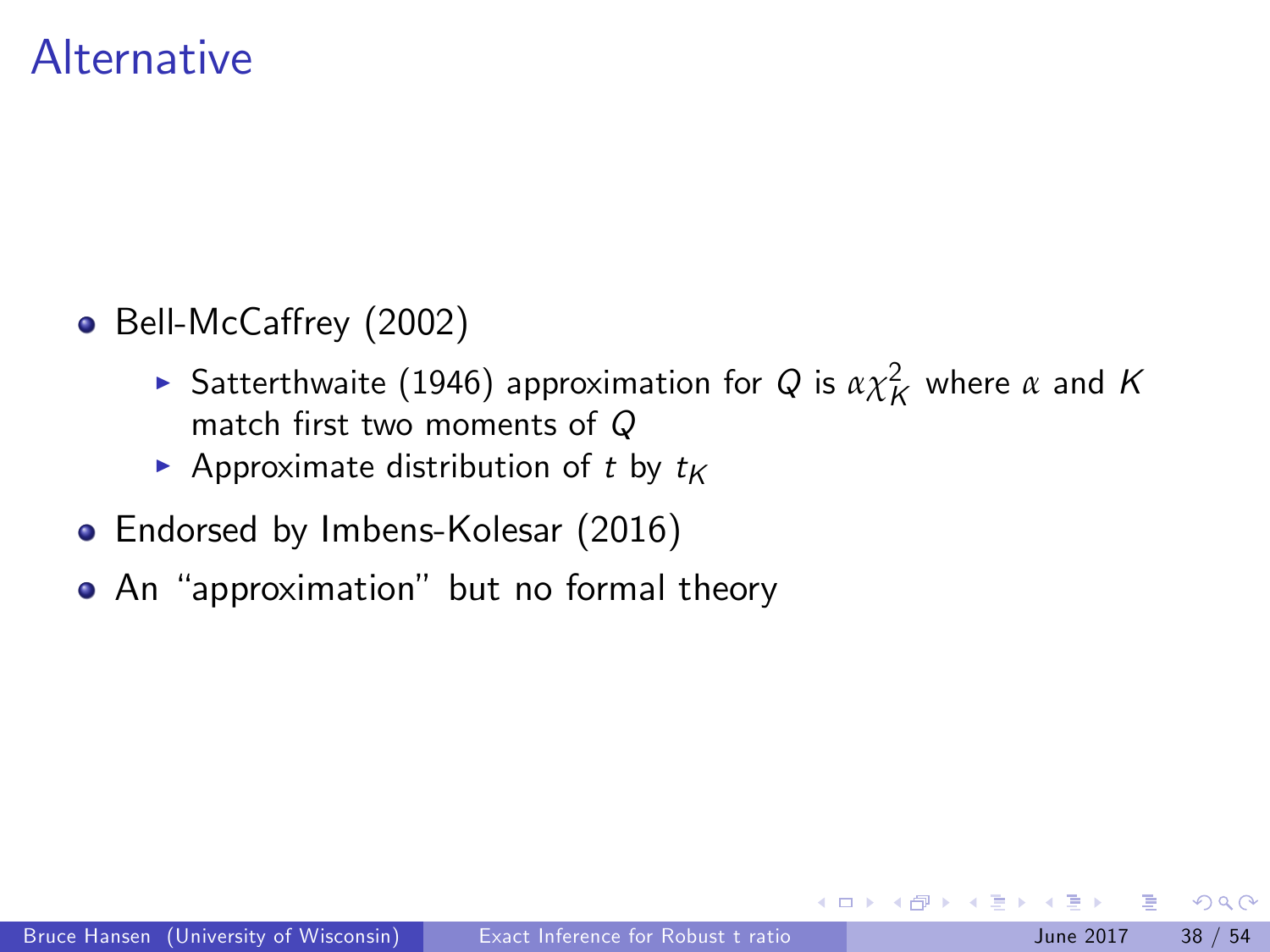# Simulation Experiement

- Dummy variable model
	- Angrist and Pinchke  $(2009)$
	- $\blacktriangleright$  Imbens and Kolesar (2016)
- $y_i = \beta_0 + \beta_1 x_i + e_i$
- $\sum_{i=1}^n x_i = 3$
- **•** Coefficient of interest:  $β_1$
- $n = 50.100, 500$
- Compare:
	- $\blacktriangleright$  HC1, HC2, HC3
	- ►  $t_{n-k}$ , Bell-McCaffrey, and  $T$  distributions
- Size and median length of confidence regions
- $\bullet$   $e_i \sim N(0, 1)$ , Heteroskedastic, and student-t errors
- 100,000 replications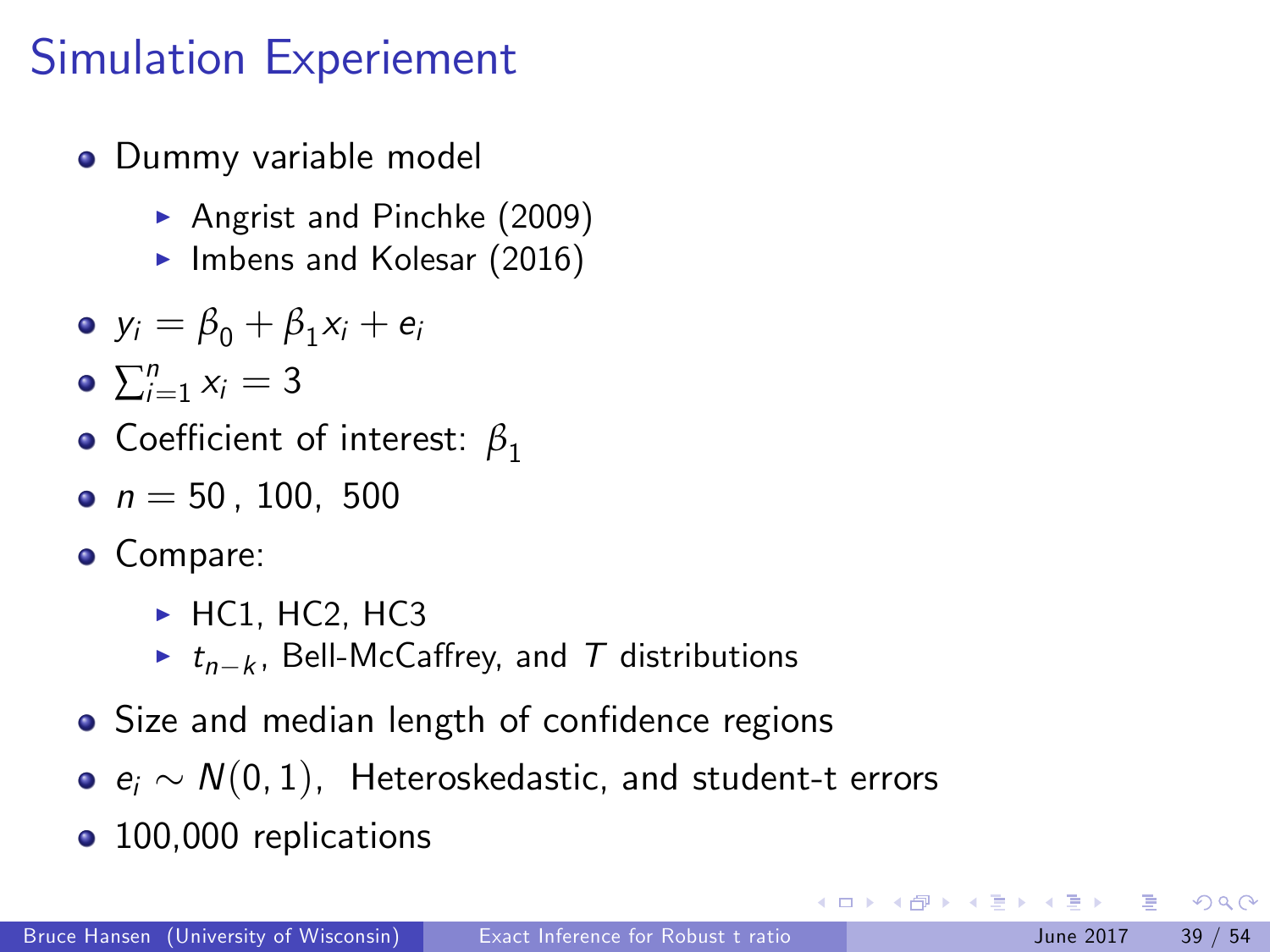## Design Matrix is Highly Leveraged

 $n = 50$ 

- ▶ HC1 weights  $w_i = \{0.33, 0.33, 0.0013, 0.0013, ...\}$
- $\blacktriangleright$  HC2 weights  $w_i = \{0.47, 0.47, 0.0013, 0.0013, ...\}$
- HC3 weights  $w_i = \{0.70, 0.70, 0.0013, 0.0013, ...\}$

•  $n = 100$ 

- ► HC1 weights  $w_i = \{0.33, 0.33, 0.0003, 0.0003, ...\}$
- HC2 weights  $w_i = \{0.48, 0.48, 0.0003, 0.0003, ...\}$
- $\blacktriangleright$  HC3 weights  $w_i = \{0.73, 0.73, 0.0003, 0.0003, ...\}$
- Highly unequal, contrast increases with sample size
- Due to high leverage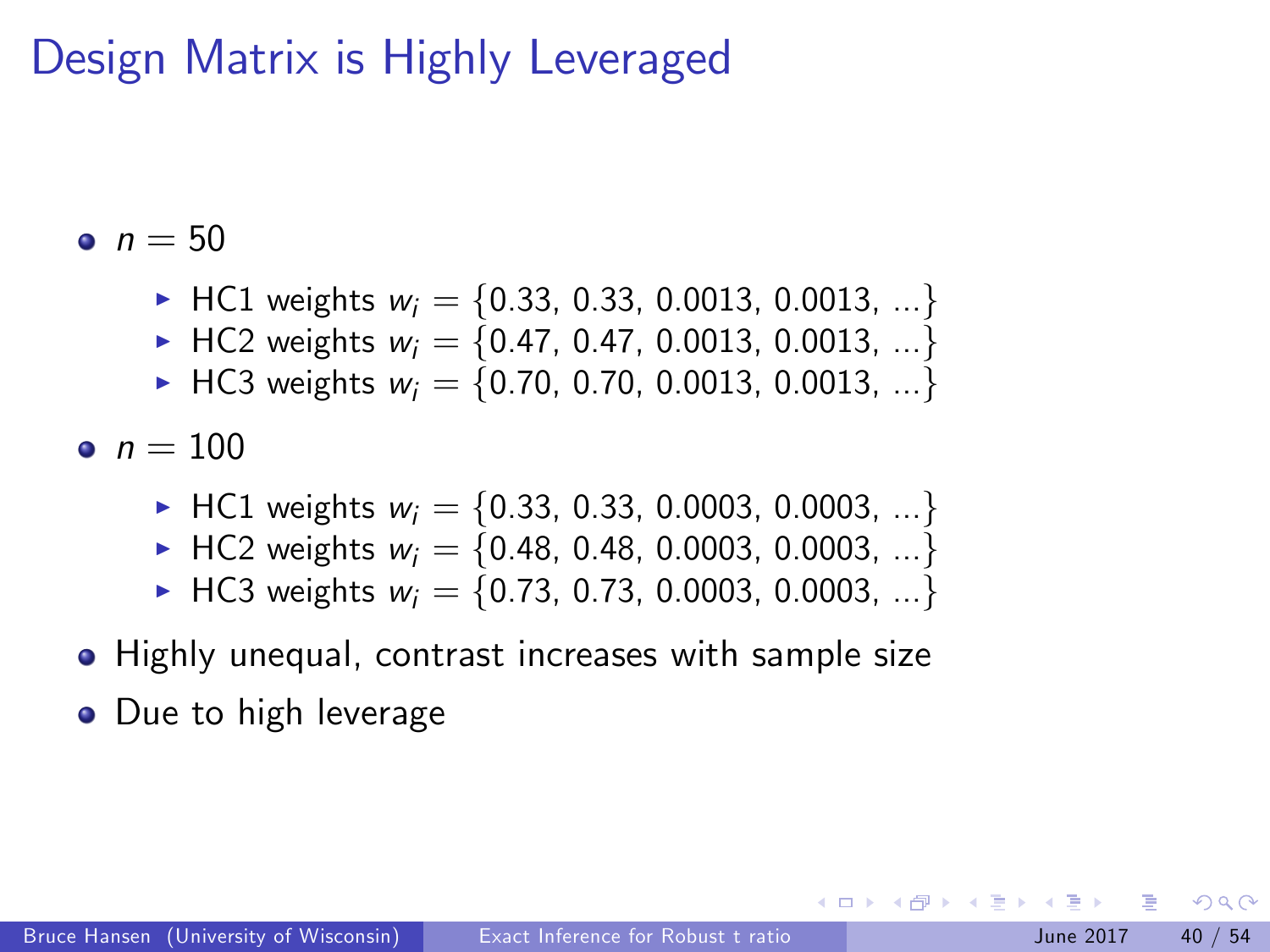#### Rejection Probability of Nominal 5% Tests Median Length of 95% Confidence Intervals Normal Homoskedastic Errors

|           |                 | $t_{n-k}$ |       | Bell-McCaffrey |       | Exact $T$ |
|-----------|-----------------|-----------|-------|----------------|-------|-----------|
|           |                 |           | size  | Length         | size  | Length    |
| $n = 50$  | HC1             | 0.174     | 0.032 | 3.5            | 0.053 | 3.0       |
|           | HC <sub>2</sub> | 0.139     | 0.033 | 3.7            | 0.052 | 3.2       |
|           | HC <sub>3</sub> | 0.101     | 0.035 | 3.9            | 0.052 | 3.3       |
| $n = 100$ | HC1             | 0.224     | 0.036 | 3.9            | 0.052 | 3.4       |
|           | HC <sub>2</sub> | 0.173     | 0.040 | 4.0            | 0.051 | 3.6       |
|           | HC <sub>3</sub> | 0.126     | 0.042 | 4.0            | 0.051 | 3.7       |
| $n = 500$ | HC1             | 0.240     | 0.046 | 4.1            | 0.051 | 3.9       |
|           | HC <sub>2</sub> | 0.183     | 0.047 | 4.1            | 0.051 | 3.9       |
|           | HC <sub>3</sub> | 0.137     | 0.049 | 4.1            | 0.051 | 4.0       |

4.0.3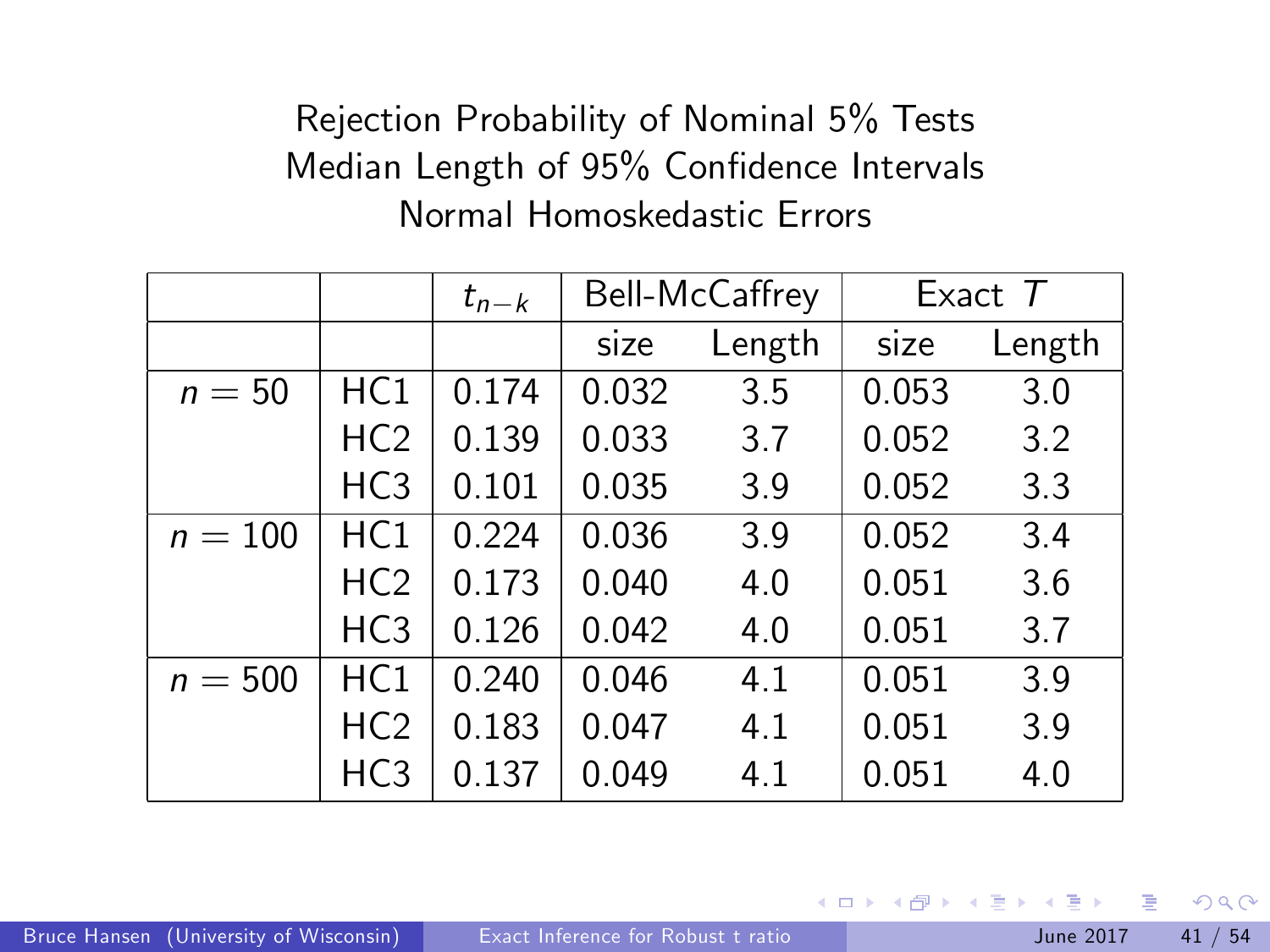Rejection Probability of Nominal 5% Tests Median Length of 95% Confidence Intervals Normal Heteroskedastic Errors  $\sigma^2(x) = 1(x=1) + 0.5(x=0)$ 

|           |                 | $t_{n-k}$ |       | Bell-McCaffrey |       | т      |
|-----------|-----------------|-----------|-------|----------------|-------|--------|
|           |                 |           | size  | Length         | size  | Length |
| $n=50$    | HC1             | 0.201     | 0.053 | 3.3            | 0.079 | 2.8    |
|           | HC <sub>2</sub> | 0.158     | 0.049 | 3.6            | 0.072 | 3.0    |
|           | HC <sub>3</sub> | 0.115     | 0.046 | 3.8            | 0.065 | 3.3    |
| $n = 100$ | HC1             | 0.228     | 0.051 | 3.8            | 0.065 | 3.4    |
|           | HC <sub>2</sub> | 0.175     | 0.050 | 4.0            | 0.061 | 3.6    |
|           | HC <sub>3</sub> | 0.128     | 0.049 | 4.0            | 0.058 | 3.7    |
| $n = 500$ | HC1             | 0.259     | 0.052 | 4.0            | 0.057 | 3.8    |
|           | HC <sub>2</sub> | 0.197     | 0.052 | 4.0            | 0.055 | 3.9    |
|           | HC3             | 0.144     | 0.052 | 4.0            | 0.054 | 3.9    |

4.0.3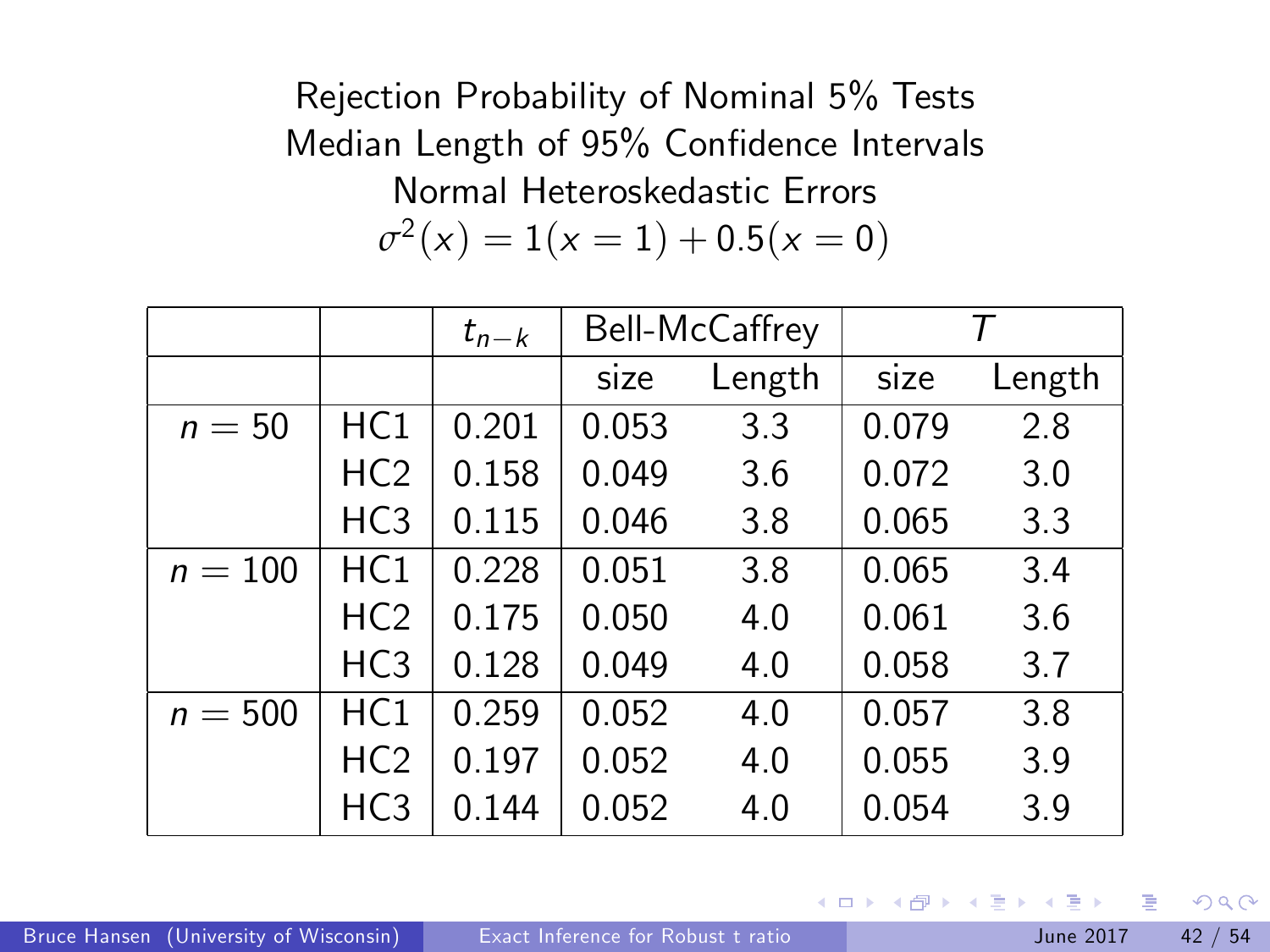Rejection Probability of Nominal 5% Tests Median Length of 95% Confidence Intervals Normal Heteroskedastic Errors  $\sigma^2(x) = 1(x = 1) + 2(x = 0)$ 

|           |                 | $t_{n-k}$ | Bell-McCaffrey |        |       | Τ      |
|-----------|-----------------|-----------|----------------|--------|-------|--------|
|           |                 |           | size           | Length | size  | Length |
| $n=50$    | HC1             | 0.112     | 0.003          | 4.5    | 0.017 | 3.8    |
|           | HC <sub>2</sub> | 0.093     | 0.009          | 4.5    | 0.021 | 3.8    |
|           | HC <sub>3</sub> | 0.068     | 0.013          | 4.5    | 0.024 | 3.8    |
| $n = 100$ | HC1             | 0.182     | 0.012          | 4.3    | 0.021 | 3.8    |
|           | HC <sub>2</sub> | 0.140     | 0.017          | 4.3    | 0.027 | 3.9    |
|           | HC <sub>3</sub> | 0.106     | 0.025          | 4.3    | 0.033 | 3.9    |
| $n = 500$ | HC1             | 0.231     | 0.034          | 4.2    | 0.039 | 4.0    |
|           | HC <sub>2</sub> | 0.177     | 0.039          | 4.2    | 0.042 | 4.0    |
|           | HC <sub>3</sub> | 0.132     | 0.042          | 4.2    | 0.044 | 4.1    |

4.0.3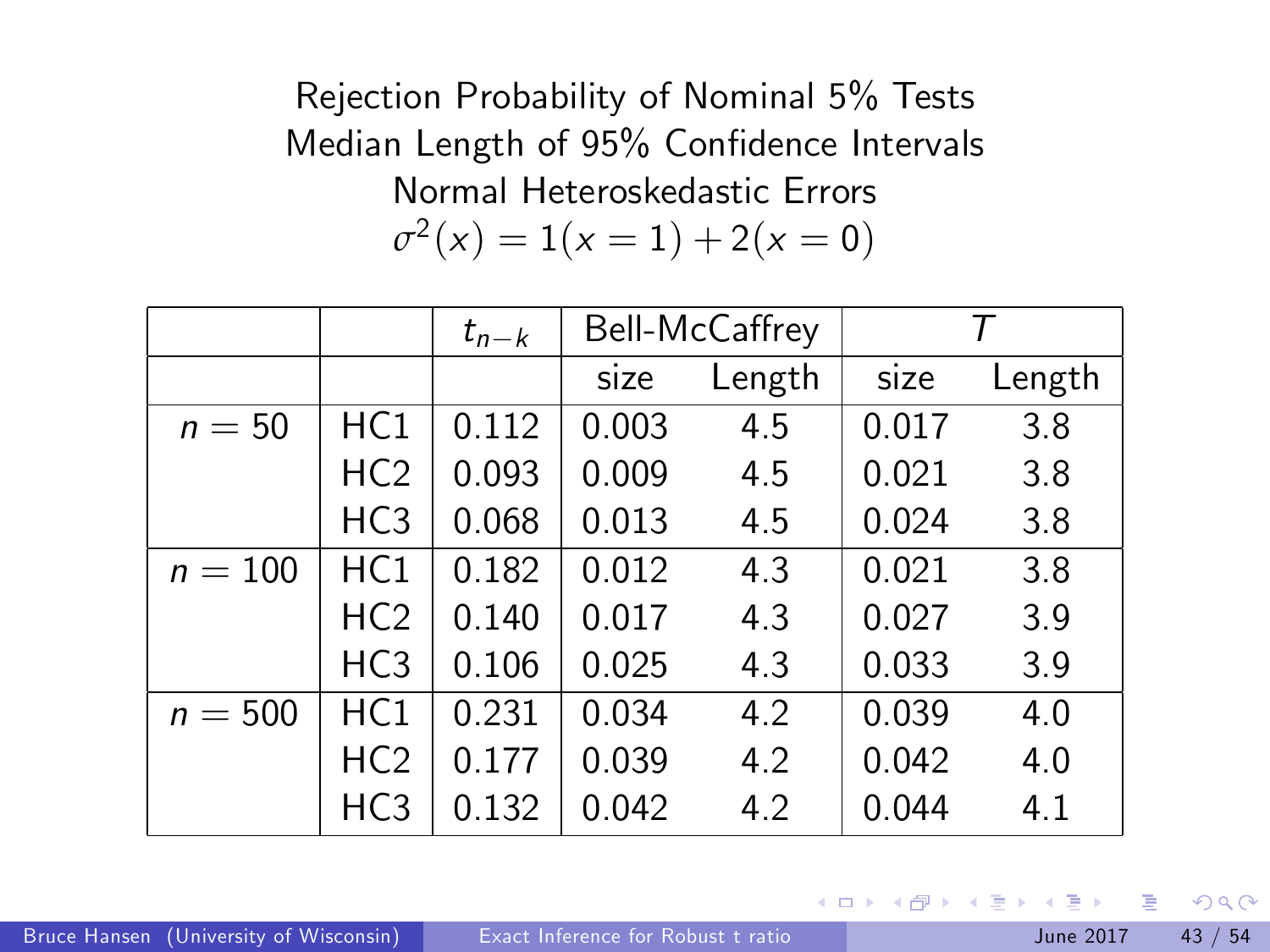#### Rejection Probability of Nominal 5% Tests Median Length of 95% Confidence Intervals  $t_5$  Errors

|           |                 | $t_{n-k}$ |       | Bell-McCaffrey |       | Τ      |
|-----------|-----------------|-----------|-------|----------------|-------|--------|
|           |                 |           | size  | Length         | size  | Length |
| $n=50$    | HC1             | 0.153     | 0.022 | 4.2            | 0.039 | 3.6    |
|           | HC <sub>2</sub> | 0.122     | 0.023 | 4.4            | 0.039 | 3.7    |
|           | HC <sub>3</sub> | 0.086     | 0.024 | 4.5            | 0.039 | 3.9    |
| $n = 100$ | HC1             | 0.182     | 0.012 | 4.6            | 0.038 | 4.0    |
|           | HC <sub>2</sub> | 0.140     | 0.017 | 4.6            | 0.039 | 4.2    |
|           | HC <sub>3</sub> | 0.106     | 0.025 | 4.7            | 0.040 | 4.3    |
| $n = 500$ | HC1             | 0.226     | 0.035 | 4.7            | 0.038 | 4.5    |
|           | HC <sub>2</sub> | 0.166     | 0.036 | 4.7            | 0.039 | 4.5    |
|           | HC <sub>3</sub> | 0.119     | 0.037 | 4.7            | 0.040 | 4.6    |

4.0.3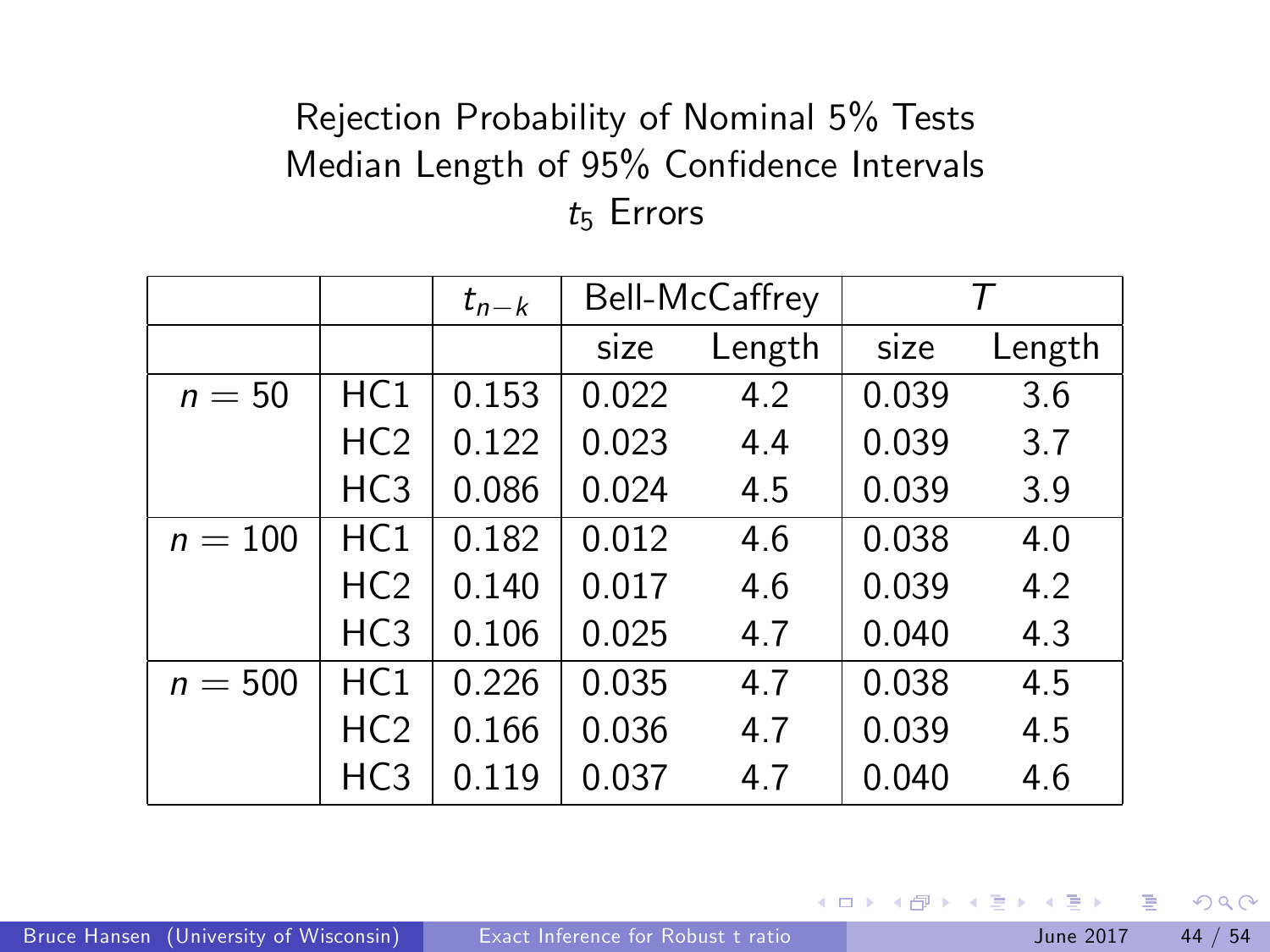## Expanded Dummy Variable Design

$$
X = \left[\begin{array}{cccc} 1 & 1 & 0 & 1 \\ 1 & 0 & 1 & 1 \\ 1 & 0 & 0 & 1 \\ 0 & 1 & 0 & 1 \\ 0 & 1 & 0 & 1 \\ 0 & 0 & 1 & 1 \\ 0 & 0 & 1 & 1 \\ 0 & 0 & 0 & 1 \\ 0 & 0 & 0 & 1 \\ 0 & 0 & 0 & 1 \\ 0 & 0 & 0 & 1 \\ \end{array}\right]
$$

•  $k = 5$ 

- Each dummy variable only equals 1 for 3 observations
- Each dummy variable overlaps with first regressor

4.0.3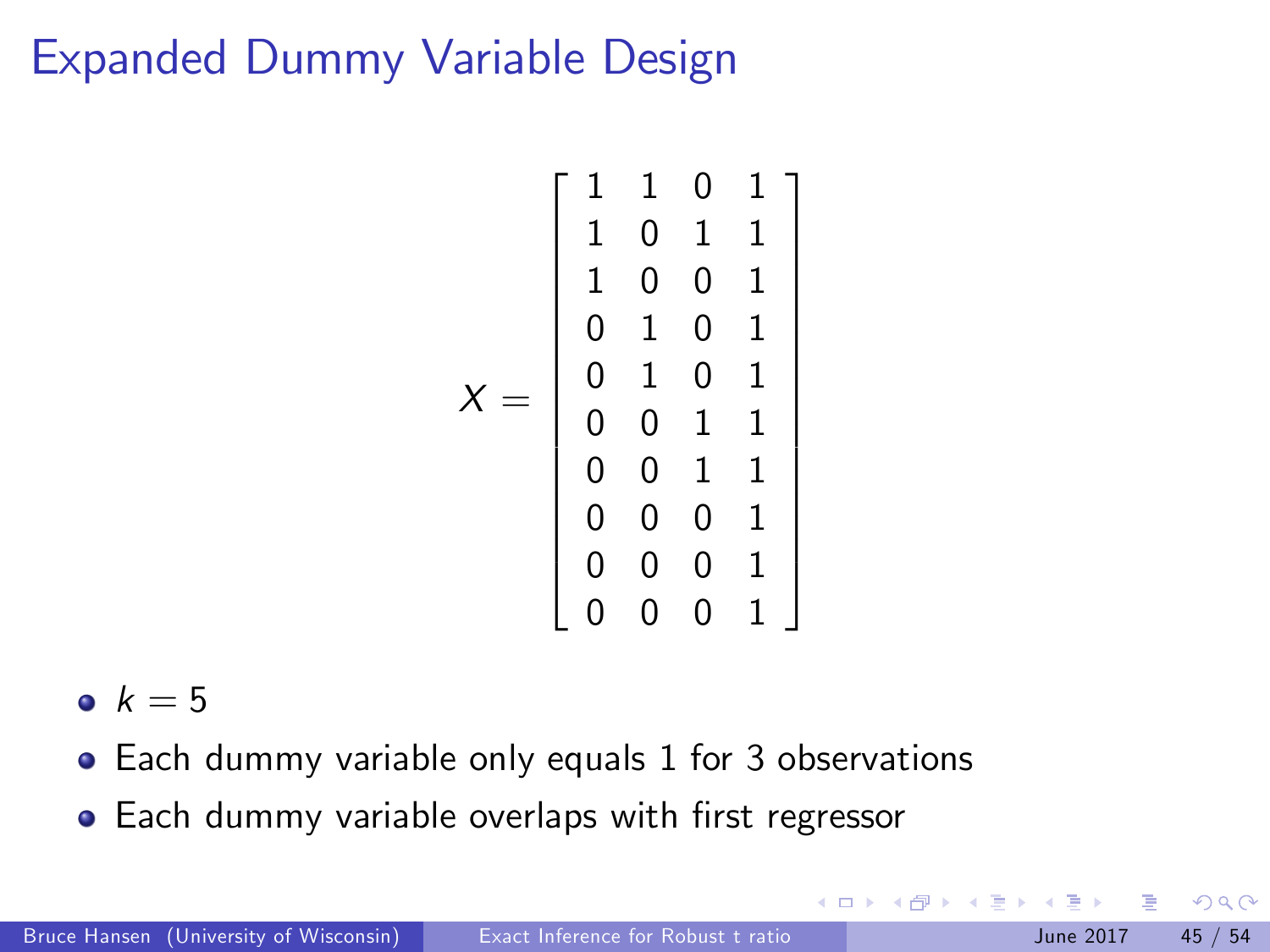#### Normal Homoskedastic Errors

|           |                 | $t_{n-k}$ |       | Bell-McCaffrey |       | Exact $T$ |
|-----------|-----------------|-----------|-------|----------------|-------|-----------|
|           |                 |           | size  | Length         | size  | Length    |
| $n=50$    | HC1             | 0.188     | 0.044 | 3.6            | 0.052 | 3.5       |
|           | HC <sub>2</sub> | 0.113     | 0.042 | 3.7            | 0.051 | 3.5       |
|           | HC <sub>3</sub> | 0.047     | 0.039 | 3.9            | 0.051 | 3.6       |
| $n=100$   | HC1             | 0.219     | 0.044 | 3.6            | 0.051 | 3.5       |
|           | HC <sub>2</sub> | 0.118     | 0.042 | 3.7            | 0.050 | 3.5       |
|           | HC <sub>3</sub> | 0.151     | 0.040 | 3.9            | 0.050 | 3.5       |
| $n = 500$ | HC1             | 0.234     | 0.044 | 3.6            | 0.050 | 3.5       |
|           | HC <sub>2</sub> | 0.125     | 0.042 | 3.8            | 0.050 | 3.5       |
|           | HC <sub>3</sub> | 0.053     | 0.040 | 3.9            | 0.051 | 3.6       |

重

 $2990$ 

イロト イ御 トイ君 トイ君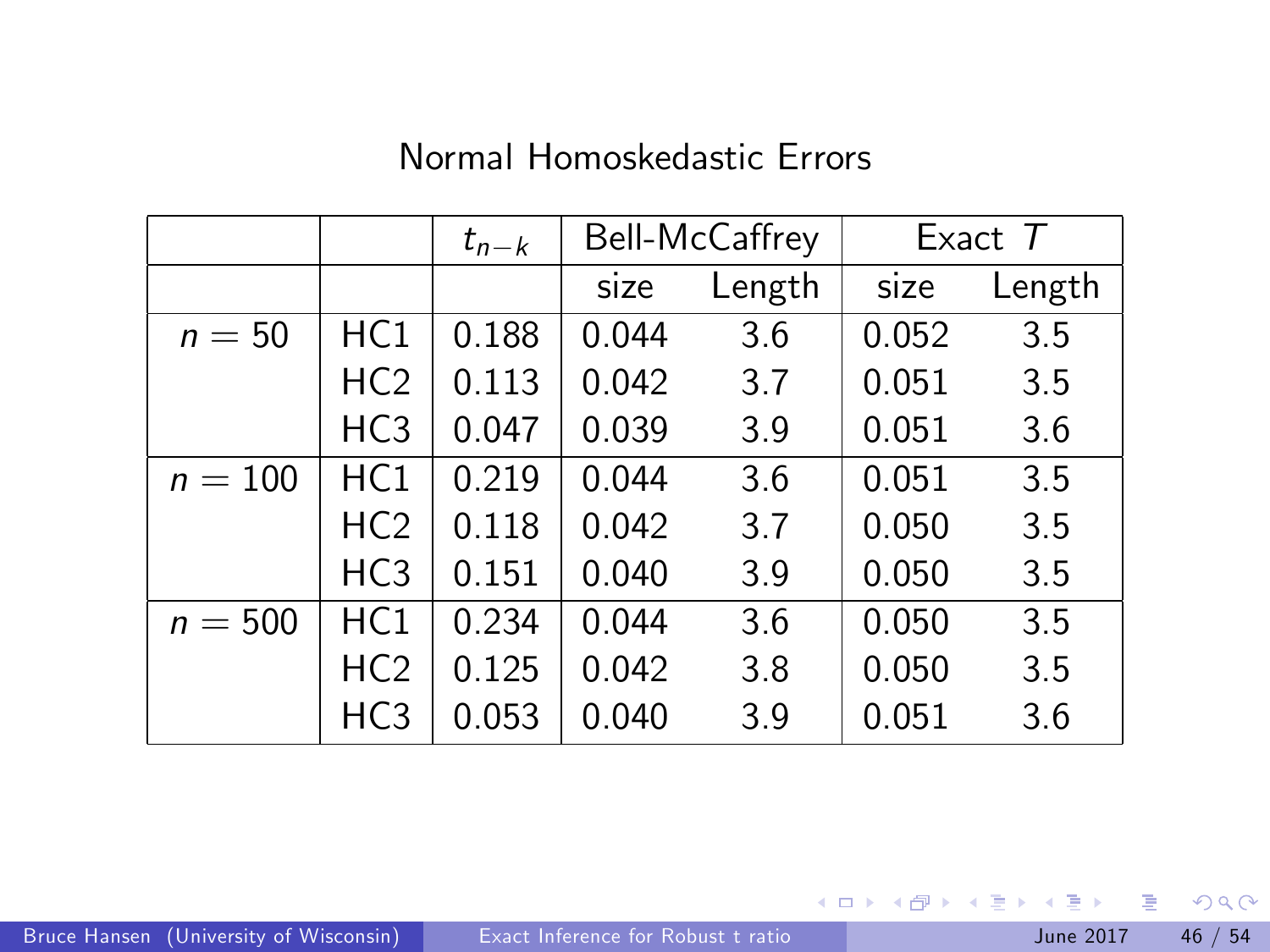#### Normal Heteroskedastic Errors  $\sigma^2(x) = 1(x = 1) + 0.5(x = 0)$

|           |                 | $t_{n-k}$ |       | Bell-McCaffrey |       | Exact $T$ |
|-----------|-----------------|-----------|-------|----------------|-------|-----------|
|           |                 |           | size  | Length         | size  | Length    |
| $n=50$    | HC1             | 0.255     | 0.085 | 2.6            | 0.092 | 2.5       |
|           | HC <sub>2</sub> | 0.166     | 0.076 | 2.8            | 0.088 | 2.6       |
|           | HC <sub>3</sub> | 0.079     | 0.069 | 3.0            | 0.084 | 2.7       |
| $n = 100$ | HC1             | 0.288     | 0.082 | 2.6            | 0.091 | 2.5       |
|           | HC <sub>2</sub> | 0.174     | 0.074 | 2.8            | 0.087 | 2.6       |
|           | HC <sub>3</sub> | 0.084     | 0.068 | 3.0            | 0.082 | 2.8       |
| $n = 500$ | HC1             | 0.312     | 0.087 | 2.6            | 0.098 | 2.5       |
|           | HC <sub>2</sub> | 0.187     | 0.080 | 2.8            | 0.092 | 2.6       |
|           | HC <sub>3</sub> | 0.092     | 0.073 | 3.0            | 0.089 | 2.7       |

D.

 $2990$ 

イロト イ部 トイモト イモト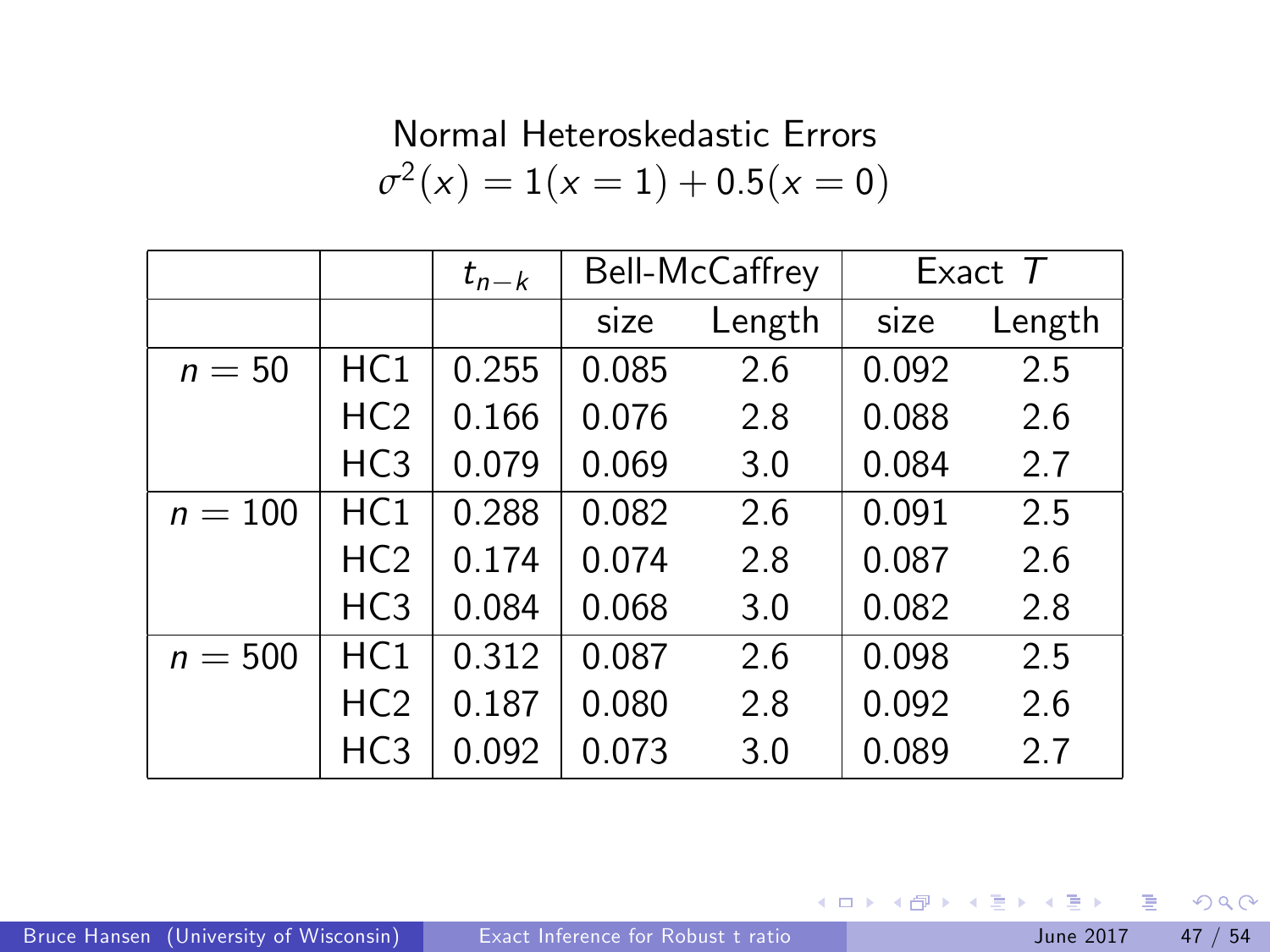#### Normal Heteroskedastic Errors  $\sigma^2(x) = 1(x = 1) + 2(x = 0)$

|           |                 | $t_{n-k}$ |       | Bell-McCaffrey |       | Exact $T$ |
|-----------|-----------------|-----------|-------|----------------|-------|-----------|
|           |                 |           | size  | Length         | size  | Length    |
| $n=50$    | HC1             | 0.126     | 0.023 | 6.0            | 0.027 | 5.8       |
|           | HC <sub>2</sub> | 0.072     | 0.023 | 6.1            | 0.028 | 5.7       |
|           | HC <sub>3</sub> | 0.026     | 0.021 | 6.3            | 0.029 | 5.8       |
| $n = 100$ | HC1             | 0.152     | 0.024 | 6.1            | 0.027 | 5.8       |
|           | HC <sub>2</sub> | 0.077     | 0.023 | 6.2            | 0.028 | 5.8       |
|           | HC <sub>3</sub> | 0.030     | 0.022 | 6.3            | 0.030 | 5.8       |
| $n = 500$ | HC1             | 0.172     | 0.022 | 6.0            | 0.026 | 5.8       |
|           | HC <sub>2</sub> | 0.079     | 0.021 | 6.2            | 0.028 | 5.8       |
|           | HC <sub>3</sub> | 0.030     | 0.021 | 6.3            | 0.028 | 5.8       |

B

 $QQ$ 

イロト イ部 トイモト イモト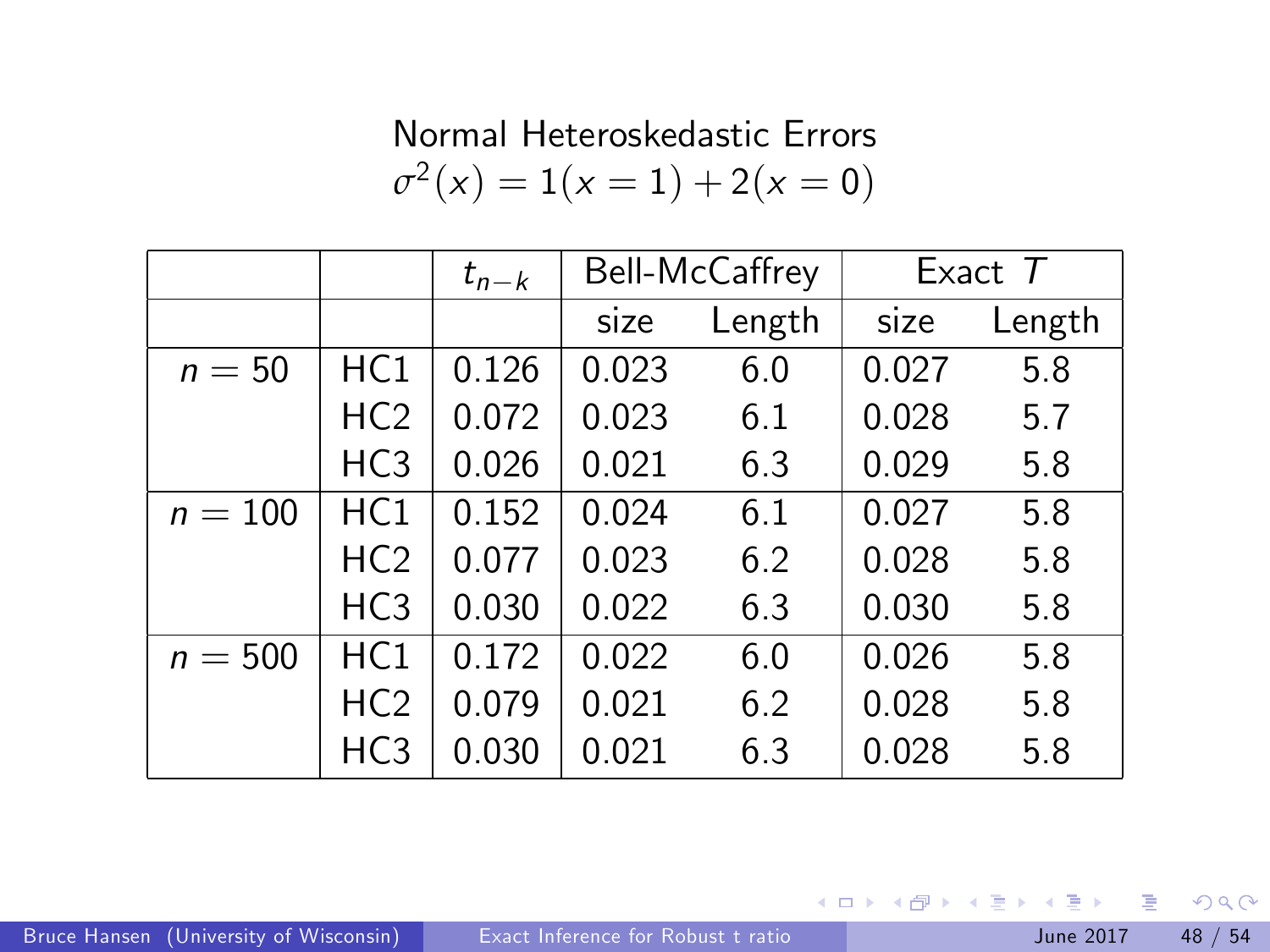|           |                 | $t_{n-k}$ | Bell-McCaffrey |        | Exact $T$ |        |
|-----------|-----------------|-----------|----------------|--------|-----------|--------|
|           |                 |           | size           | Length | size      | Length |
| $n=50$    | HC1             | 0.172     | 0.037          | 4.4    | 0.043     | 4.2    |
|           | HC <sub>2</sub> | 0.099     | 0.035          | 4.6    | 0.042     | 4.3    |
|           | HC <sub>3</sub> | 0.039     | 0.032          | 4.7    | 0.042     | 4.3    |
| $n = 100$ | HC1             | 0.226     | 0.040          | 4.4    | 0.046     | 4.2    |
|           | HC <sub>2</sub> | 0.115     | 0.037          | 4.6    | 0.045     | 4.3    |
|           | HC <sub>3</sub> | 0.046     | 0.035          | 4.8    | 0.045     | 4.4    |
| $n = 500$ | HC1             | 0.227     | 0.038          | 4.4    | 0.044     | 4.2    |
|           | HC <sub>2</sub> | 0.115     | 0.035          | 4.5    | 0.043     | 4.3    |
|           | HC <sub>3</sub> | 0.046     | 0.033          | 4.7    | 0.044     | 4.3    |

 $t = 5$  Equation

イロト (個) (量) (量) (量) 量 のQQ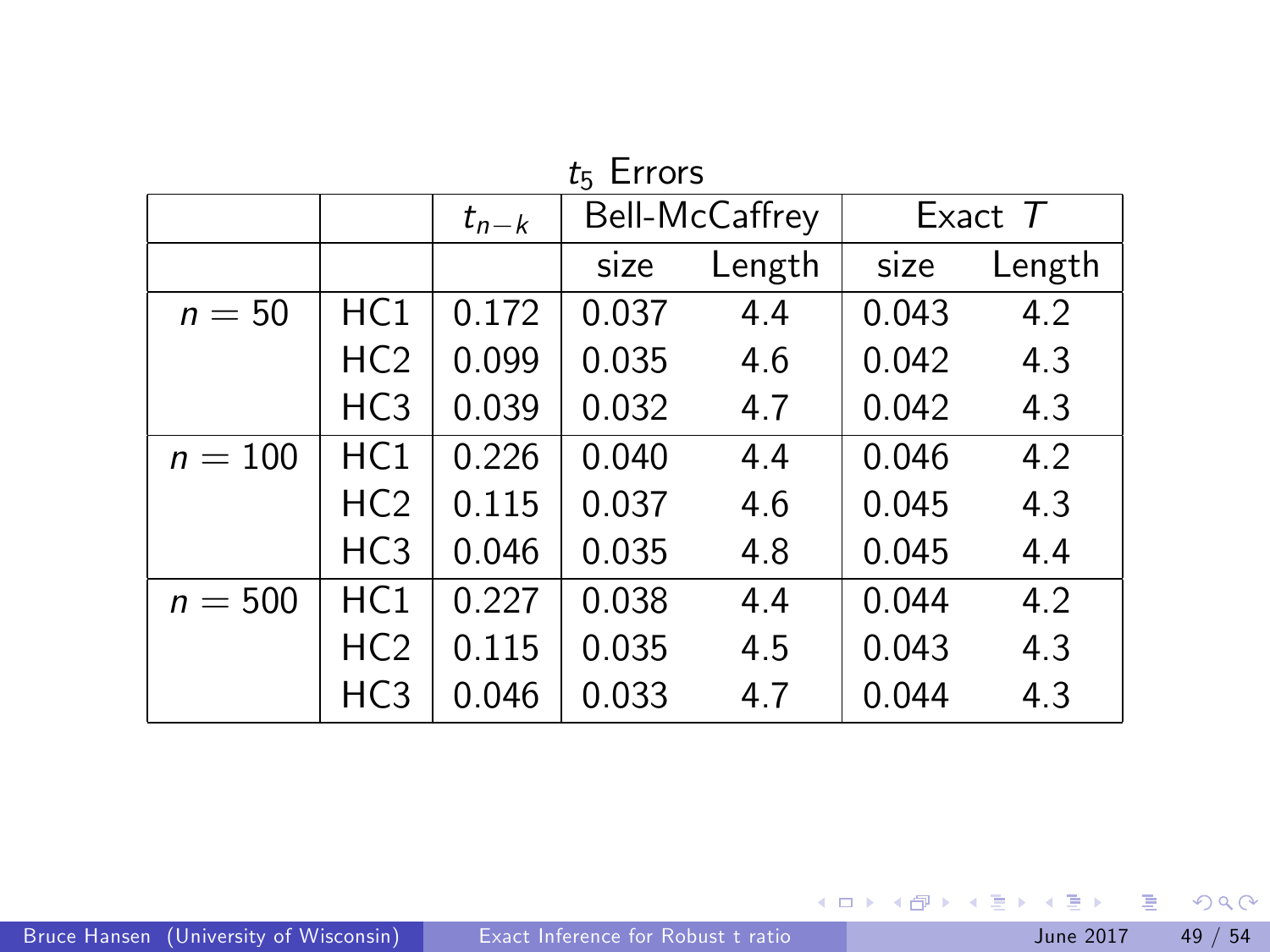## Continuous Design

- $\bullet X \sim$  log Normal, otherwise similar
	- $\blacktriangleright$  Also creates highly leveraged samples
- Results very similar

 $\leftarrow$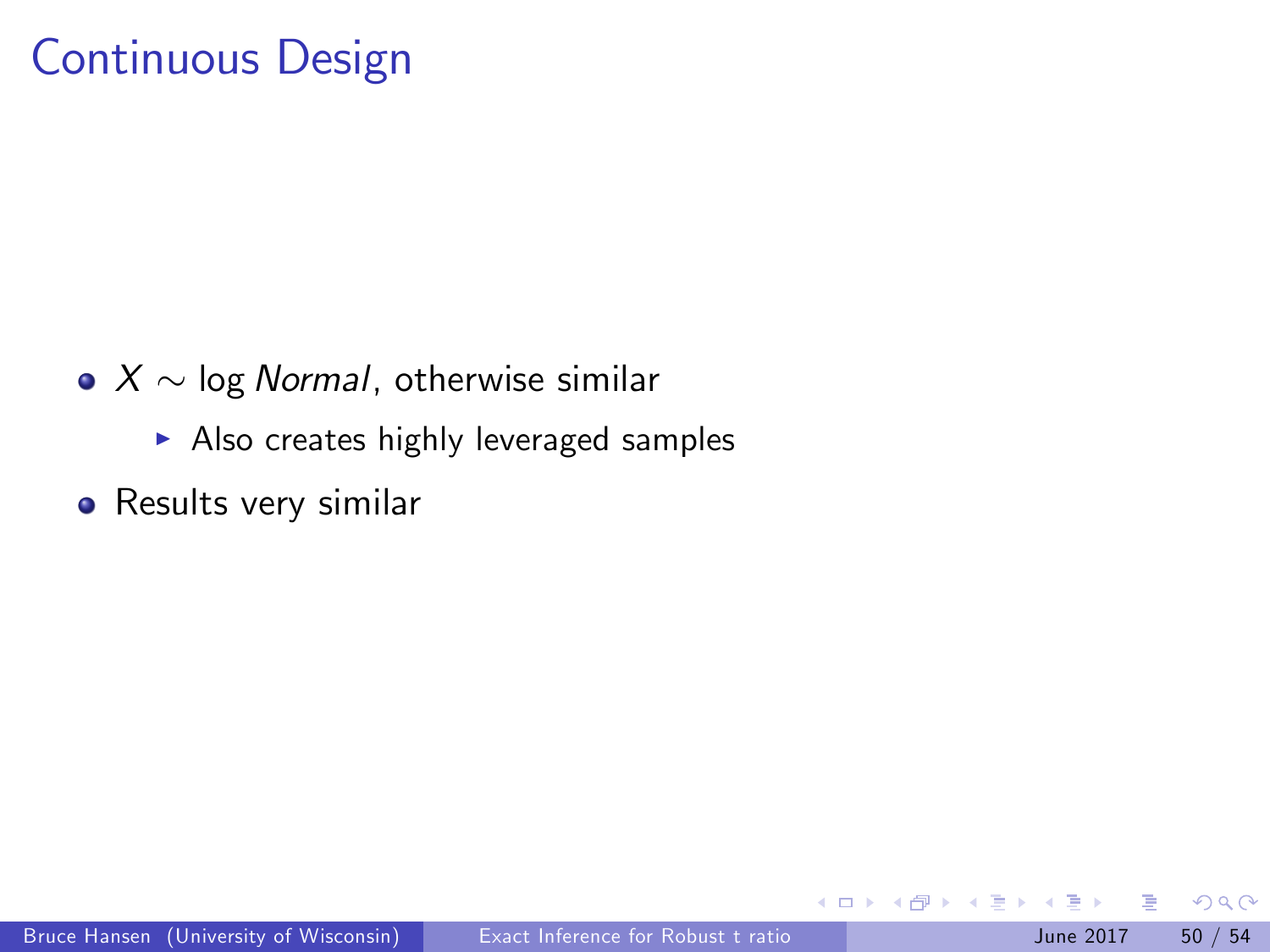# Simulation Summary

- $\bullet$   $t_{n-k}$  criticals inappropriate
- Bell-McCaffrey can be quite conservative
- $\bullet$  T is precise under homoskedastic normality (as expected)
- $\bullet$  Both Bell-McCaffrey and  $T$  sensitive to heteroskedasticity and non-normality
- HC3 appears least sensitive
- $\bullet$  HC3 with  $\top$  distribution reasonably reliable

つへへ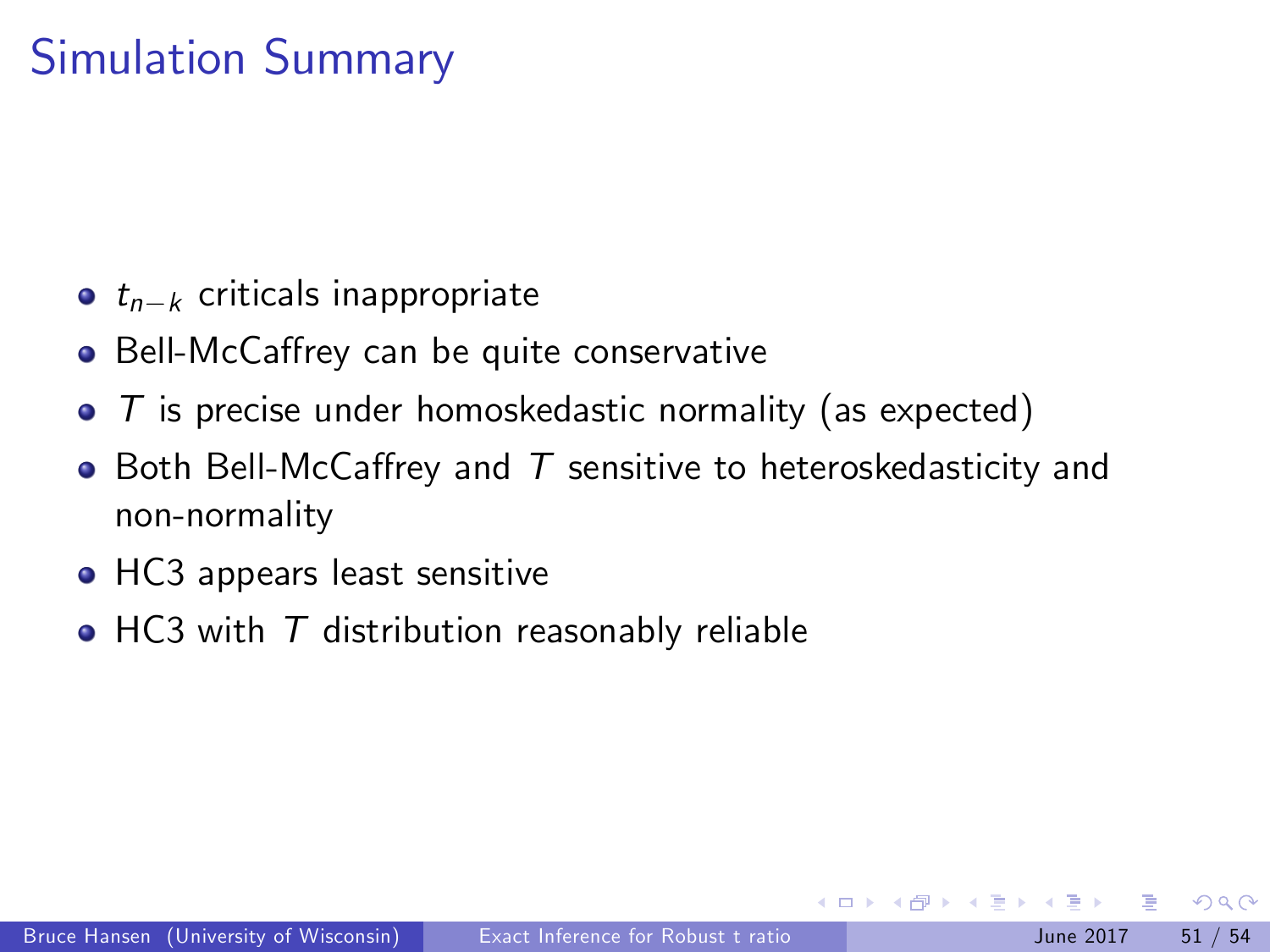# Clustered Samples

- Same analysis applies to clustered regression and CR standard errors
- Under i.i.d. normality, clustered t-ratios have exact  $T$  distributions
- Weights are determined by regressor matrix
- Distortions from normality when design matrix is highly leveraged
	- $\triangleright$  When clusters are heterogeneous
	- $\triangleright$  When only a few clusters are "treated"
- Accuracy of conventional distribution theory depends on the number of clusters G and degree of leverage
	- $\triangleright$  Conventional asymptotics requires a large G, not large n
	- $\triangleright$  Many applied papers don't even report G
	- $\triangleright$  G should be reported, along with sample size!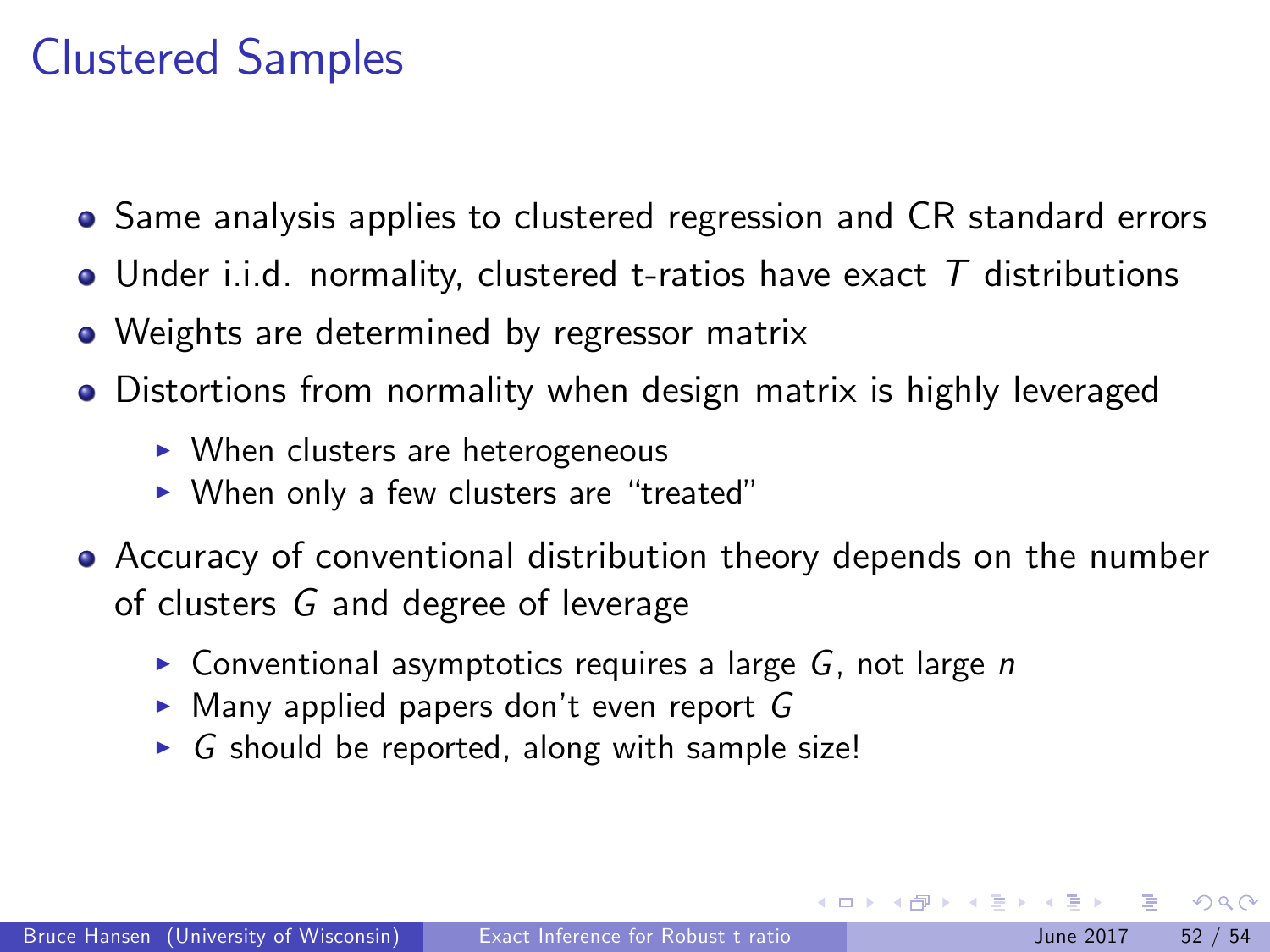## Conclusion

- In 1908, Gosset revolutionized statistical inference by providing the exact distribution of the classical t-ratio
- Applied econometrics relies on heteroskedasticity-robust and cluster-robust standard errors
- There is no finite sample theory for HC and CR t-ratios
- This paper provides the first exact distribution theory

つへへ